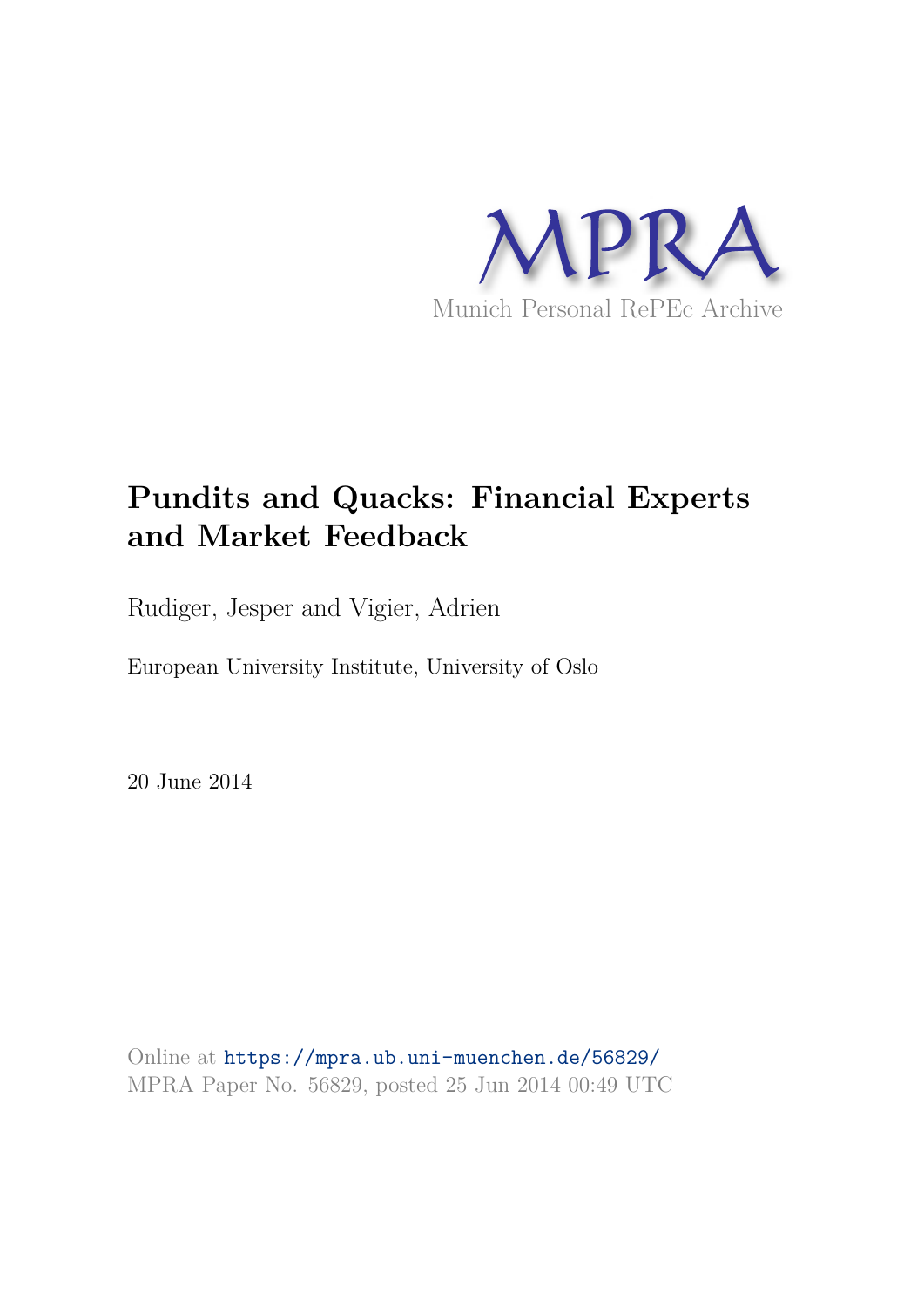# PUNDITS AND QUACKS: FINANCIAL EXPERTS AND MARKET FEEDBACK<sup>\*</sup>

Jesper Rudiger† and Adrien Vigier‡

#### Abstract

By choosing whether or not to follow a financial expert's advice, a privately informed trader implicitly screens the ability of this expert. We explore the performance of the resulting feedback mechanism. In the medium run, feedback may altogether break down, enabling experts of low ability to maintain a lasting reputation and affect prices durably. Yet in the long run, the market almost always learns experts' true type. While prices get stuck in the medium run, they thus converge in the long run to the asset's correct valuation.

Keywords: Informational Cascades; Experts; Reputation; Asset Price Bubbles JEL Codes: D82; D83; D84; G14; G20

<sup>\*</sup>The authors thank Mehmet Ekmekci, Piero Gottardi, and Johannes Hörner for particularly helpful conversations, as well as seminar audiences at the European University Institute, the University of Oslo, the University of Copenhagen, Cambridge University, and the Free University Amsterdam. All mistakes are our own.

<sup>†</sup>Department of Economics, European University Institute, Via delle Fontanelle 10, I-50014 San Domenico, Italy. Telephone: +39 055 4685 698. E-mail: jesper.rudiger@eui.eu (corresponding author)

<sup>‡</sup>Department of Economics, University of Oslo, Moltke Moes Vei 31, N-0851 Oslo, Norway. Telephone: +47 2285 4520. E-mail: a.h.vigier@econ.uio.no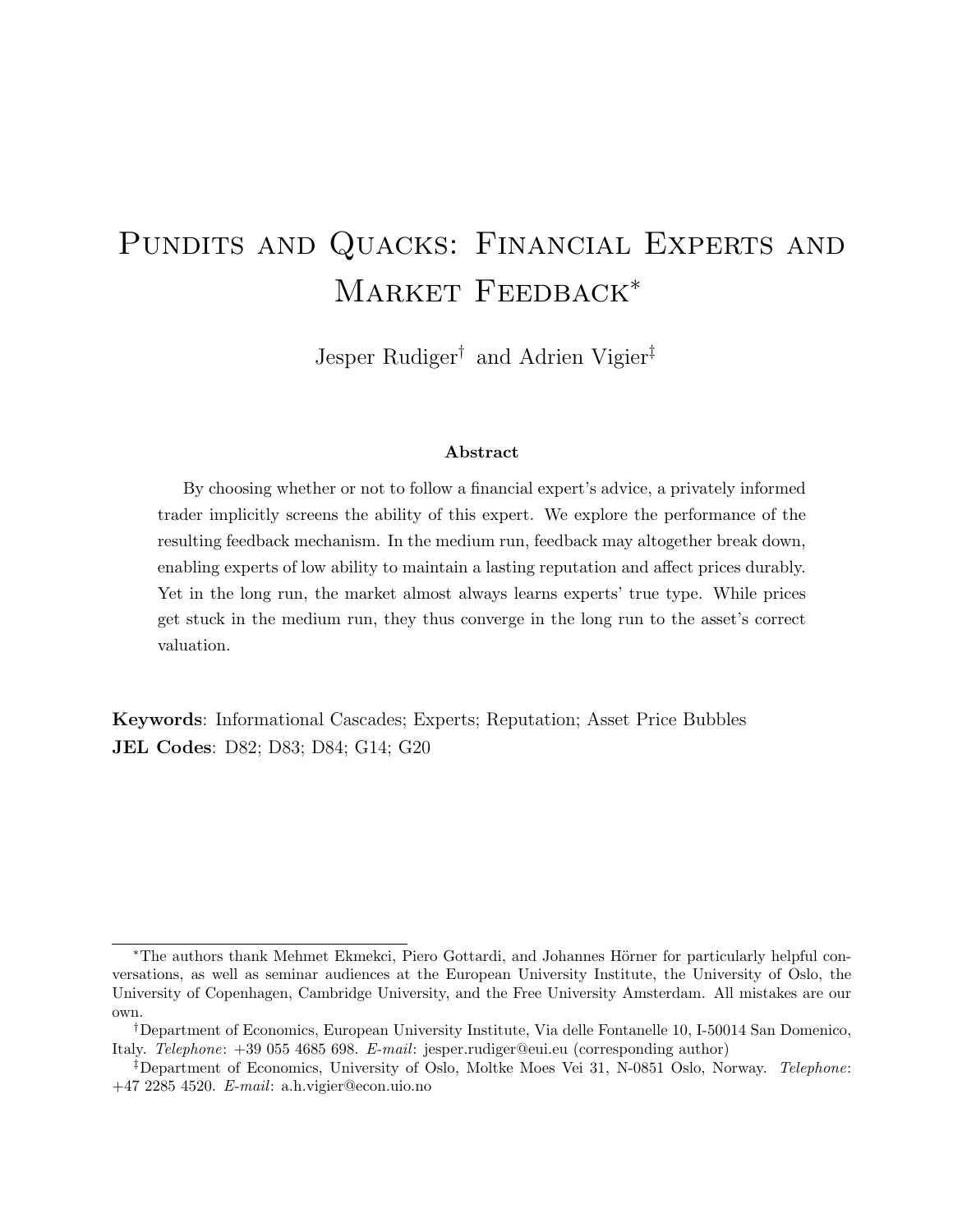## 1 Introduction

There exists an inherent tension between financial experts and those who listen to them: analysts take risks in making recommendations, but do not fully internalize the costs of those risks. This problem is ordinarily solved by the market itself: if a pundit were to consistently give out bad advice, he would in time be driven out of his trade. Yet the recent crisis has stressed the limitations of this market mechanism. Financial experts – who were later revealed to have backed worthless assets against better knowledge – were considered highly reputable up until the point of the market collapse.<sup>1</sup> Why, then, did market screening apparently break down, allowing quaks to stay in the market for so long?

To address the issue, this paper develops a model of asset markets in which information is provided by a strategic expert of unknown ability and where feedback about the expert is endogenous, and occurs through the impact of expert advice on prices. We show first that prices deviate in the medium run from assets' true value due to the occurrence of so-called reputational cascades, whereby financial experts of low ability are able to maintain a lasting reputation and affect prices durably. We then show that reputational cascades are almost always transient, and that prices converge in the long run to their correct values.

The model works as follows. The market is made up of (a) a competitive and risk-neutral market maker, (b) a financial expert, and (c) a sequence of traders. Each period a new trader arrives and faces the option to buy and sell a given asset at the prices set by the market maker. The expert provides information about the asset. A trader is of one of two types, defining the motives of his trades. A trader is either an *informed trader* who trades to maximize profits at the market maker's expense, or a *liquidity trader* who trades for exogenous motives unrelated to profits; a trader's type is private information. The expert is either good or bad; his type too is private information. An expert of high ability receives informative signals of the asset's true value. A bad expert on the other hand knows nothing more than the publicly available information about the asset. The expert's reputation, which evolves over time, is defined as the public belief that he is of the good type. We assume that the expert is motivated by career concerns, and aims to maximize his reputation.<sup>2</sup>

Within each period, the timing of the game is as follows. If the expert is good, he observes his private signal of the true asset value. The expert (whichever his type) then releases a report

<sup>1</sup>See for instance: http://www.economist.com/news/finance-and-economics/

<sup>21594358-</sup>bear-market-or-bull-analysts-give-bad-advice-consistently-wrong.

<sup>&</sup>lt;sup>2</sup>To keep the model tractable, we assume that the expert is myopic. Each period, he maximizes his expected reputation next period.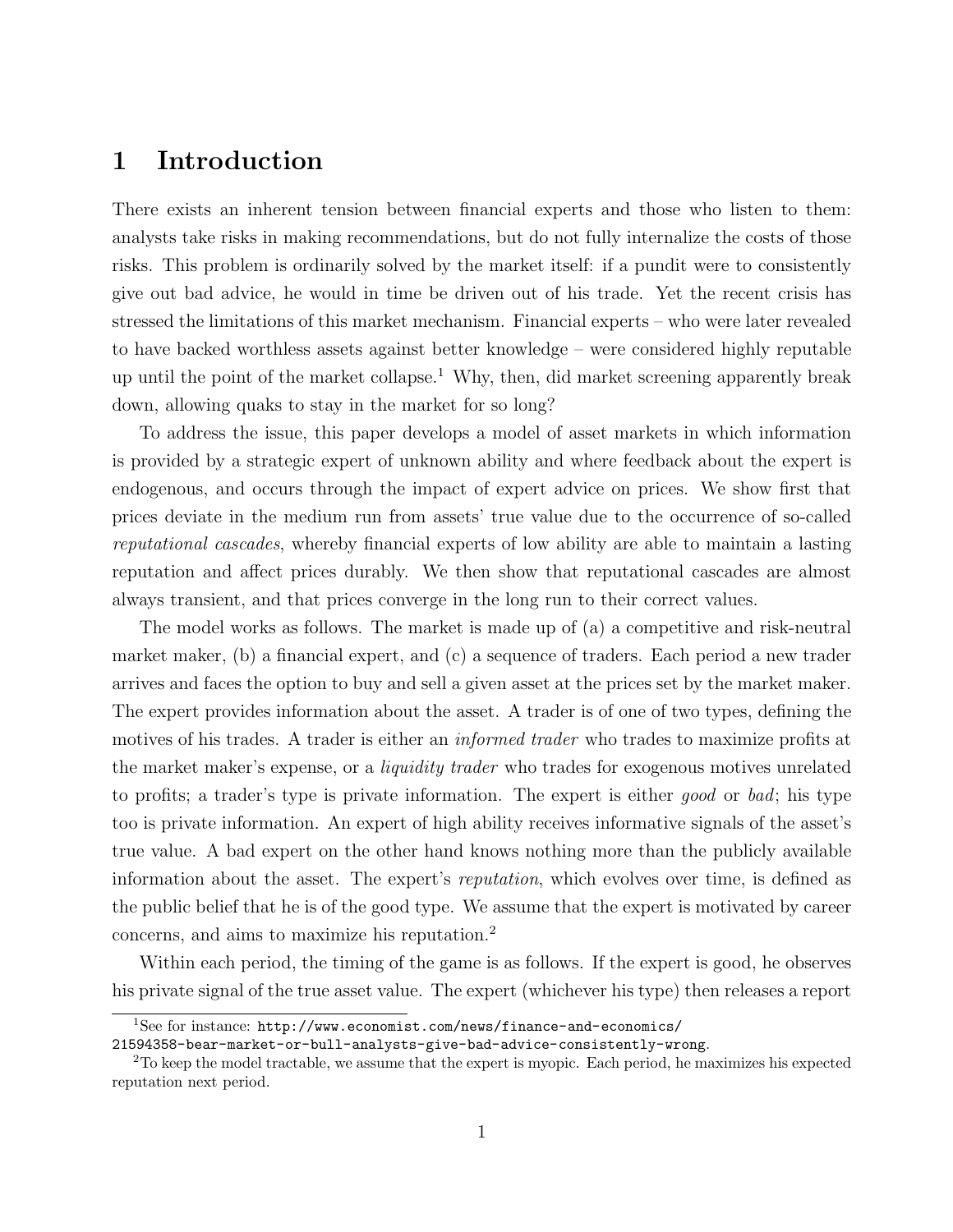communicating his (possibly fake) information to the market participants. If the timing of information acquisition is symmetric, then market maker and trader observe the report before prices are set; we will say by contrast that the timing of information acquisition is asymmetric if the market maker observes the report with delay, and after setting the prices. Finally, the trader observes (a) the prices and (b) if a report was released, a private signal of the expert's ability, and decides whether to buy, sell, or abstain. The market then updates expert reputation using Bayes' rule based on all publicly available information at the end of the period, consisting of the latest report and trading outcome. 3

We first analyze the benchmark case in which timing of information acquisition is symmetric, i.e. where traders and market maker observe the report before trade. By lending credibility to historical reports, positive signals of the expert type induce traders to follow past trends in prices. Conversely, negative signals of the expert type lower the credibility of historical reports, and induce traders to act as contrarians with respect to past trends. Informed traders' actions thus perfectly reflect their private information of the expert type. We say in this case that *screening of the expert is efficient*. This in turn implies that new statistical information about the expert becomes incorporated into prices each period.

We then explore the asymmetric case, i.e. where the market maker observes the report with delay. An informed trader then possesses two pieces of information with which to make profits against the market maker: the latest report, and his private signal of the expert type. When these pieces of information clash, traders are faced with a dilemma. A trader may for instance observe a positive report, but receive a negative signal about expert ability. In this example, the report suggests that the asset may currently be undervalued, while the signal about expert ability suggests that past trends in prices may have overvalued the asset. When such dilemmas occur the trader's decision to buy, sell or abstain depends in general on the entire history. However, we show that if expert reputation is high and past trends indecisive then, in equilibrium, traders ignore the private signal they receive and blindly follow the report they observe: traders' actions no longer reveal information about expert ability. We say in this case that screening of the expert breaks down. Information about the expert conveyed to the market in that period – if any at all – must therefore proceed from the report itself. Hence, a bad expert can fully hide his type by choosing to mimic the reporting behavior of a good expert.<sup>4</sup> Indeed, we establish that mimicking of the good type is in this case optimal for

<sup>&</sup>lt;sup>3</sup>In fact, we show that the relation between trading outcomes and prices is one-to-one. Hence, an alternative – perhaps more realistic – formulation is to say that Bayesian updating is based upon the evolution of prices.

<sup>4</sup>Outside a cascade, a bad expert will not copy the behavior of a good expert completely. In particular, he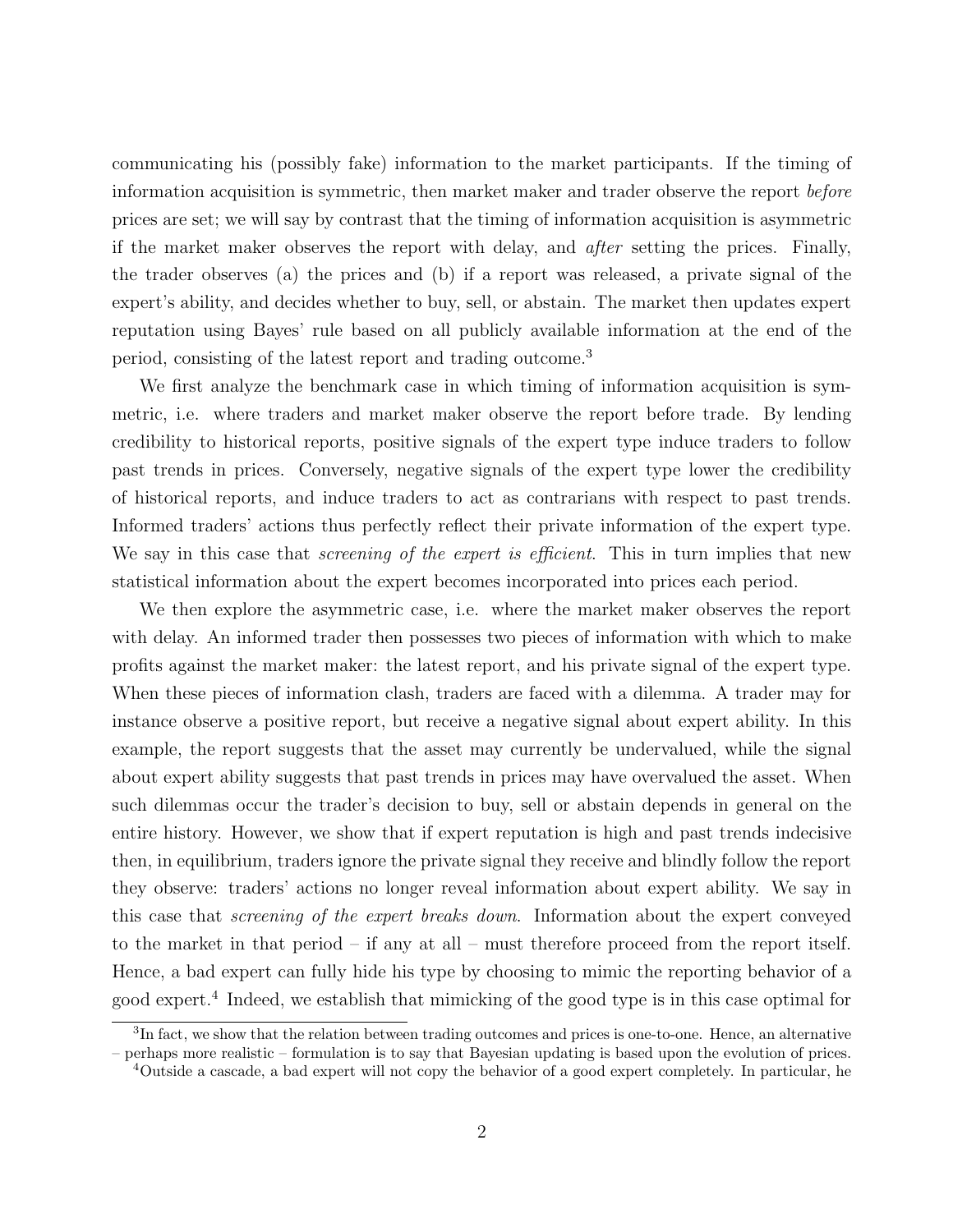a bad expert. Thus, in equilibrium, a break-down of screening ultimately prevents any new information about the expert from being incorporated into prices. We say in this case that a reputational cascade occurs.

The possibility of a reputational cascade hinges upon the ability of an expert of given ability to achieve reputation above a certain threshold. Moreover, this threshold varies with the history, raising two difficulties. First, attempting to approach the threshold may be selfdefeating if, on the path toward it, the threshold in fact rises. Second, as the expert nears the current threshold, traders' screening of the expert gradually loses its efficiency. Acting strategically, a bad expert will in turn adopt a reporting behavior comparable to that of a good expert. This implies that the closer he gets to actually achieving the threshold, the smaller the scope for improving his reputation. We show (Theorem 1) that in spite of these difficulties reputational cascades set off with positive probability irrespective of (i) expert type, and (ii) initial reputation.

While the occurrence of cascades implies that prices do get stuck in the medium run, we show next that prices converge in the long run to the asset's correct valuation (Theorem 2): if the expert is good, prices converge to the true asset value; if the expert is bad, prices converge to the unconditional mean. Reputational cascades are therefore transient events. The intuition is as follows. When the market is in a cascade, it stops accumulating information about the expert, but continues accumulating information about the asset. The greater the information contained in the public history, the more critical the signal of the expert type. An overwhelming dominance of historical positive reports, say, will push the public valuation of the asset – and therefore prices – up toward their highest value. On the other hand, a trader with a negative signal of the expert type will see his valuation of the asset revert toward the unconditional mean. The higher the price, the more the trader believes the asset to be overvalued. When prices are sufficiently close to 1, this will induce him to trade *against* historical trends (i.e. sell the asset), independently of the report he observes within that period. Traders' screening of the expert thus becomes efficient again, and the market exits the cascade it was in. At that point, if the expert is bad his reputation will fall (on average) and drive prices back to their unconditional mean. If the expert is good, his reputation will rise (on average), and allow him to convey through his reports the information he possesses about the asset's true value.

The possible occurrence of reputational cascades has far-reaching consequences for the

will not publish reports as often as the bad expert, as publishing releases information about his ability.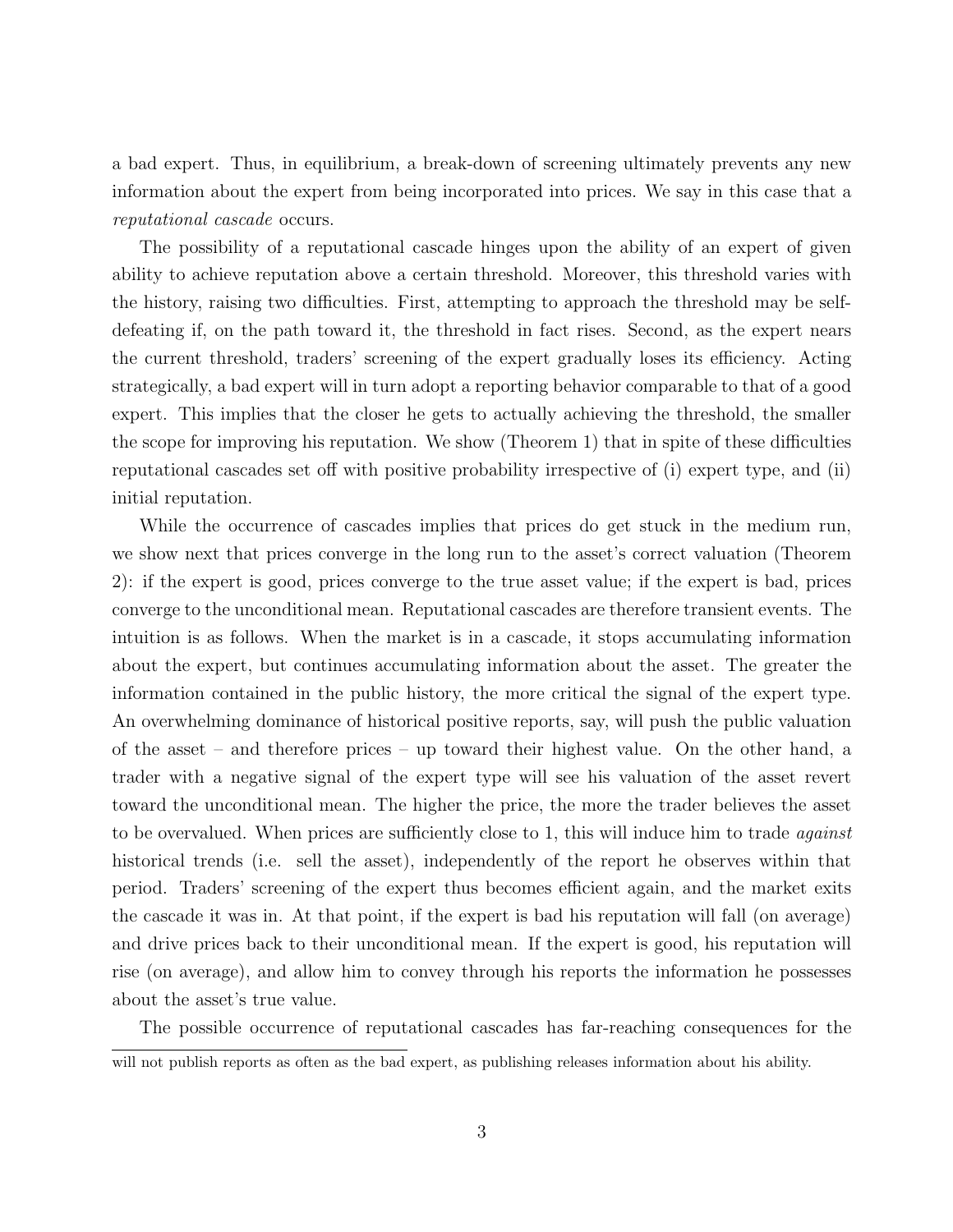functioning of financial markets, and could help shed light on events related to the recent financial crisis. First and foremost, our paper provides a tractable model explaining financial markets' difficulty in evaluating experts when feedback about ability is endogenous, and occurs through the impact of expert advice on prices. In states of the world where experts turn out to be good, the occurrence of a cascade slows down price convergence to the true asset value. More distressingly perhaps, is the observation that cascades allow experts of low ability to maintain their reputation and affect prices for a considerable amount of time. As long as price movements remain informative about expert ability, then price deviations from long-run levels are impeded on two fronts: (a) a bad expert's reputation will on average decrease, limiting his impact on prices; (b) a bad expert exposes himself by publishing reports, and will therefore avoid releasing (false) information. In a cascade, these two arguments no longer hold, and an expert with low ability inevitably exerts greater influence on prices.

After the literature review, the paper proceeds as follows. Section 2 develops a model of a financial market with advice. Section 3 characterizes equilibrium behavior within a given period of our model. Section 4 addresses the paper's central question and explores how much and what kind of information becomes incorporated into prices over time. Section 5 discusses specific aspects of our paper: herding, prices' informational efficiency, and the implications of our model for market frenzies and crashes. Section 6 concludes. All proofs are contained in the Appendix.

#### 1.1 Relation to Literature

The present paper is to the best of our knowledge the first to (i) examine financial experts' impact on asset prices when feedback about ability is endogenous and occurs through prices themselves, and (ii) assess financial markets' performance in evaluating experts of unknown ability.

We first and foremost contributes to the literature exploring the role of experts in procuring information in financial markets. This literature starts with Admati and Pfleiderer (1986) who studied a strategic expert's disclosure of information, and showed that the optimal strategy typically entails the artificial addition of noise to the information possessed by the expert, in order to overcome the dilution in the value of information due to leakage through informative prices. Yet in their paper, no uncertainty remains in equilibrium about the quality of the information provided by the expert. Our paper is in this sense closer to the work of Benabou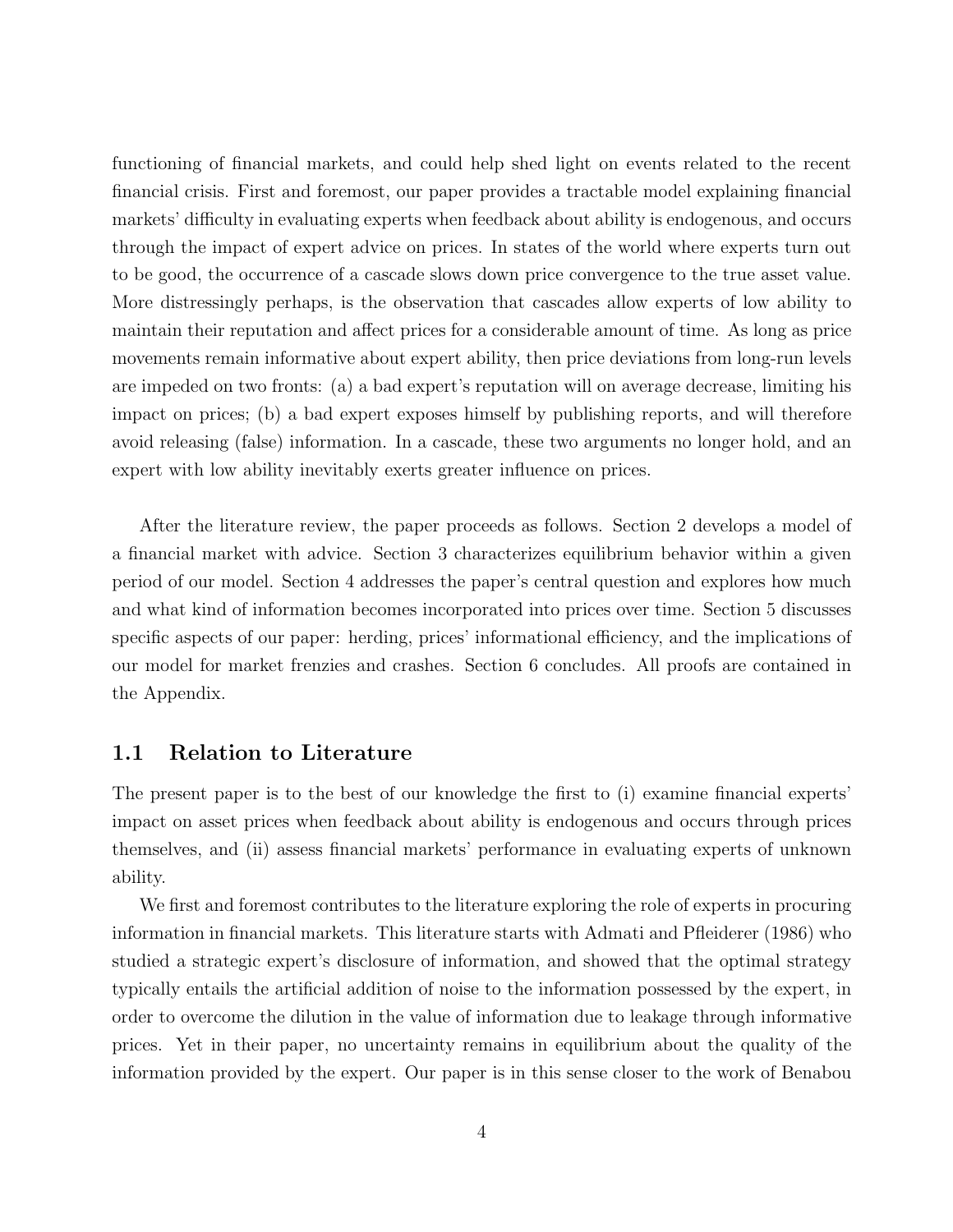and Laroque (1992) or Ottaviani and Sørensen (2006). Benabou and Laroque analyze the credibility of a financial expert with short-run incentives to deceive the market and resort to insider trading.<sup>5</sup> However, in their model, prices play no role in evaluating the expert. By contrast we endogenize the feedback about expert ability, which in our model occurs through prices. Ottaviani and Sørensen model professional forecasters who endeavor, through their forecasts of a stock price, to convince the market that they are well informed. If the forecasts affect the price, a 'beauty contest' emerges among forecasters. In their model there is no issue of screening as traders have no information about experts, whereas our focus is on the dynamic revelation of traders' information about experts, and the ultimate failure of the market to properly channel this information.<sup>6</sup>

Our paper also contributes to the literature on herding in financial markets: the occurrence of reputational cascades in our model is akin to herd behavior on the part of informed traders. The first traders to arrive screen the expert according to their private signal of the expert type. A trader who arrives following a sequence of reputation-enhancing events, however, believes that with high probability those who came before him observed positive signals of the expert type. When the sequence of reputation-enhancing events is sufficiently long, the expected information contained in the expert's reports swamps that of the trader's private signal about the expert. At that point, even if he observes a negative signal of the expert type, the trader will decide to trust the expert and trade according to the advice contained in his report. Our paper crucially distinguishes itself from existing models of herding in financial markets – such as for instance Bikhchandani et al. (1992), Banerjee (1992), Avery and Zemsky (1998), or Park and Sabourian (2011) – by the fact that information about the asset is provided by a strategic expert of unknown ability. This implies that:

- 1. the extent of the information asymmetry between traders and market maker evolves over time, according to the reputation of the expert;
- 2. if traders ever ignore private information about expert ability, then bad experts will hide their type – by mimicking the behavior of good experts.

Both implications lie at the very heart of our analysis. By the first point, when expert reputation is high, the information asymmetry is mainly driven by the content of the expert's

<sup>&</sup>lt;sup>5</sup>In a similar vein, Allen and Gale (1992) investigate how an uninformed manipulator can make a profit on the stock market by pretending to be an informed trader.

<sup>&</sup>lt;sup>6</sup>More generally, we are connected to the broader reputational cheap talk literature (Scharfstein and Stein, 1990; Trueman, 1994; Zwiebel, 1998), which does not analyze asset markets. They find that experts tend to bias reports toward priors and that multiple experts tend to herd.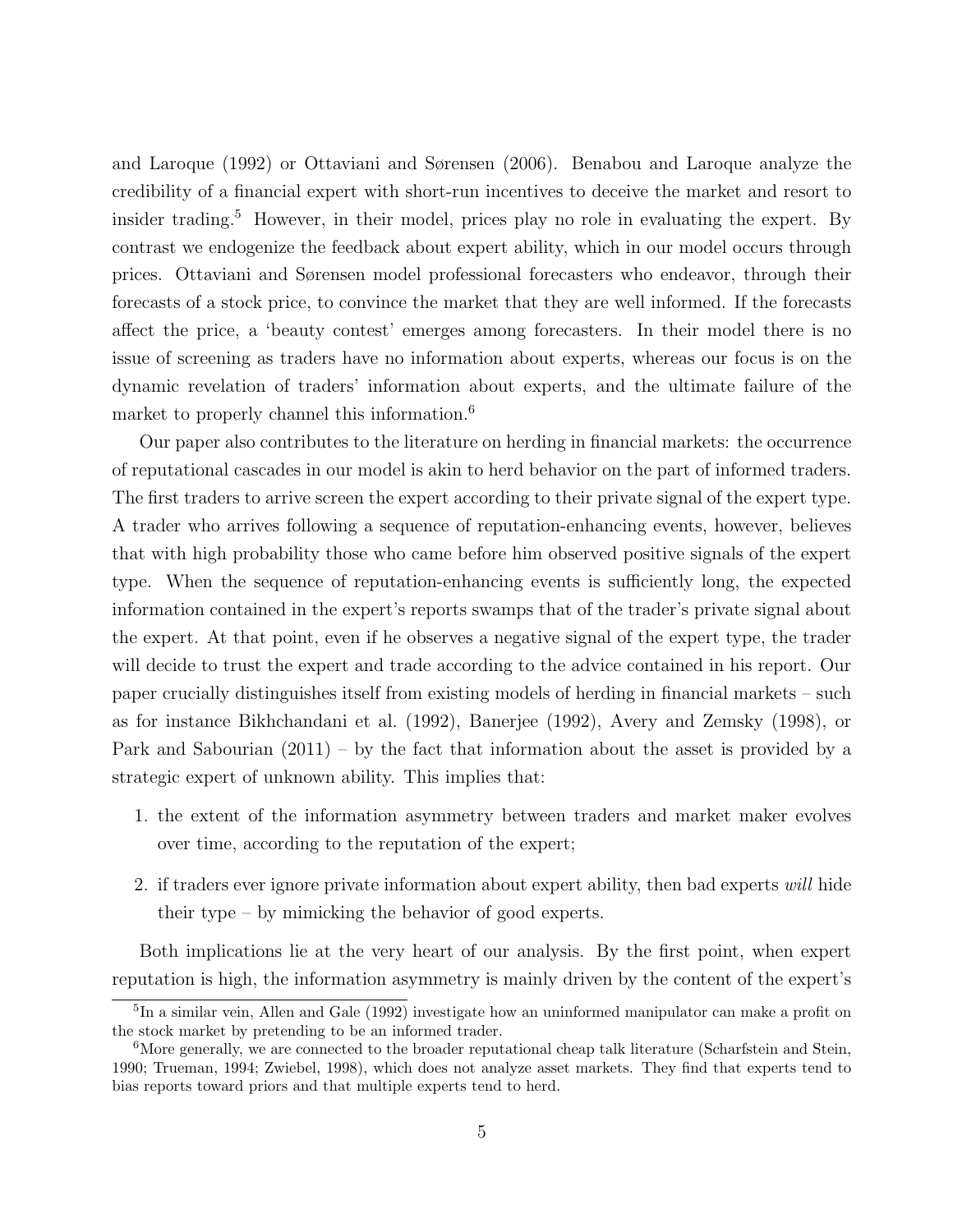report and traders will optimally ignore private information about expert ability; this and the second point together imply that once expert reputation reaches a threshold, then new information about the expert altogether stops reaching the market: a reputational cascade sets off, allowing experts of low ability to maintain a lasting reputation.

Finally, the break-down of learning about expert type occurring in our model is related to the market break-down occurring in Ely and Välimäki (2003). In their model a series of Principals sequentially interact with a single Agent, whose type (good or bad) is unknown to the Principals. In some cases, the good Agent should take a given action, but that action is also the preferred action of a bad Agent. To distinguish himself, the good Agent then favors the inefficient action, but by doing so he kills the Principals' incentives to hire him. In both that paper and ours, the crux lies in the failure of each Principal (viz. informed traders) to internalize the benefits to others from learning about the type of the Agent (viz. the financial expert). However the break-down of learning takes opposite forms in the two papers: In Ely and Välimäki (2003) learning breaks down because the Principals stop 'trading'; by contrast learning breaks down (viz. a reputational cascade occurs) in our paper because the Principals trade with probability one.<sup>7</sup>

### 2 The Model

We model a discrete-time sequential trade market for a financial asset in the spirit of Glosten and Milgrom (1985). The traded asset has fundamental value  $\theta$  which takes its value in  ${-1, 1}$  with equal probability:  $\mathbb{E}[\theta] = 0$ . In each period there are three participants to the market: a market maker (MM), a financial expert (FE), and a trader. The market maker and the expert are long lived, whereas a new trader arrives each period. The market maker sets prices at which he wishes to trade the asset. The expert provides information about the asset. Finally, the trader decides whether or not to trade. We next provide the details and notation describing this market.

**The Market Maker.** Each period  $t = 0, 1, 2, ...$  the MM posts ask  $(p_t^a)$  and bid  $(p_t^b)$ prices at which he will sell or buy one unit of the asset, respectively. We assume that the MM is risk-neutral and competitive. Quoted prices thus equal the expected asset value conditional on all information available to the MM at the time of trade.

<sup>&</sup>lt;sup>7</sup>In our model, when the market is in a reputational cascade, an informed trader buys the asset if he observes a positive report and sells the asset if he observes a negative one.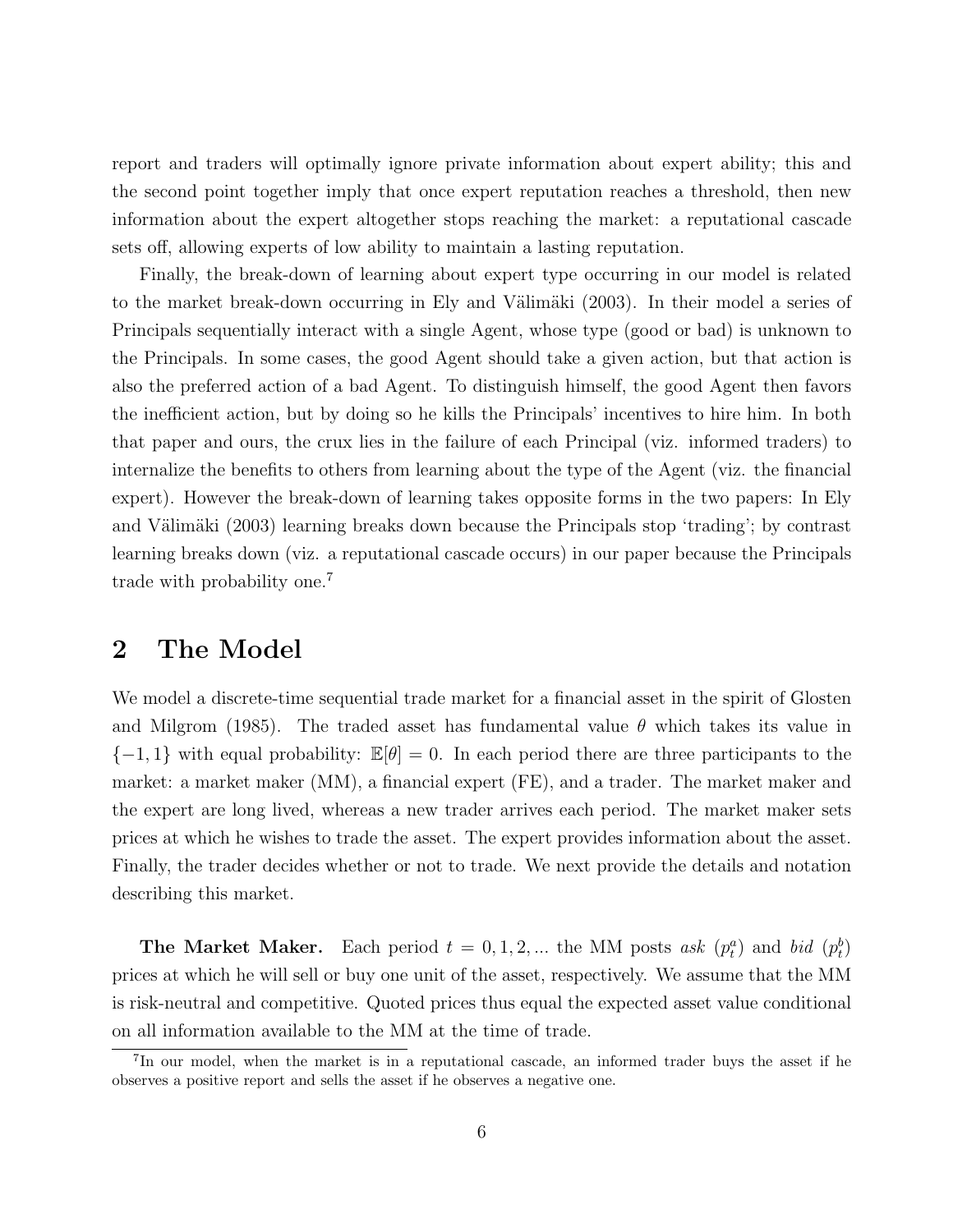**The Trader.** Each period t a new trader arrives to the market and is given the opportunity to trade one unit of the asset. The trader observes the prices set by the MM and decides whether to buy at  $p_t^a$ , sell at  $p_t^b$ , or abstain from trading. We let  $y_t \in \{a, b, n\}$  denote the trader's action:  $y_t = a$  if he buys,  $y_t = b$  if he sells, and  $y_t = n$  if he abstains. He subsequently leaves the market.

The trader is of one of two types, defining the motives of his trades. The trader knows his own type, while other market participants have probabilistic beliefs about the trader's type. With probability  $\mu \in (0, 1)$ , the trader is an *informed trader* and trades to maximize profits at the market maker's expense. With probability  $1 - \mu$  the trader is a *liquidity trader* and trades for exogenous motives, unrelated to profits. A liquidity trader buys, abstains or sells the asset with probability 1/3 each.

**The Expert.** The asset's true value  $\theta$  is unobserved. All supplementary information about the asset – if any – is provided by the financial expert. Let  $\tau$  denote the expert's type, which defines his ability:  $\tau = G$  if he is good,  $\tau = B$  if he is bad. His type is drawn at the beginning of the game and known only to himself:  $\tau = G$  with probability  $\lambda_0 \in (0,1)$ , and  $\tau = B$  with probability  $1 - \lambda_0$ . The parameter  $\lambda_0$  thus defines the *reputation* of the expert at the beginning of the game. We assume that the expert is myopic and aims to maximize his expected end-of-period reputation.<sup>8</sup>

Before trade takes place, a good expert receives the private signal  $x_t \in \{-1, 0, 1\}$ , where  $x_t = 0$  is used to indicate that the FE receives no signal in that period. Let  $\theta_t^G := \mathbb{E}[\theta|G; x_1, ..., x_t =$ 0], and  $\theta_t^G(x_t) := \mathbb{E}[\theta|G; x_1, ..., x_t \neq 0]$ . We assume that the signal  $x_t$  is imperfectly but positively correlated with  $\theta$ , so that  $\mathbb{P}(x_t = \theta | x_t \neq 0) = \phi \in (1/2, 1)$ . A bad expert has no private information concerning the asset:  $\mathbb{E}_t[\theta|B] = 0$ .<sup>9</sup>

Financial Reports. In each period the FE communicates with market participants through the report  $r_t \in \{-1, 0, 1\}$ , where  $r_t = 0$  if the expert chooses not to release a report. We will say that the timing of information acquisition is *symmetric* if the report is observed by all market participants before price setting. By contrast, we will say that the timing of information acquisition is *asymmetric* if the MM observes the report with delay, and after setting the prices.

We assume that by reading the expert's report, the trader learns about the expert's true

<sup>8</sup>We later describe reputation updating.

<sup>&</sup>lt;sup>9</sup>See subsection on timing and strategies for a formal definition of the operator  $\mathbb{E}_{t}[.]$ .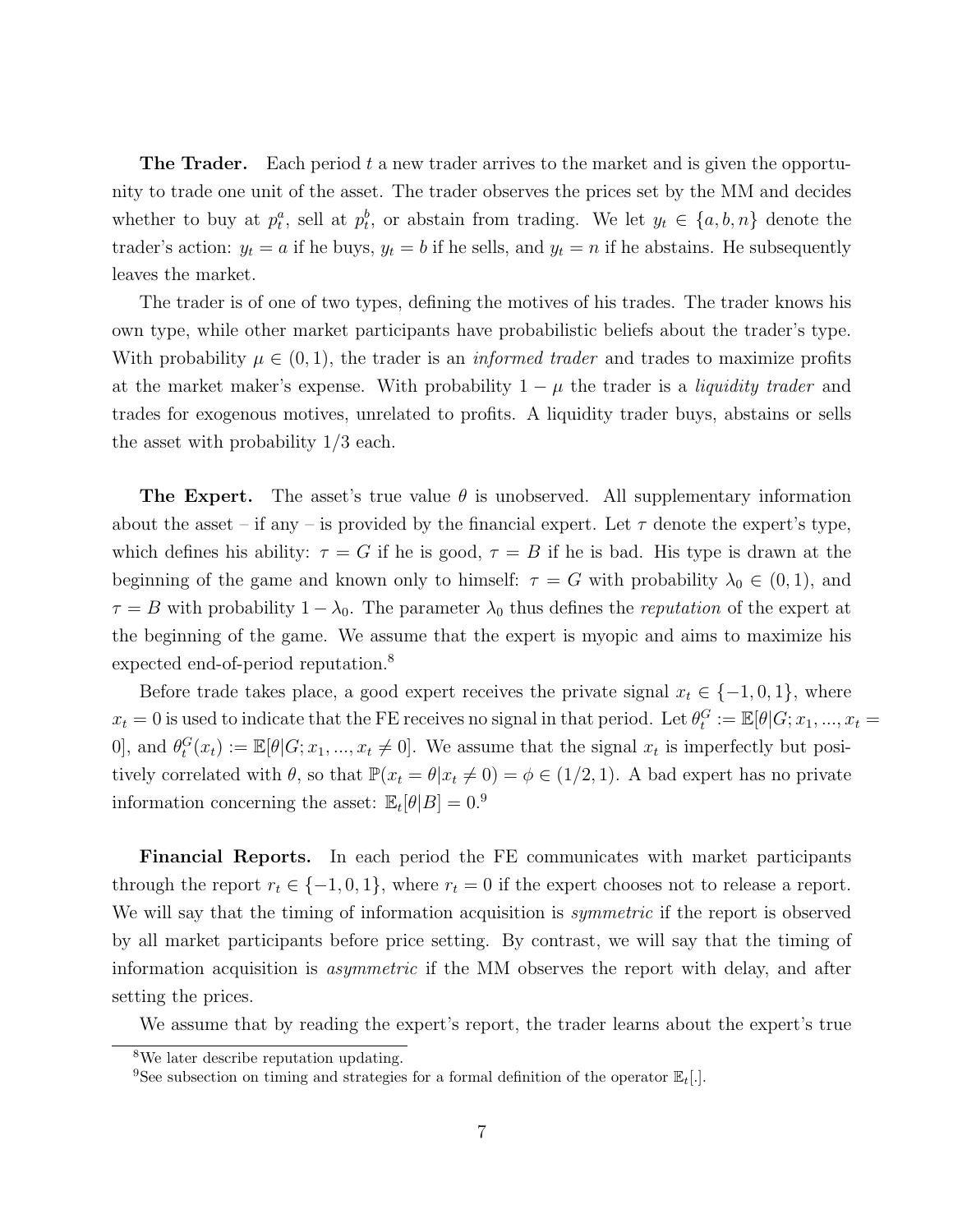

**Figure 1** – Timing

type. For instance, the expert may in his reports reveal some information regarding his assessment of other auxiliary economic variables which traders know something about, and which they can then use to make inferences about the expert's type.<sup>10</sup> For simplicity, we assume that the trader observes the signal  $s_t \in \{0, 1\}$  satisfying

$$
\mathbb{P}(s_t = 1 | \tau = G, r_t = x_t \neq 0) = \pi,
$$

where  $\pi \in (0,1)$ , and  $\mathbb{P}(s_t = 1|\cdot) = 0$  otherwise. A good expert receiving private signal  $x_t \in \{-1,1\}$  and accurately reporting his private information thus provides evidence of his ability with probability  $\pi$ <sup>11</sup>

Timing and Strategies. The timing of the game, within each period, is as follows (c.f. Figure 1). If  $\tau = G$ , the expert first observes his private signal  $x_t$ . The expert (irrespective of his type) then releases the report  $r_t$ . If the timing of information acquisition is symmetric, the MM observes  $r_t$  and announces the ask and bid prices; if the timing is asymmetric, the MM sets the prices before observing  $r_t$ . Finally, the trader observes the report, his private signal about the expert and the prices, and decides whether to buy, sell, or abstain. The market then updates the reputation using Bayes' rule, based on all publicly available information when the period ends, consisting of the latest report and trading outcome.

<sup>&</sup>lt;sup>10</sup>A simple way of modeling this is to introduce an auxiliary random variable  $Z_t$ , uniformly distributed on the unit interval. The expert, if he is good, observes  $Z_{t_t}$  with probability  $\pi$  in each period. The period-t trader, on the other hand, always observes  $Z_t$ .

<sup>&</sup>lt;sup>11</sup>Our specification of  $s_t$  thus makes three separate assumptions. First,  $r_t \neq x_t$  implies  $s_t = 0$ . This ensures that truth-telling is strictly dominant for a good expert (see Lemma 1). Second,  $r_t = 0$  implies  $s_t = 0$ . This assumption is made for the sake of realism, but affects neither the results of Theorem 1 nor of those of Theorem 2. Second,  $s_t = 0$  always if  $\tau = B$ . This assumption is for computational simplicity only. All that is required is that the signal  $s_t$  satisfies the Monotone Likelihood Ratio Property.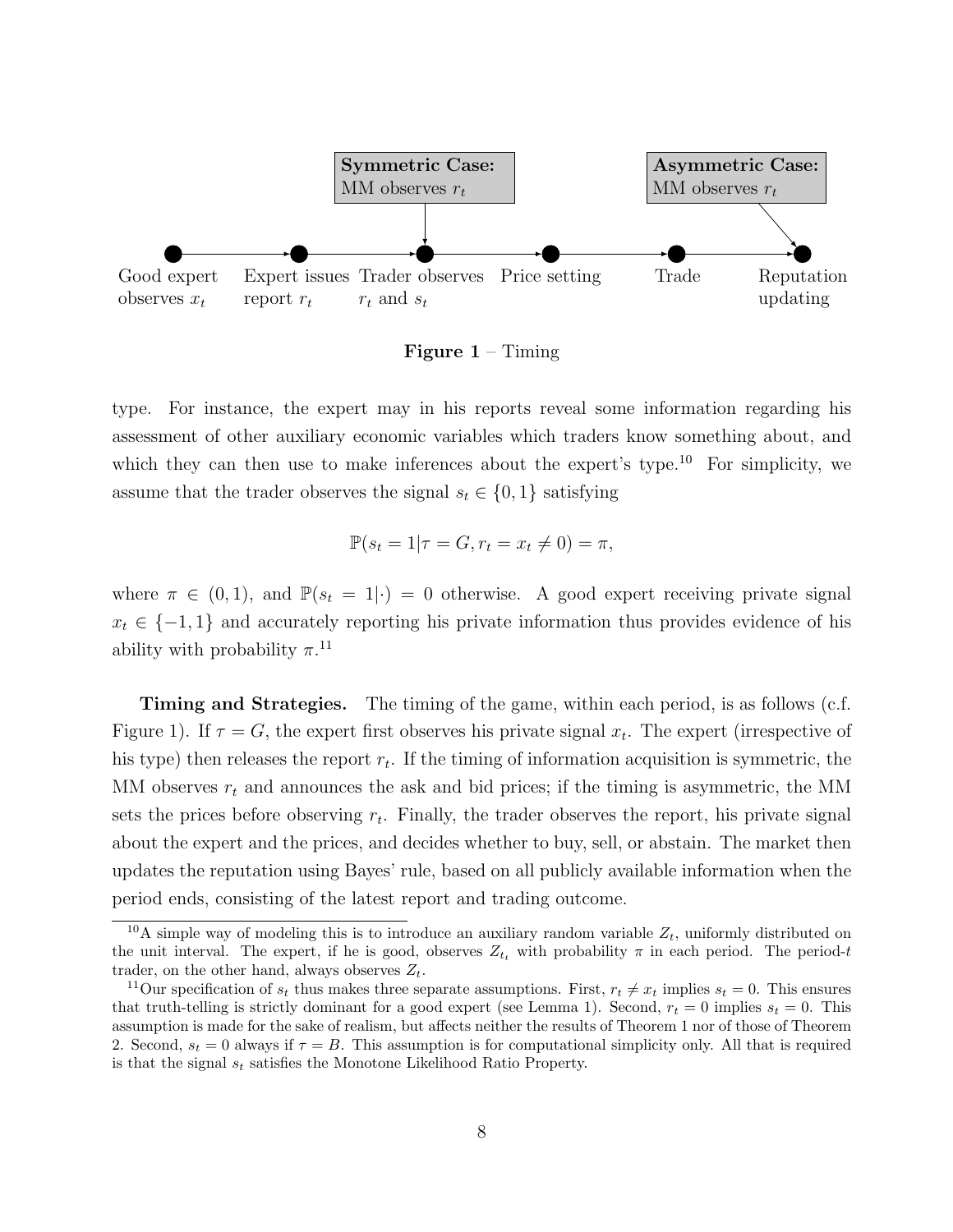Let  $\mathcal{R}_t := (r_0, ..., r_t)$  denote the sequence of reports and  $\mathcal{Y}_t := (y_0, ..., y_t)$  the sequence of trades up to and including period t.  $\mathcal{H}_t$  denotes the public information at the beginning of period t, consisting of previous trades and reports:  $\mathcal{H}_t := \{ \mathcal{R}_{t-1}, \mathcal{Y}_{t-1} \}$ . Define  $\mathbb{P}_t(\cdot) := \mathbb{P}(\cdot | \mathcal{H}_t)$ as the probability operator conditional on  $\mathcal{H}_t$ . Define similarly the conditional expectation operator  $\mathbb{E}_t[\cdot] := \mathbb{E}[\cdot | \mathcal{H}_t].$  The updated reputation conditional on the the report  $r_t$  and the trading outcome  $y_t$  is thus:

$$
\lambda_{t+1}(r_t, y_t) = \frac{\lambda_t \mathbb{P}_t(r_t, y_t|G)}{\lambda_t \mathbb{P}_t(r_t, y_t|G) + (1 - \lambda_t) \mathbb{P}_t(r_t, y_t|B)}.
$$

For each period t, we let  $\underline{q}_t(x_t)$  denote the strategy of a good expert, as a function of his private signal  $x_t$ , and  $\underline{\sigma}_t$  denote the strategy of a bad expert.  $q_t^{r_t}(x_t)$  (resp.,  $\sigma_t^{r_t}$ ) denotes the probability with which a good expert releases  $r_t$  (resp., with which a bad expert releases  $r_t$ ).  $\underline{\xi}_t(r_t, s_t)$  denotes an informed trader's strategy, as a function of the report  $r_t$  and his private signal  $s_t$  of the expert. We let  $\xi_t^{y_t}$  $t^{y_t}(r_t, s_t)$  denote the probability with which he takes action  $y_t$ . Finally,  $\underline{p}_t := (p_t^a, p_t^b)$ .

Equilibrium. The structure of the game described above is common knowledge. To avoid uninteresting 'babbling' equilibria, we focus the analysis on truthful equilibria, i.e. in which a good expert simply reports the signal he observes:  $q_t^{r_t}(x_t) = 1$  if  $r_t = x_t$ .

**Definition 1.** Given history  $\mathcal{H}_t$ , the triplet  $(\underline{\sigma}_t, \underline{\xi}_t, \underline{p}_t)$  constitutes a (truthful) equilibrium in period t if an expert of type  $\tau = G$  truthfully reports his private signal  $x_t$  of the true asset value, while:

- 1.  $\underline{\sigma}_t$  maximizes a bad expert's expected reputation in the beginning of period  $t + 1$ .
- 2.  $\underline{\xi}_t$  maximizes an informed trader's expected profits from trade.
- 3. Prices are set competitively; for  $y = a, b$ :

| $p_t^y = \mathbb{E}_t[\theta   y_t = y, r_t]$ | <i>if information acquisition is symmetric</i>   |  |  |
|-----------------------------------------------|--------------------------------------------------|--|--|
| $p_t^y = \mathbb{E}_t[\theta   y_t = y]$      | <i>if information acquisition is asymmetric.</i> |  |  |

The following simple result establishes the rationality of a good expert's behavior implicit in a truthful equilibrium.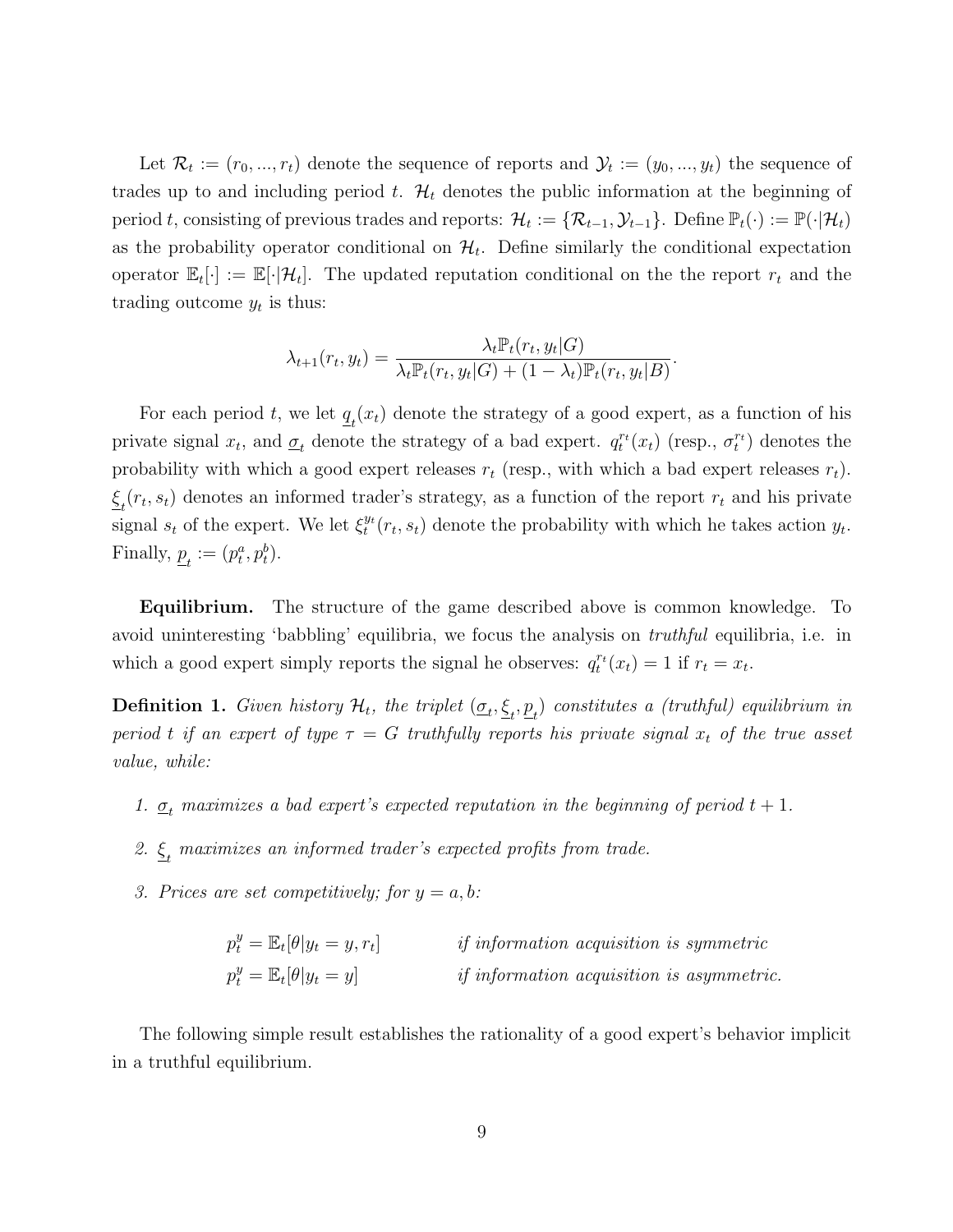**Lemma 1.** If  $(\underline{\sigma}_t, \underline{\xi}_t, \underline{p}_t)$  constitutes a (truthful) equilibrium in period t then, given  $(\underline{\sigma}_t, \underline{\xi}_t, \underline{p}_t)$ , truthfully reporting his private signal  $x_t$  maximizes  $\mathbb{E}_t[\lambda_{t+1}|G].$ 

We can now formally define our concept of equilibrium. A family of strategies for FE, informed traders, and MM is a (truthful) equilibrium of our game if for all  $t$ , and all  $\mathcal{H}_t$ , it induces a (truthful) equilibrium in period  $t$ .

Throughout, the vector  $\underline{q}_t$  summarizes public beliefs about a truthful good expert's behavior in period t. Thus,  $q_t^{r_t} := \mathbb{P}_t(x_t = r_t)$ .

## 3 Preliminary Analysis: Informed Traders and the Screening of Expert Type

We exploit in this section the recursive structure of our model, making t and the history  $\mathcal{H}_t$ into parameters of the analysis, and exploring the one-shot game played within period  $t$  among (a) the MM, (b) the current trader, and (c) the FE.

Price adjustments reflecting information of the MM typically eliminate the inefficiency arising in the classic herding models (Bikhchandani et al., 1992; Banerjee, 1992), whereby traders fail to act upon their own private information. Yet, with sufficient information asymmetry between traders and MM, traders may rationally choose to ignore part of the information they possess (Avery and Zemsky, 1998; Park and Sabourian, 2011). In our model, this occurs when (i) traders observe reports before the MM, and (ii) expert reputation is high. Section 3.1 establishes the necessity of the first condition; section 3.2 demonstrates the necessary and sufficient nature of the two conditions.

The following notation and definitions will be used throughout the paper.  $v_t(r_t, s_t) :=$  $\mathbb{E}_{t}[\theta|r_t, s_t]$  denotes an informed trader's valuation of the asset in period t after observing the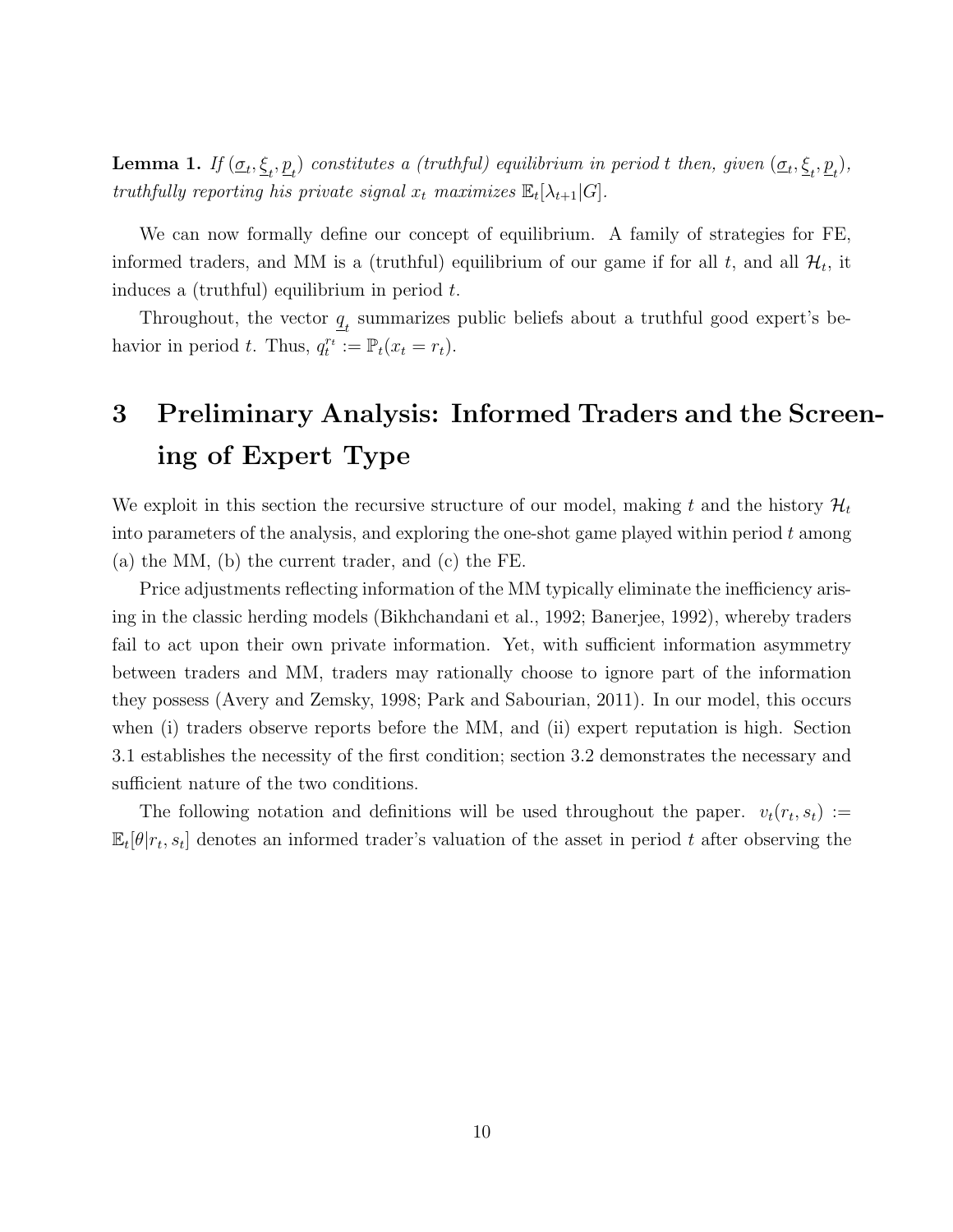report  $r_t$  and signal  $s_t$ . Thus:

$$
v_t(1,1) = \theta_t^G(1),
$$
  
\n
$$
v_t(1,0) = \frac{\lambda_t q_t^+(1-\pi)}{\lambda_t q_t^+(1-\pi) + (1-\lambda_t)\sigma_t^+} \theta_t^G(1),
$$
  
\n
$$
v_t(0,0) = \frac{\lambda_t q_t^0}{\lambda_t q_t^0 + (1-\lambda_t)\sigma_t^0} \theta_t^G,
$$
  
\n
$$
v_t(-1,1) = \theta_t^G(-1),
$$
  
\n
$$
v_t(-1,0) = \frac{\lambda_t q_t^-(1-\pi)}{\lambda_t q_t^-(1-\pi) + (1-\lambda_t)\sigma_t^+} \theta_t^G(-1).
$$

The equilibrium ranking of the valuations determines informed traders' actions, which in turn determine the information reflected in prices. Much of our model's interest springs from the fact that rather than being fixed, the ranking of the valuations – and, by way of consequence, the information reflected in prices – typically evolves over time. We establish in the Appendix, as an intermediary result, that if  $\theta_t^G(-1) > 0$  then in any equilibrium  $v_t(1, 1)$  is (strictly) the highest valuation and  $v_t(-1, 0)$  (strictly) the lowest valuation.<sup>12</sup> It is easy to see that if  $\theta_t^G(-1) < 0 < \theta_t^G(1)$  then  $v_t(-1, 1)$  is (strictly) the lowest valuation and  $v_t(1, 1)$  (strictly) the highest valuation.

Define also  $p_t^0$  as the market maker's valuation of the asset at the time of setting the prices (but before knowing the trade order). It is sometimes useful to think of  $p_t^0$  as the price that the MM would set if he knew the trader in period  $t$  to be a liquidity trader. This yields:

$$
p_t^0 := \mathbb{E}_t[\theta|r_t]
$$
 if information acquisition is symmetric;  

$$
p_t^0 := \mathbb{E}_t[\theta]
$$
 if information acquisition is asymmetric.

Finally, we will say, broadly speaking, that *screening is efficient* in period t when informed traders' actions perfectly reflect their private information, and that screening breaks down when traders' actions are independent of the signal  $s_t$ .

**Definition 2.** Given trading strategy  $\underline{\xi}_t$ , say that screening is efficient if  $\xi_t^{y_t}$  $t^{y_t}(r_t,1)>0 \Rightarrow$  $\xi_t^{y_t}$  $y_t^{y_t}(r_t, 0) = 0, \ \forall \ y_t, r_t.$ 

**Definition 3.** Given trading strategy  $\underline{\xi}_t$ , say that screening breaks down on the positive side

<sup>&</sup>lt;sup>12</sup>By symmetry, if  $\theta_t^G(1) < 0$  then in any equilibrium  $v_t(-1, 1)$  is (strictly) the lowest valuation and  $v_t(1, 0)$ (strictly) the highest valuation.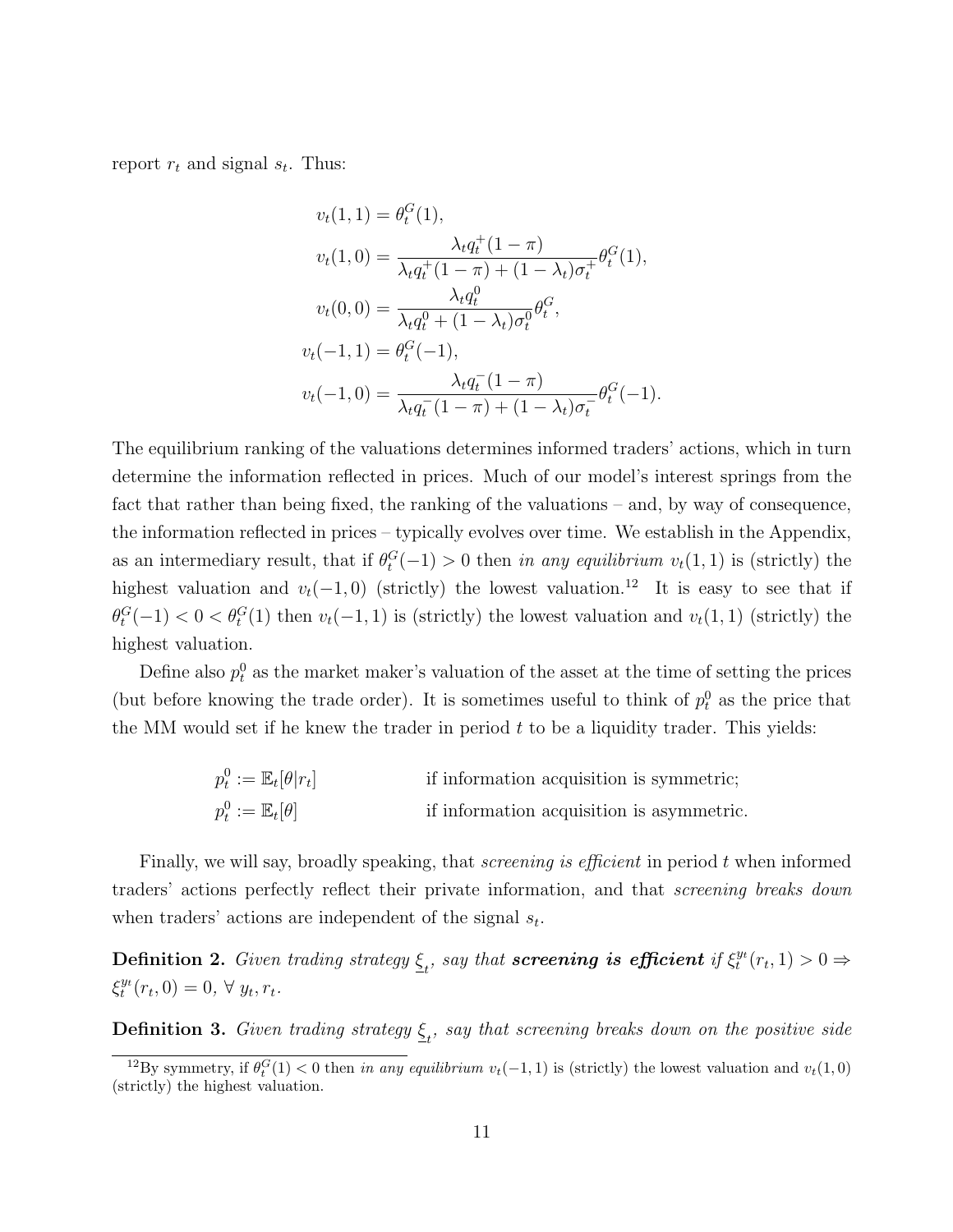(resp., negative side) if there exist  $y_t \in \{a, b, n\}$  such that  $\xi_t^{y_t}$  $t^{y_t}(1,1) = 1 = \xi_t^{y_t}$  $_{t}^{y_{t}}(1,0)$  (resp., such that  $\xi_t^{y_t}$  $t^{y_t}(-1, 1) = 1 = \xi_t^{y_t}$  $t_t^{y_t}(-1,0)$ ). Say that screening breaks down if it does so on both the positive and negative side.

When screening is efficient then, conditional on the report  $r_t$ , an informed trader observing  $s_t = 1$  never takes the action of an informed trader observing  $s_t = 0$ . This allows the market to learn about the expert. By contrast, when screening breaks down, an informed trader observing  $s_t = 1$  always takes the action of an informed trader observing  $s_t = 0$ . Conditional on the report  $r_t$ , a trader's action  $y_t$  then reveals nothing about the expert.<sup>13</sup>

#### 3.1 Symmetric Timing of Information Acquisition

We begin with the simplest case and show that if traders and MM observe the report before price setting then, in equilibrium, informed traders' actions always reflect their private information about the expert.

When the timing of information acquisition is symmetric the only informational asymmetry between trader and MM pertains to (a) the trader's own type (informed vs. liquidity), and (b) the trader's signal  $s_t$  of the expert type. After observing the report, but before observing the trade order, the MM updates his belief that the expert is good based on the knowledge of  $r_t$ . This yields

$$
p_t^0 = \frac{\lambda_t q_t^{r_t}}{\lambda_t q_t^{r_t} + (1 - \lambda_t) \sigma_t^{r_t}} \theta_t^G(r_t).
$$

As indicated earlier, one may think of  $p_t^0$  as liquidity traders' 'valuation' of the asset. Since equilibrium prices reflect a weighted average of the valuations of trading agents, any equilibrium price can be expressed as a weighted average of  $v_t(r_t, 0)$ ,  $p_t^0$ , and  $v_t(r_t, 1)$ .

Trading behavior then depends on the sign of the valuations. First, if  $\theta_t^G(r_t) > 0$  we obtain, by immediate inspection, the inequalities

$$
v_t(r_t, 0) < p_t^0 < v_t(r_t, 1).
$$

Thus in any equilibrium (a) informed traders observing  $s_t = 1$  buy with probability 1, while (b) informed traders observing  $s_t = 0$  sell with probability 1. Second, if  $\theta_t^G(r_t) < 0$  the above inequalities are reversed, and so are the optimal actions of traders. Third, if  $\theta_t^G(r_t) = 0$  the

 $13$ The qualification is important, since the report itself may reveal something about the expert type.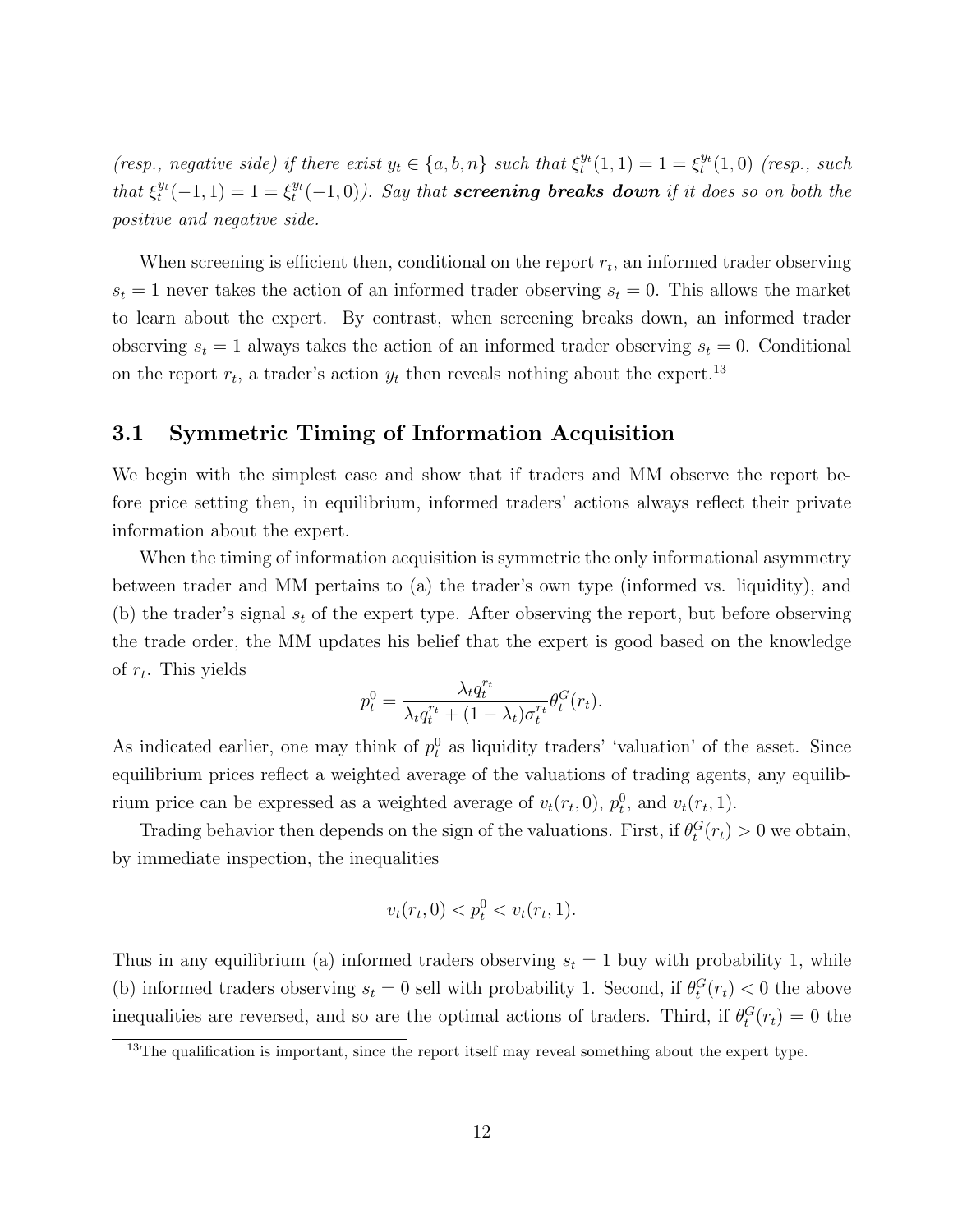above inequalities become equalities, and this leaves traders indifferent between trading or abstaining. Our first proposition summarizes these results:

**Proposition 1.** Consider symmetric timing of information acquisition. In equilibrium, screening is efficient, except possibly in the special case where  $\theta_t^G(r_t) = 0$ .

Whenever information acquisition is symmetric, the price mechanism will force traders to reveal the only piece of private information which they possess: their signal about the expert. In other words, Proposition 1 establishes the necessity of asymmetry in the timing of information acquisition for screening to break down.<sup>14</sup>

#### 3.2 Asymmetric Timing of Information Acquisition

We now show that when the MM observes reports with delay then, in equilibrium, traders' actions may stop reflecting their private information.

Under asymmetric timing of information acquisition, an informed trader possesses at the time of trade two pieces of information with which to make profits against the market maker: the latest report, and his private signal of the expert type. When these pieces of information clash, traders are faced with a dilemma.

Suppose to fix ideas that past trends in prices are positive, such that  $\theta_t^G(r_t) > 0$ , for all  $r_t \in \{-1,0,1\}$ . An informed trader now observes  $(r_t, s_t) = (1,0)$ . On the one hand, the current report suggests that prices likely *undervalue* the asset's true value. The private signal of expert ability, on the other hand, suggests that the market may overestimate the expert. Since we assumed past trends in prices – driven by the expert – to be positive, this in turn suggests that prices likely overvalue the asset's true value.

We next show that if expert reputation is high then an equilibrium can be found where, when such dilemmas occur, an informed trader always follows the information contained in the report and ignores his private signal of the expert.

**Lemma 2.** Consider asymmetric timing of information acquisition. There exists  $\hat{\lambda}_t \in (0,1)$ such that screening breaks down in some equilibrium of period t if and only if  $\lambda_t \geq \hat{\lambda}_t$ .

The intuition is as follows. As  $\lambda_t$  approaches 1, the valuation of a trader observing  $r_t$ 

 $14$ See Rudiger and Vigier (2014) for a formal study of information acquisition in sequential trading models. as well as the seminal work of Grossman and Stiglitz (1980).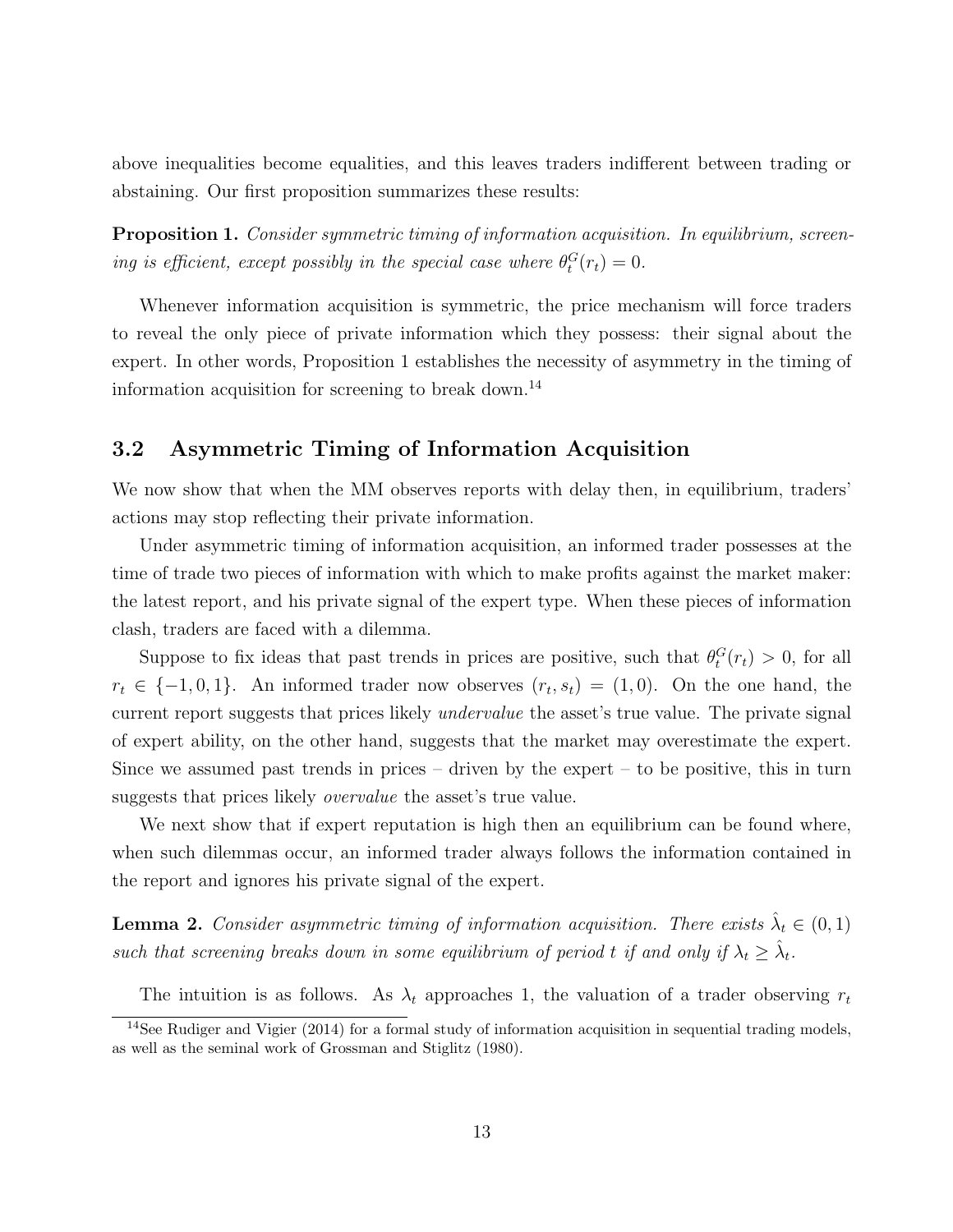approaches  $\theta_t^G(r_t)$ , independently of the signal  $s_t$ . Furthermore,

$$
p_t^0 = \lambda_t \theta_t^G,
$$

and thus liquidity traders' 'valuation' of the asset tends to  $\theta_t^G$  as  $\lambda_t$  approaches 1. A market maker receiving, say, a buy order, sets the price to reflect the mean of the valuations from the potential buyers he may be facing. In this weighted average, the weight of  $\theta_t^G$  is bounded below by the positive mass of liquidity traders. Since  $\theta_t^G(-1) < \theta_t^G < \theta_t^G(1)$ , it follows that we can find an equilibrium in which all informed traders observing  $r_t = 1$  choose to buy the asset and where all informed traders observing  $r_t = -1$  choose to sell the asset – independently of the signal  $s_t$ .

As usual in models of strategic communication, our framework generally allows multiple equilibria to exist. This puts a question mark on the scope of Lemma 2. Our next result addresses the issue, by establishing that if screening breaks down in one equilibrium, then this must be the unique equilibrium.

### Lemma 3. Consider asymmetric timing of information acquisition. If an equilibrium of period t exists where screening breaks down, then this is the unique equilibrium of period t.

We here sketch the main arguments of the proof. We suppose that a no-screening equilibrium exists alongside with another equilibrium, and proceed to analyze the second equilibrium. Denote these two equilibria by  $E1$  and  $E2$ , respectively, and denote by  $\underline{\sigma}_1$  and  $\underline{\sigma}_2$  the strategy of a bad expert in the two equilibria, respectively.

First, suppose that  $\sigma_2^+ > \sigma_1^+$ . Then the expected reputation from publishing a positive report must be lower in  $E2$  than in  $E1$ : one, a positive report is more likely to be sent by a bad expert; two, there is no less screening in  $E2$  than in  $E1$ , since  $E1$  is a no-screening equilibrium. Notice also that, in any equilibrium, the expected reputation from not publishing a report is entirely determined by a bad expert's strategy, since no information is revealed by traders' actions in this case (their private signal is always zero). Thus, if  $\sigma_2^+ > \sigma_1^+$  then we must have  $\sigma_2^0 > \sigma_1^0$ . If not, then in E2 the expected reputation from not publishing a report would be greater than that of publishing a positive report, which would be inconsistent with equilibrium. As a consequence,  $\sigma_2^- < \sigma_1^-$ .

Next, we show in the proof that the less likely it is that a report was published by a bad expert, the less traders gain from screening it. Thus: since  $\sigma_2^- < \sigma_1^-$  and E1 is a no-screening equilibrium, screening must break down on the negative side in  $E2$ . But then the expected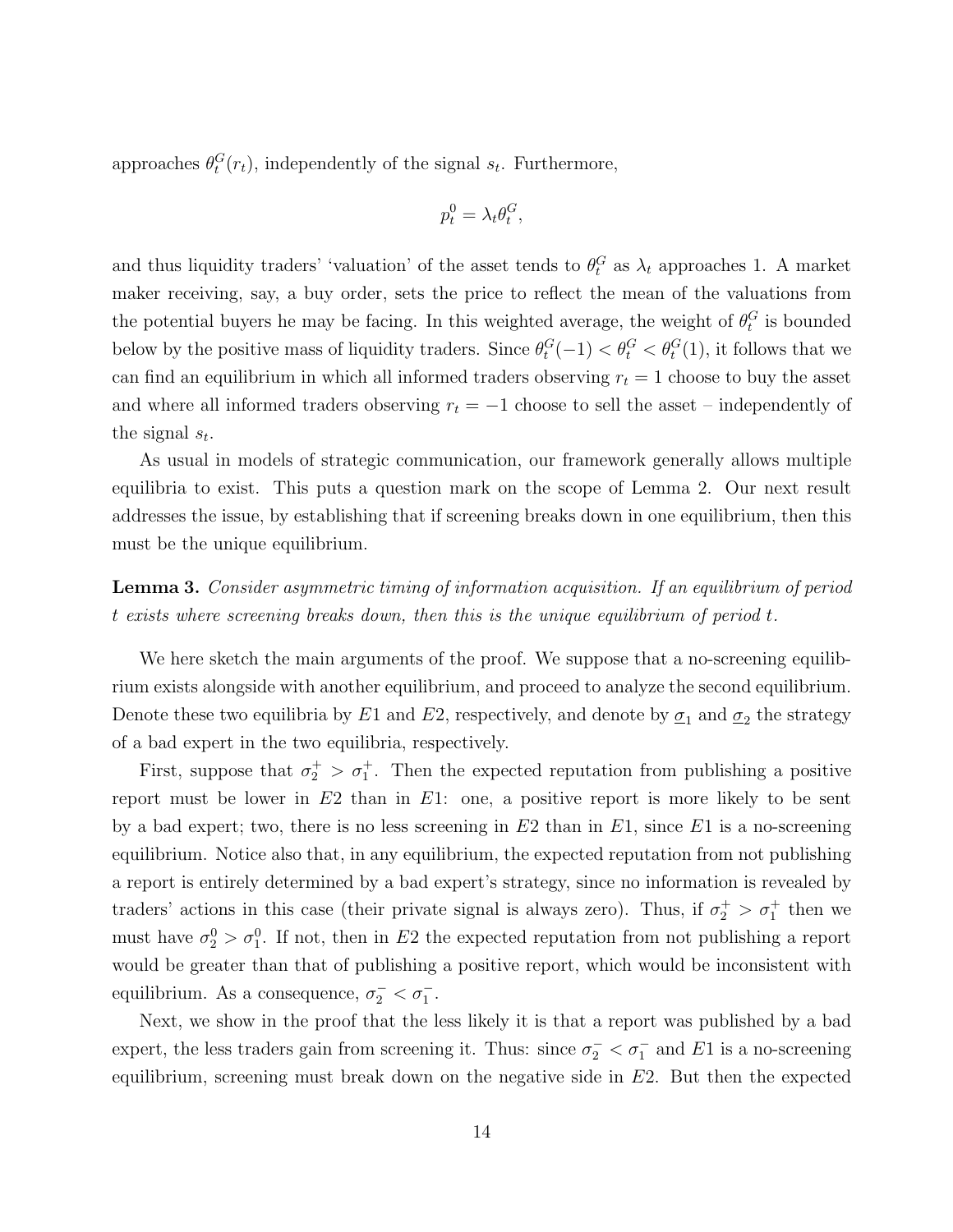reputation from publishing a negative report is greater in  $E2$  than it is in  $E1$ . Combining this observation with our first remark above finally shows that in  $E_2$ , the expected reputation from publishing a negative report is greater than that from publishing a positive report. But this is inconsistent with equilibrium.

It follows from the steps above that expert strategies must be the same in the two equilibria, and since expert strategies completely determine traders' valuations, prices are also the same. The final part of the proof then shows that if prices are the same in the two equilibria, then screening breaks down in E2 as well. Thus, the two equilibria are identical.

Lemma 2 establishes the necessary conditions for an equilibrium to exist in which screening breaks down. Lemma 3 shows that if screening breaks down in one equilibrium, then this equilibrium is unique. Combining these observations therefore yields this section's main result:

Proposition 2. Consider asymmetric timing of information acquisition. Then in equilibrium screening breaks down in period t if and only if  $\lambda_t \geq \hat{\lambda}_t$ , with  $\hat{\lambda}_t$  as defined in Lemma 2.

Proposition 2 establishes that asymmetric timing of information acquisition and high reputation are necessary and sufficient for screening to break down in equilibrium.

#### 3.3 Screening and Expert Behavior

We conclude Section 3 by shedding light on the expert's reporting strategy as a function of traders' screening behavior.<sup>15</sup>

A break-down of screening in period  $t$  implies that, conditional on the report  $r_t$ , a trader's action  $y_t$  reveals nothing about the expert. Information about the expert conveyed to the market in that period – if any at all – must therefore proceed from the report itself. Hence, a bad expert can fully hide his type by mimicking the behavior of a good one. We show that indeed this is the optimal course of action.

The situation is otherwise more intricate. When screening occurs, the information contained in the signal  $s_t$  is (imperfectly, due to liquidity traders) transmitted to the market and leads on average to a decrease of reputation for a bad expert. This creates an incentive for a bad expert to behave less aggressively in his reporting strategy than a good expert would (i.e. to publish fewer reports). Let in what follows  $\sigma_t = \sigma_t^+ + \sigma_t^-$  (resp.,  $q_t = q_t^+ + q_t^-$ ) denote the aggressiveness of a bad expert (resp., a good expert). We then have:

<sup>&</sup>lt;sup>15</sup>Naturally, in equilibrium traders' screening behavior is itself function of the information contained in the reports of the expert.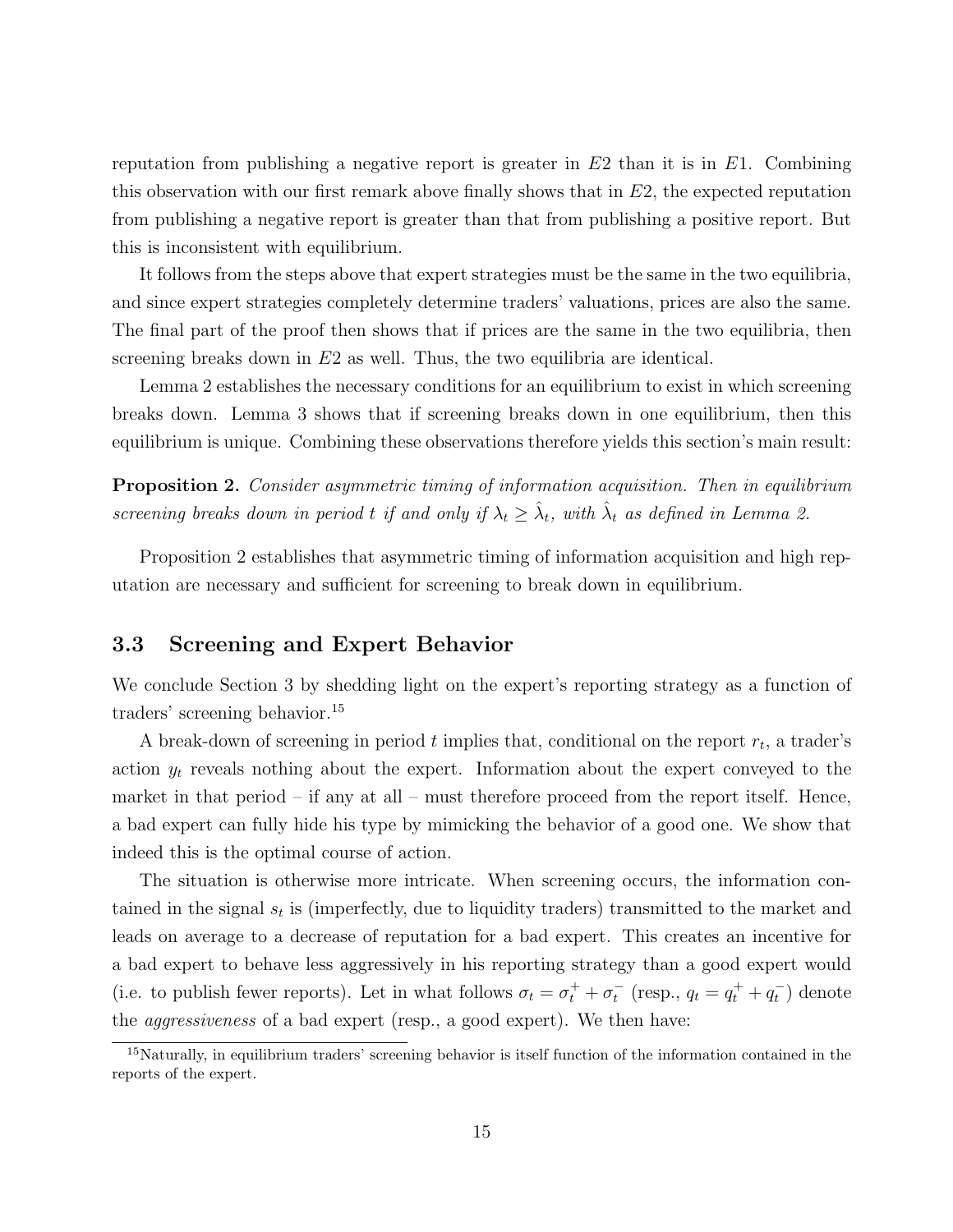**Proposition 3.** In equilibrium, when screening breaks down, then  $\underline{\sigma}_t = \underline{q}_t$ . Otherwise, a bad expert is less aggressive than a good expert:  $\sigma_t < q_t$ .

A break-down of screening is thus associated with an increase in the reporting activity of bad experts. In this way, markets with no screening are more likely to incorporate 'bad information' into prices, because experts of low ability will relish the opportunity to publish reports without the risk of being exposed.

## 4 Reputational Cascades

We turn with this section to the central question of our paper: how much and what kind of information becomes incorporated into prices over time?

We begin with the key definitions of our analysis. A *complete informational cascade* occurs when the distribution over observable outcomes is statistically independent of the underlying state of nature, here consisting of the fundamental value  $\theta$  and the expert type  $\tau$ . A reputational cascade on the other hand is a partial informational cascade; it requires only that the distribution over observable outcomes be independent of the expert type  $\tau$ . Thus, in a reputational cascade, prices stop incorporating any new information about the expert, but may still incorporate some information about the asset's true value.

Definition 4. A complete informational cascade occurs in period t when

$$
\mathbb{P}_t(r_t, y_t | \theta, \tau) = \mathbb{P}_t(r_t, y_t) , \quad \forall r_t, y_t.
$$

Definition 5. A reputational cascade occurs in period t when

$$
\mathbb{P}_t(r_t, y_t | \tau) = \mathbb{P}_t(r_t, y_t) , \quad \forall r_t, y_t.
$$

We now ask the question: do informational cascades of any kind ever occur as part of an equilibrium of our model? We begin with a simple negative result, and establish that complete informational cascades are prevented from ever taking place.

Proposition 4. A complete informational cascade never occurs in any equilibrium.

While complete informational cascades are prevented from ever occurring, the results of Section 3 concerning the possibility of screening breaking down suggest on the other hand the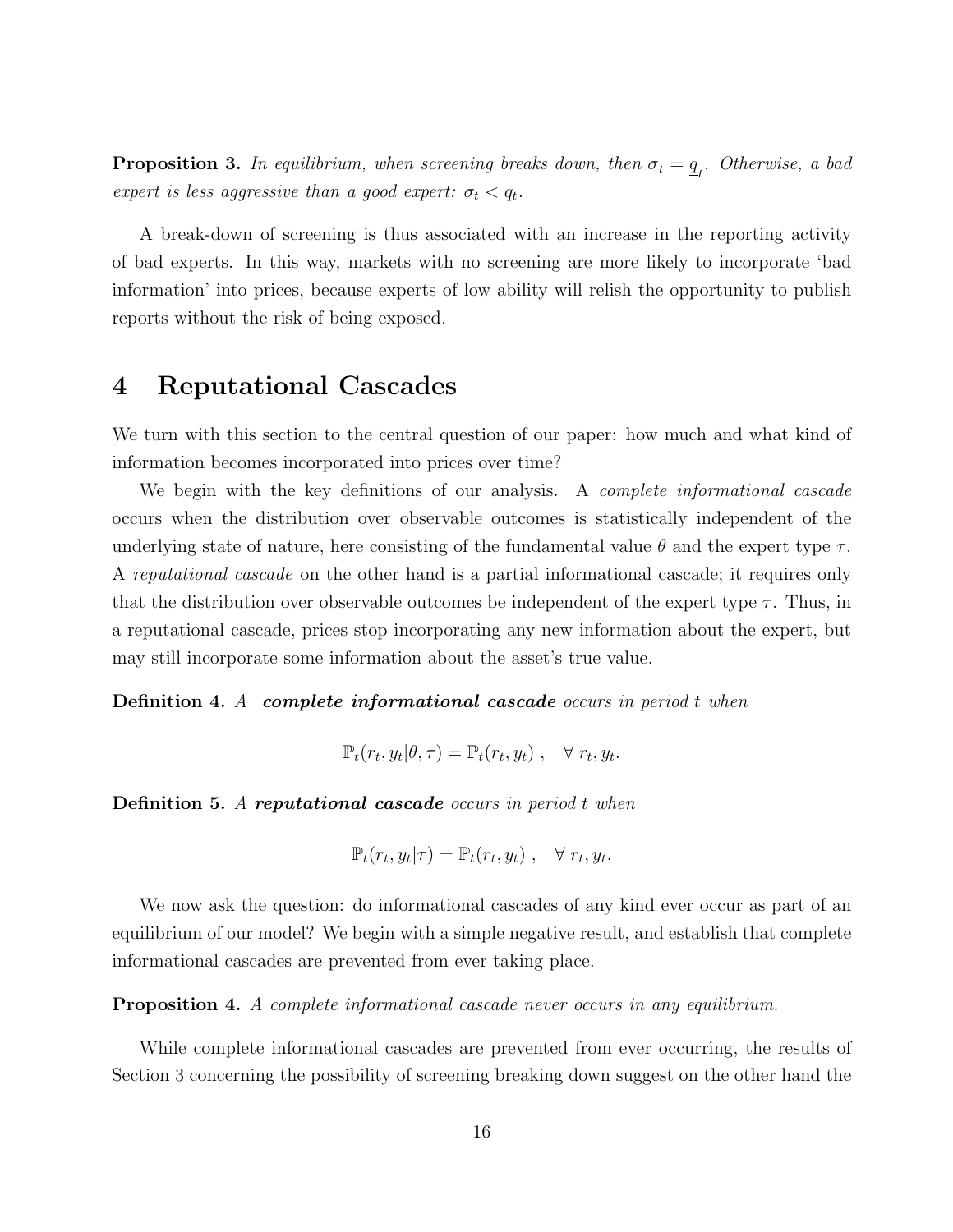possibility of reputational cascades actually taking place in equilibrium. First, by Proposition 2, high expert reputation will induce a break-down of screening (under asymmetric timing of information acquisition). Second, by Proposition 3, a break-down of screening will induce a bad expert to fully hide his type by mimicking the behavior of a good expert. Hence, assuming asymmetric information acquisition, the distribution over observable outcomes will be the same independently of the expert type if  $-$  but only if  $-$  the expert ever achieves a threshold level of reputation  $\hat{\lambda}_t$ . The question is then: starting with initial reputation  $\lambda_0$ , will an expert of type  $\tau$  ever gain sufficient reputation?

We show in the Appendix that the threshold  $\hat{\lambda}_t$  needed to set off a break-down of screening depends on the history  $\mathcal{H}_t$  through the sequence of historical reports  $\mathcal{R}_{t-1}$ . This observation raises two difficulties. First, if the threshold increases with expert reputation, the expert's efforts to achieve the threshold level of reputation may be self-defeating. Second, screening gradually loses its efficiency as one approaches the threshold, and a bad expert optimally responds by behaving more like a good expert. This implies that the closer one gets to actually achieving the threshold, the smaller the scope for improving the reputation.

These difficulties notwithstanding, the following result establishes that whichever the initial reputation of the expert, and whichever the ability type of the expert, a period  $t$  and history  $\mathcal{H}_t$  can be found in which a reputational cascade begins.

#### Theorem 1.

- 1. Symmetric timing of information acquisition: A reputational cascade never occurs in any equilibrium.
- 2. Asymmetric timing of information acquisition: In any equilibrium, for all  $\lambda_0$  > 0 and  $\tau \in \{G, B\}$ , a reputational cascade occurs with strictly positive probability.

The proof of the first part rests on Proposition 1, and the observation that screening must break down for a reputational cascade to occur. The proof of the second part contains three steps. Step 1 formalizes the argument that, in equilibrium, a break-down of screening sets off a reputational cascade. Step 2 establishes sufficient conditions inducing efficient screening, and allows us to bound below the per-period growth of reputation following a reputationenhancing event in period  $t$  (e.g. the release of a positive report followed by an increase in the price). We show as a result that, starting with initial reputation  $\lambda_0$ , any level of reputation can be reached with positive probability even by a bad expert. Step 3 then shows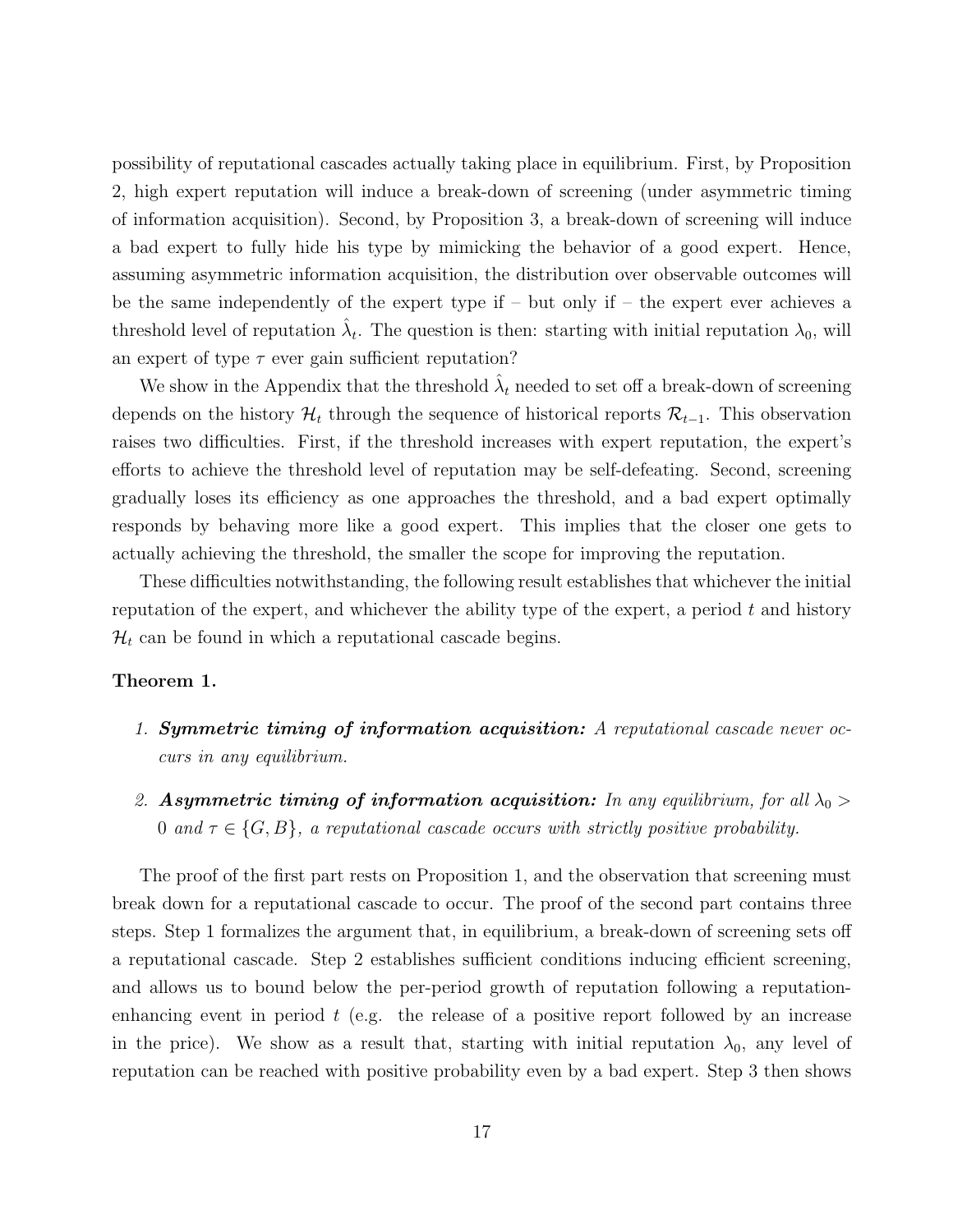that once the expert has achieved sufficient reputation, there is a path on which he maintains his reputation but the threshold  $\hat{\lambda}_t$  needed to set off a break-down of screening falls. Using step 1 therefore establishes that a cascade eventually sets off on this path. Finally, since it contains a finite number of steps (each of which has non-zero probability), this path occurs with strictly positive probability.

The occurrence of reputational cascades naturally raises the question of prices' informational efficiency in the long run.<sup>16</sup> Since the FE provides all information concerning the asset, prices' long run convergence is intimately linked to the learning of the expert type. A number of observations can be made already at this point.

First, while reputational cascades are favorable to experts of low ability, maintaining status quo is a difficult task. If he could avoid releasing new reports, a bad expert could sustain a cascade indefinitely. However, in equilibrium, a bad expert must mimic the behavior of a good one.<sup>17</sup> Each period a new report is therefore published with probability  $1/2$ . Moreover, reports must eventually support either  $\theta = 1$  or  $\theta = -1$ , since  $|\theta_t^G| \to 1$  if the expert is good.<sup>18</sup> But notice that  $\theta_t^G \to 1$  yields

$$
v_t(-1,0) \simeq v_t(1,0) < p_t^0 < v_t(-1,1) \simeq v_t(1,1),
$$

while  $\theta_t^G \to -1$  gives

$$
v_t(-1,1) \simeq v_t(1,1) < p_t^0 < v_t(-1,0) \simeq v_t(1,0).
$$

In both cases the inequalities imply that screening eventually becomes efficient, and cascades therefore eventually end.

Our second remark pertains to the evolution of reputation under 'normal' circumstances. By Proposition 3 a bad expert behaves less aggressively than a good one when the market is outside of a reputational cascade. His reputation thus falls if he avoids to release a report. Since in equilibrium he must be indifferent between reporting or not, he must on average lose reputation from one period to the next:  $\mathbb{E}_{t}[\lambda_{t+1}|B] < \lambda_{t}$ . Moreover, reputation is a martingale:

$$
\lambda_t = \mathbb{E}_t[\lambda_{t+1}] = \lambda_t \mathbb{E}_t[\lambda_{t+1}|G] + (1 - \lambda_t)\mathbb{E}_t[\lambda_{t+1}|B].
$$

<sup>&</sup>lt;sup>16</sup>I.e. whether or not prices successfully aggregate private information in the long run (so-called strong-form informational efficiency).

<sup>&</sup>lt;sup>17</sup>See Proposition 3.

<sup>&</sup>lt;sup>18</sup>If  $\tau = \tilde{G}$ , then  $|\theta_t^G| \to 1$  is immediate, by the Law of Large Numbers.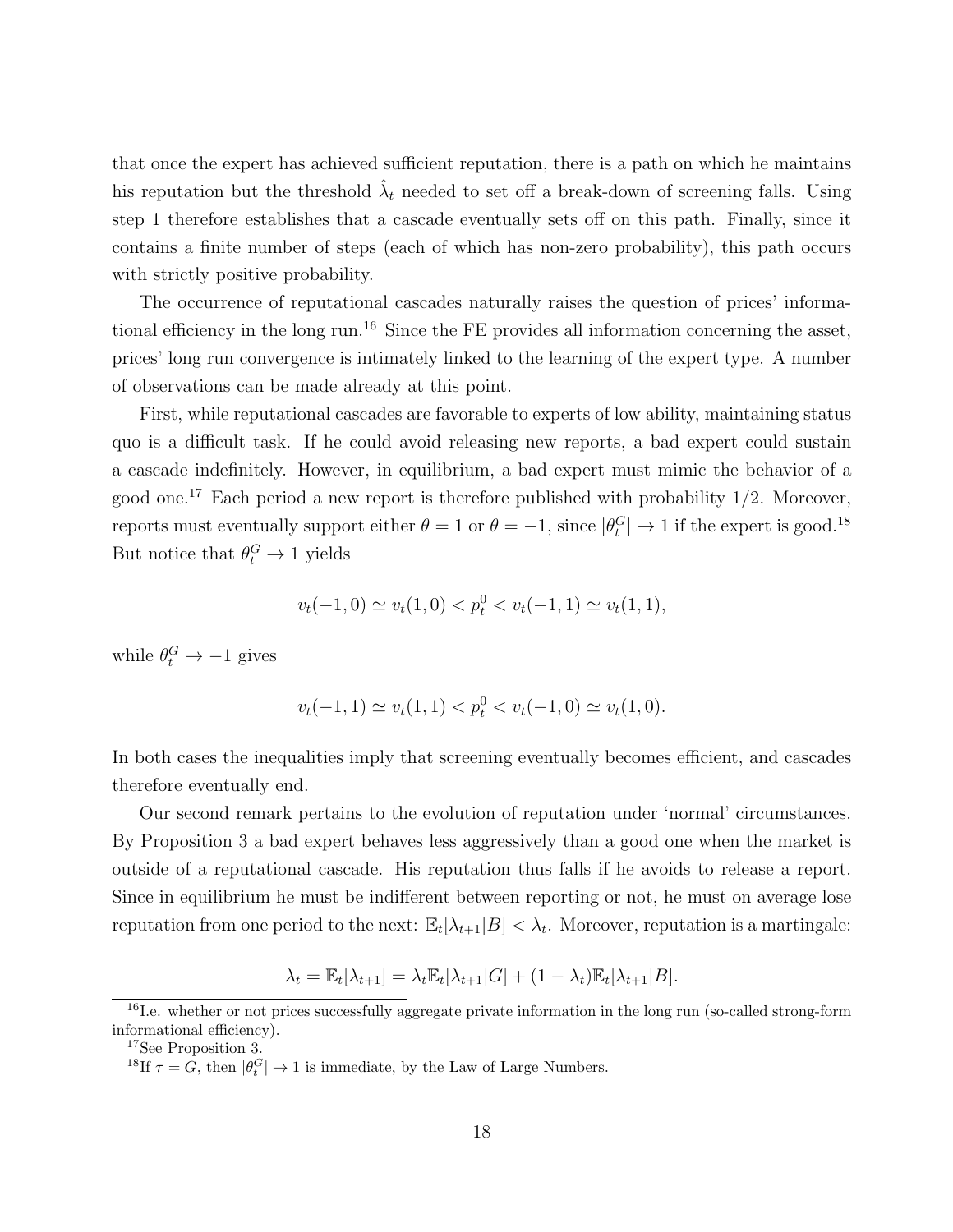Hence  $\mathbb{E}_{t}[\lambda_{t+1}|G] > \lambda_{t}$ : a good expert on average gains reputation from one period to the next. Reputation thus drifts in the appropriate direction, irrespective of the expert type. However, the question of learning remains: will sufficiently much information filter through that reputation converges to either 0 or 1? And if so, can incorrect learning ever occur, so that reputation tends to 1 when  $\tau = B$  or to 0 when  $\tau = G$ ? We establish through Theorem 2 that in the long run the market learns the expert's true type. <sup>19</sup> While prices get stuck in the medium run (Theorem 1), they converge in the long run to the asset's correct valuation.

**Theorem 2.** Consider asymmetric timing of information acquisition. In any equilibrium:

- 1. Conditional on  $\tau = G$ , prices converge almost surely to the true asset value  $\theta$ .
- 2. Conditional on  $\tau = B$ , prices converge almost surely to zero.

Our proof of Theorem 2 has two main steps. We begin by showing that  $\lambda = \lim_{\lambda} \lambda_t$  takes value in  $\{0,1\}$ .<sup>20</sup> If for some realization  $\lambda$  tended to  $\tilde{\lambda} \in (0,1)$  then arguments similar to those used above (where we establish that cascades are transient events) would show that screening eventually becomes efficient along the induced path. But if screening is efficient then changes in reputation from one period to the next are bounded away from zero, which contradicts the convergence. Thus  $\lambda \in \{0,1\}$ . We next establish in the second step that if  $\tau = B$  then the ratio  $\lambda/(1-\lambda)$  must be integrable, as must be the inverse ratio if  $\tau = G$ . Using the first step hence shows that if  $\tau = B$  then  $\lambda = 0$  a.s., and similarly that  $\lambda = 1$  a.s. if  $\tau = G$ . The market thus learns the expert's true type with probability 1. The proof is concluded by noting that  $\theta_t^G \to \theta$  if the expert is in fact a good expert.

## 5 Discussion

#### 5.1 Sequential Trading and Prices' Informational Efficiency

The question of prices' informational efficiency in sequential trading was first studied in the seminal paper of Glosten and Milgrom  $(1985)$ .<sup>21</sup> Their analysis may broadly speaking be

<sup>&</sup>lt;sup>19</sup>We thus establish that  $\mathbb{E}[\lambda_t|B]$  not only decreases but converges in fact to 0 and, similarly, that  $\mathbb{E}[\lambda_t|G]$ not only increases but converges in fact to 1. The Dominated Convergence Theorem then gives  $\mathbb{P}(\lambda = 0|B) = 1$ and  $\mathbb{P}(\lambda = 1|G) = 1$ , where  $\lambda$  denotes the limit of  $\lambda_t$  (which we know exists by the Martingale Convergence Theorem).

 $^{20}$ As noted earlier reputation is a bounded martingale, and so the limit exists.

 $21$ See also Avery and Zemsky (1998) and Dasgupta and Prat (2008).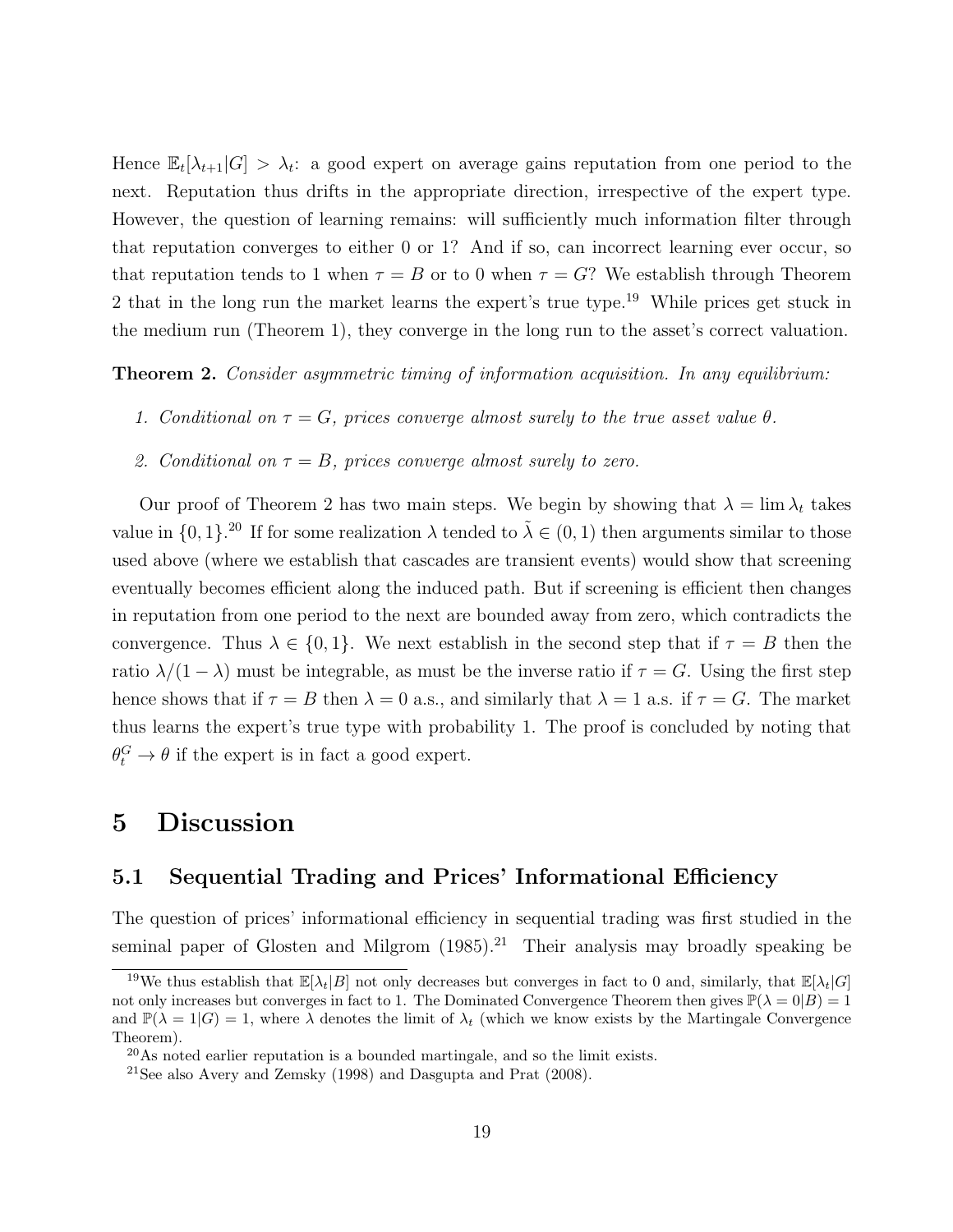summarized as follows. Since prices follow a bounded martingale, they converge to some value  $p$ . Provided that each period the probability of a buy and a sell order are bounded below, the bid-ask spread therefore converges to zero. Adverse selection in the market must therefore disappear in the long run.

In our model all information about the asset is provided by the FE. Adverse selection in the market thus disappears when either (a) the expert's reputation tends to 0, or (b) prices tend to  $-1/1.^{22}$  Prices' long run convergence to their correct values can therefore *not* be deduced from Glosten and Milgrom  $(1985)$ .<sup>23</sup> The question of correct convergence boils down to whether or not the market learns the expert's true type. The market we model ultimately succeeds in aggregating private information due to the self-defeating nature of the bad expert's optimal strategy: the more the latter tries to convince the market that he knows the asset's true value, the more the market wants to know whether this information is correct or not. There will therefore always be learning about expert type and, by way of consequence, about the asset's true value.

#### 5.2 Bad Experts and Market Crashes

The possible occurrence of reputational cascades has far-reaching consequences for the functioning of financial markets, suggesting interesting avenues for research, and helping shed light on events related to the latest financial crisis. This section summarizes our main observations on the issue.

First and foremost, our paper provides a tractable model explaining financial markets' difficulty to evaluate experts when feedback about ability is endogenous, and occurs through the impact of expert advice on prices. If the expert is good, reputational cascades work to his detriment, since they slow down the market's learning about his type. If the expert is bad, cascades work in his favor, allowing him to maintain a reputation for extended lengths of time. However, in both cases cascades will cause prices to deviate from long run levels: if the expert is good, it will take longer before the market incorporates his information into prices; if he is bad, the market won't discard his advice in the medium run. These remarks are aggravated by the fact that in a cascade a bad expert no longer exposes himself by publishing reports,

 $22$ When reputation converges to zero, nobody is expected to have superior information: adverse selection disappears. When reputation does not converge to zero, prices must contain all information about the asset (resp., the expert), since otherwise the report (resp., the ability signal) will confer an informational advantage upon the trader.

<sup>23</sup>In sharp contrast to Avery and Zemsky (1998), for example.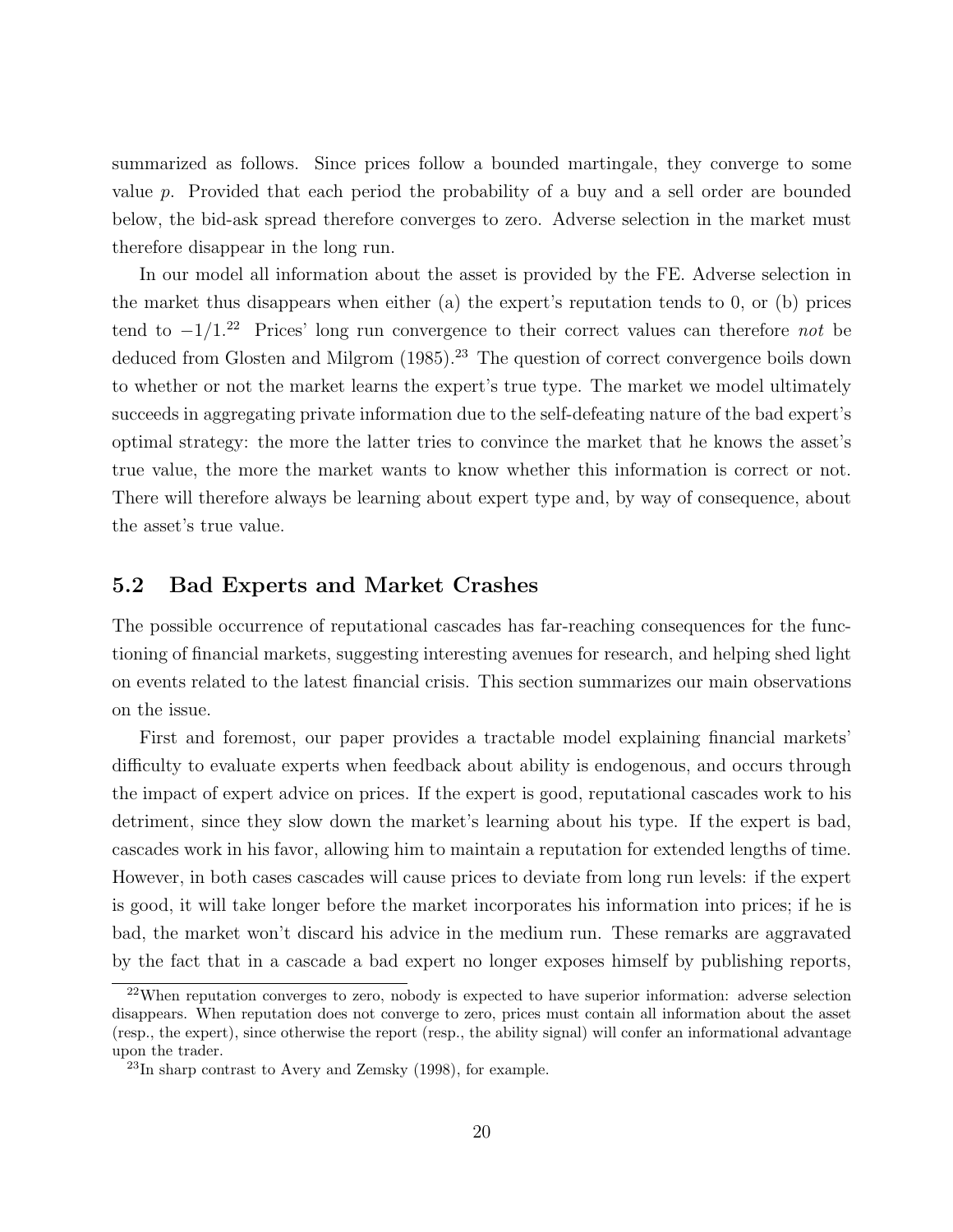and responds in turn by releasing more (false) information. Thus, in a cascade an expert with low ability will exert greater influence on prices.

Next, how is market activity affected by reputational cascades? First, as noted above, when the market enters a cascade, the rate at which a low ability expert releases information increases. Second, when driving a reputational cascade, an expert's advice induces probability 1 of trade occurring.<sup>24</sup> Reputational cascades thus maximize expected traded volumes over a given period of time. In this sense, our analysis sheds light on episodes of frenzies taking place in financial markets, and identifies a new channel through which they can occur.

Finally, we conclude with some key remarks regarding the possibility of using our framework and analysis to shed light on the occurrence of crashes in financial markets. The intuition is simple. When the market is in a reputational cascade, it stops accumulating information about the expert but goes on accumulating information about the asset. As the amount of information contained in the public history grows, a trader with a negative signal of the expert type stands to make increasing profits by using this signal to trade against historical trends. Cascades therefore end precisely as prices become high. A crash occurs when the market exits a reputational cascade driven by a low-ability expert. At this point, the market starts to evaluate the expert again and prices revert toward zero. Rather than being caused by the release of new information, crashes in our model therefore result from the simultaneous and uniform depreciation of past accumulated information.<sup>25</sup> These insights are, to the best of our knowledge, novel.<sup>26</sup>

#### 5.3 Herding vs. Reputational Cascades

The occurrence of reputational cascades is akin to herd behavior on the part of informed traders. The first traders to arrive screen the expert according to their private signal of the expert type. A trader who arrives following a sequence of reputation-enhancing events, on the other hand, believes that with some probability those who came before him observed positive signals of the expert type. When the sequence of reputation-enhancing events is

<sup>&</sup>lt;sup>24</sup>Formally, in a cascade  $r_t \neq 0 \Rightarrow y_t \neq n$ .

 $25$ This is in sharp contrast to e.g. the classic model of Lee (1998) wherein transaction costs lead traders to accumulate information until a trigger occurs, at which point the sudden release of traders' information induces prices to re-adjust abruptly.

<sup>&</sup>lt;sup>26</sup>Veldkamp (2006) shows a positive empirical correlation between indicators of 'herding' (high price and high price volatility) and the quantity of news in the market. She remarks that this is inconsistent with traditional herding models: increased information should remediate the information asymmetry problem and dissolve the herd. However, as argued above, this positive correlation is exactly what our model predicts.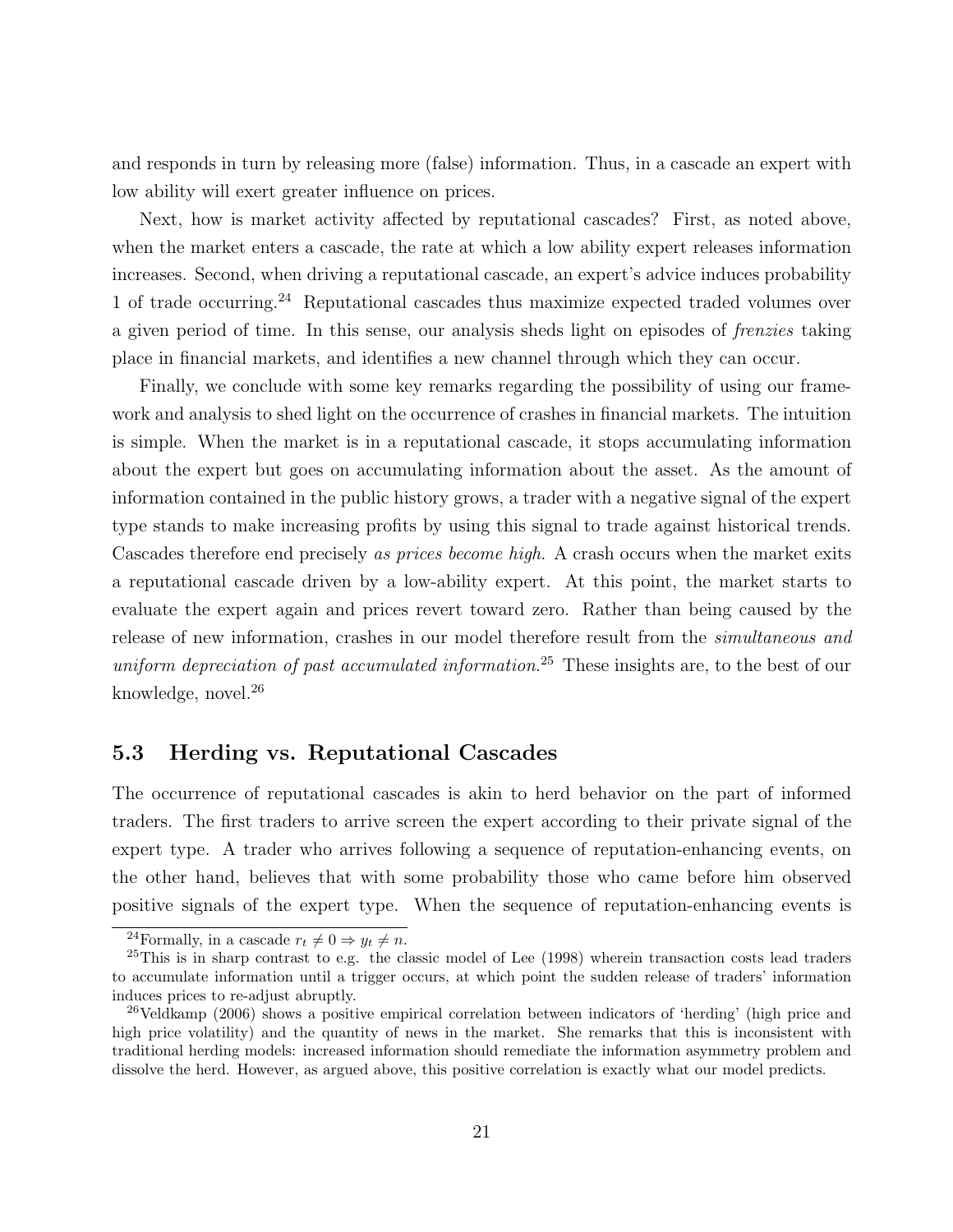sufficiently long, the resulting beliefs swamp the information contained in the trader's signal of the expert type. At that point, even if he observes a negative signal of the expert type, a trader will decide to trust the expert and trade according to the advice contained in his report. 'Informational herding' (Ottaviani and Sørensen, 2000) then prevails. However, unlike classic herding models, traders do not follow the actions of those who precede them: in a reputational cascade, they buy following a positive report and sell following a negative one. Instead, they herd in the sense of blindly following expert advice after observing others doing so.

## 6 Conclusion

By choosing whether or not to follow expert advice, privately informed traders ordinarily allow markets to evaluate expert ability. We investigate in this paper the performance and implications of the resulting feedback mechanism. A trader receiving a 'buy' advice but observing a negative signal of the expert's ability faces a dilemma: he may choose to ignore the advice, allowing the market to learn about his assessment of the expert; if the expert turns out to be good, however, he foregoes by doing so a profitable opportunity. Expert screening thus breaks down due to traders' failure to internalize the full benefits from learning about the expert's type. Reputational cascades – in which no new information about the expert reaches the market – occur from strategic experts exploiting the resulting market failure. In a reputational cascade, bad experts publish more aggressively since they can do so without the risk of being revealed. Reputational cascades thus maximize (bad) trading activity. Even though markets are informationally efficient in the limit, this may lead to significant medium run distortions: frenzies and crashes may occur. Rather than being caused by the release of new information, crashes occur in our model due to the sudden depreciation of information already incorporated in prices.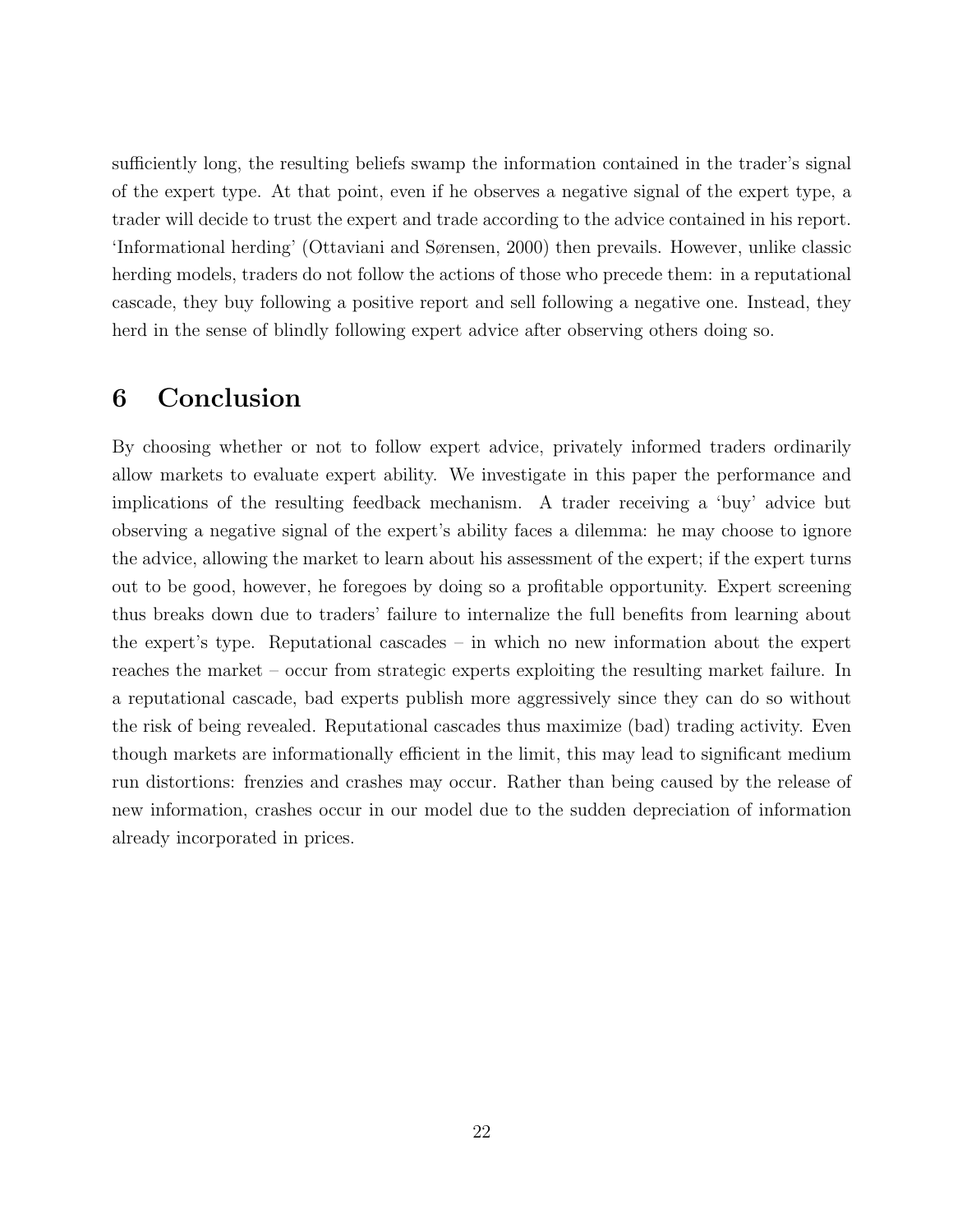## A Appendix: Proofs

To shorten notation, we will throughout the Appendix let  $\gamma := \frac{\mu}{\mu + (1-\mu)}$  $\frac{\mu}{\mu + (1-\mu)/3}$ .

Proof of Lemma 1: Parts of the proof uses results and definitions from later Claims and Lemmas. We here simply sketch the main arguments.

Let  ${}^B\lambda_{t+1}^e(r_t) = \mathbb{E}_t[\lambda_{t+1}|B]$  (resp.  ${}^G\lambda_{t+1}^e(r_t) = \mathbb{E}_t[\lambda_{t+1}|G]$ ) denote a bad expert's (resp. good expert's) expectated reputation next period from playing  $r_t$  in the current period, under equilibrium  $(\underline{\sigma}_t, \underline{\xi}_t, \underline{p}_t)$ . Either screening breaks down in this equilibrium, or it does not. If it does, then  ${}^G\lambda^e_{t+1}(r_t) = {}^B\lambda^e_{t+1}(r_t)$ , for all  $r_t$ , and a good expert is indifferent between truthfully reporting his private signal or lying. If it does not then for  $x_t \neq 0$  we have  ${}^G\lambda_{t+1}^e(x_t)$  ${}^{G}\lambda_{t+1}^{e}(r_t), r_t \neq x_t$ , while for  $x_t = 0$ :  ${}^{G}\lambda_{t+1}^{e}(r_t) = {}^{B}\lambda_{t+1}^{e}(r_t)$ , for all  $r_t$ .

Before proving Lemma 2 we show the following claim, which states that we can (partially) rank valuations in equilibrium. We take t and  $\mathcal{H}_t$  as given, allowing us to drop time subscripts.

 $\blacksquare$ 

**Claim 1.** Let  $\theta_t^G(-1) > 0$ . Then, in any equilibrium of period t:

- 1.  $v_t(1, 1)$  is (strictly) the highest of all valuations.
- 2.  $v_t(-1,0)$  is (strictly) the lowest of all valuations.
- 3.  $v_t(-1,0) < p_t^0 < v_t(1,1)$ .

In particular, in any equilibrium of period t:  $\xi_t^a(1,1) = 1$  and  $\xi_t^b(-1,0) = 1$ .

**Proof of Claim 1:** Part 1 is immediate. We prove the second part. Let  $(\underline{\sigma}, \xi, p)$  denote the equilibrium considered.

Step 1:  $v(-1,0) < v(0,0)$ . Let  $\beta(r,s)$  denotes a trader's updated belief of the expert type after observing  $(r, s)$  in the current period. We have:

$$
\lambda^{e}(0, \underline{\sigma}, \xi) = \lambda^{e}(-1, \underline{\sigma}, \xi) > \beta(-1, 0).
$$

Step 1 now follows since

$$
v(-1,0) = \beta(-1,0)\theta^G(-1) < \lambda^e(0,\underline{\sigma},\underline{\xi})\theta^G(-1) = \beta(0,0)\theta^G(-1) < \beta(0,0)\theta^G = v(0,0).
$$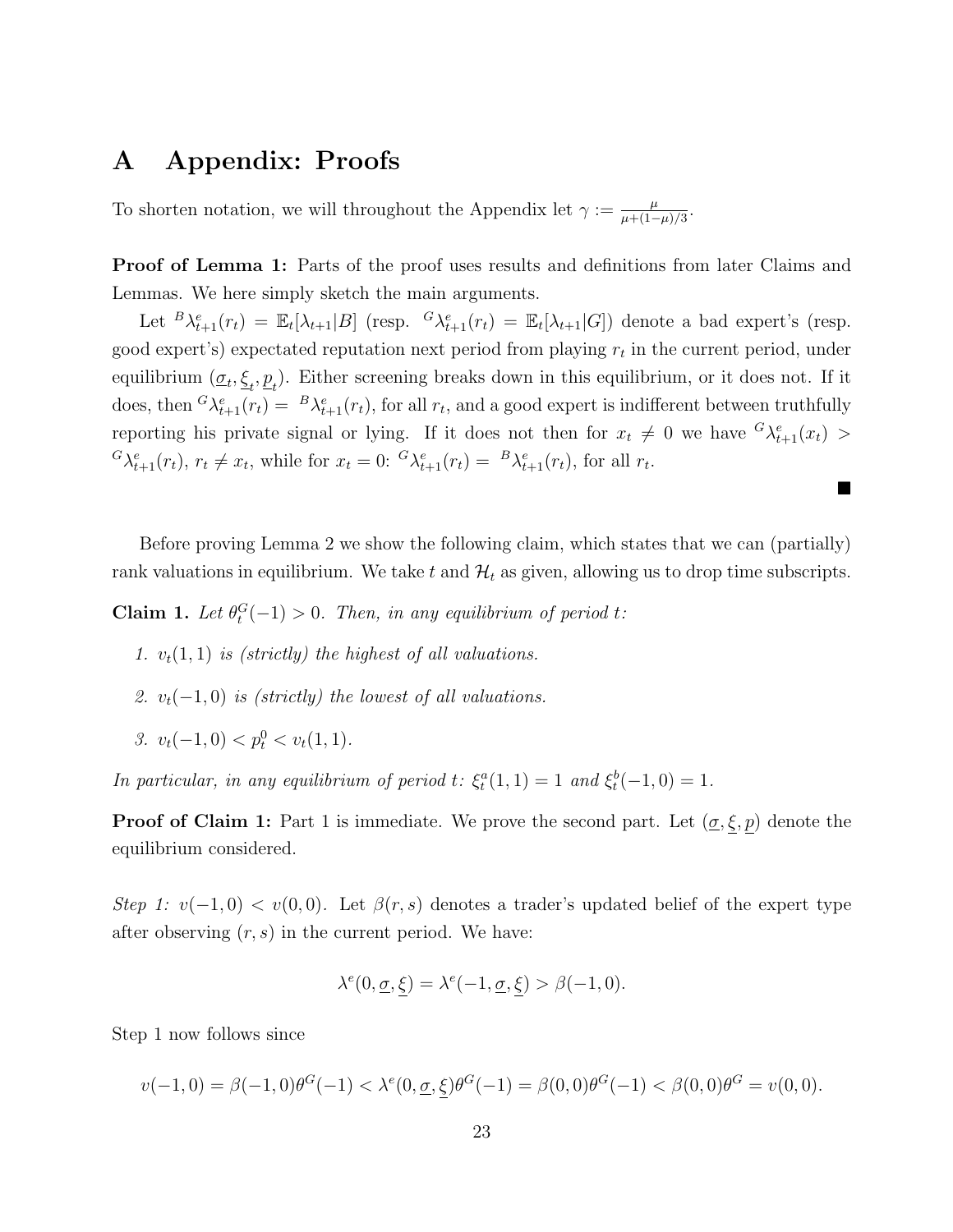Step 2:  $v(-1,0) < v(1,0)$ . Suppose, for the sake of contradiction, that  $v(-1,0) \ge v(1,0)$ . Then  $\beta(-1,0) > \beta(1,0)$ , and so  $\sigma^{-}/q^{-} < \sigma^{+}/q^{+}$ . But  $v(-1,0) \ge v(1,0)$  also implies (using Step 1) that  $v(1,0)$  is the lowest valuation, in which case  $\xi^{b}(1,0) = 1$ . Since, by Part 1 of the Claim,  $\xi^a(1,1) = 1$ , it is now easy to see<sup>27</sup> that we must have  $\lambda^e(1,\underline{\sigma},\xi) < \lambda^e(-1,\underline{\sigma},\xi)$ . But this is impossible, in equilibrium.

 $\blacksquare$ 

**Proof of Lemma 2:** By Proposition 3, if screening breaks down in period  $t$  then a trader observing  $(r_t, s_t) = (0, 0)$  learns nothing about the asset nor about the expert. Thus  $v_t(0, 0) =$  $p_t^0$  and, by Claim 1, this trader abstains in equilibrium and *a fortiori* plays no role in the determination of prices.<sup>28</sup>

We work the rest of the proof for the case where  $\theta_t^G(-1) > 0$  (other cases can be treated similarly). By Claim 1, in any equilibrium a (informed) trader with  $(r_t, s_t) = (1, 1)$  buys the asset with probability 1 while a trader with  $(r_t, s_t) = (-1, 0)$  sells the asset with probability 1. Thus, for screening to break down, a trader with  $(r_t, s_t) = (1, 0)$  must buy with probability 1 while a trader with  $(r_t, s_t) = (-1, 1)$  must sell with probability 1.

The first condition is consistent with equilibrium price setting if and only if

$$
\frac{\lambda_t(1-\pi)q_t^+}{\lambda_t(1-\pi)q_t^+ + (1-\lambda_t)q_t^+} \cdot \theta_t^G(1) \ge \frac{\gamma q_t^+}{\gamma q_t^+ + 1 - \gamma} \cdot \lambda_t \theta_t^G(1) + \frac{1-\gamma}{\gamma q_t^+ + 1 - \gamma} \cdot \lambda_t \theta_t^G,
$$

which is satisfied for  $\lambda_t \geq \hat{\lambda}_t^+$ , where

$$
\hat{\lambda}_t^+ = 1 - \frac{1-\pi}{\pi} \cdot \frac{(1-\gamma)\left(1 - \frac{\theta_t^G}{\theta_t^G(1)}\right)}{\gamma q_t^+ + (1-\gamma)\frac{\theta_t^G}{\theta_t^G(1)}}
$$

.

The second condition is consistent with equilibrium price setting if and only if

$$
\theta_t^G(-1) \leq \frac{\gamma q^-_t}{\gamma q^-_t + 1 - \gamma} \cdot \lambda_t \theta_t^G(-1) + \frac{1 - \gamma}{\gamma q^-_t + 1 - \gamma} \cdot \lambda_t \theta_t^G,
$$

 $27$ The underlying arguments are similar to those used in the proofs of Claims 3 and 5. We do not repeat them.

<sup>&</sup>lt;sup>28</sup>Notice that by part 3 of Claim 1:  $p_t^b < p_t^0 < p_t^a$ .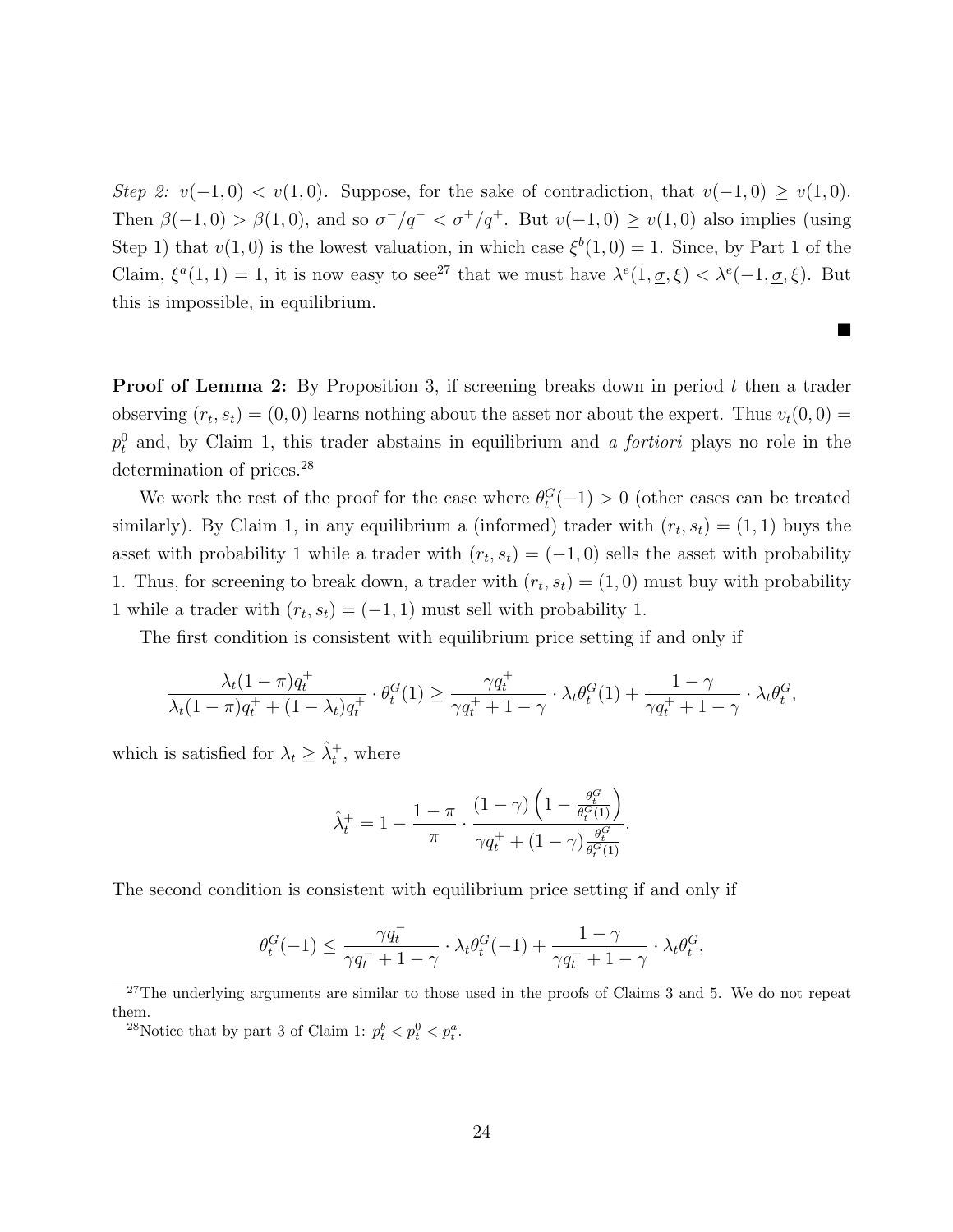which is satisfied for  $\lambda_t \geq \hat{\lambda}_t^-$ , where

$$
\hat{\lambda}_t^-=1-\frac{(1-\gamma)\left(1-\frac{\theta_t^G(-1)}{\theta_t^G}\right)}{\gamma q_t^{-\frac{\theta_t^G(-1)}{\theta_t^G}}+1-\gamma}.
$$

Setting  $\hat{\lambda}_t = \max\{\hat{\lambda}_t^+, \hat{\lambda}_t^-\}$ , the previous arguments thus establish that an equilibrium exists where screening breaks down if and only if  $\lambda_t \geq \hat{\lambda}_t$ .

We next state and prove a series of claims in view of establishing Lemma 3. In these claims we take t and  $\mathcal{H}_t$  given and fixed. In particular, this allows us to drop time subscripts. Furthermore, we let  $\lambda^e(r, \underline{\sigma}, \xi)$  denote a bad expert's expected reputation at the beginning of next period from playing r, when his strategy is  $\sigma$  and informed traders behave according to  $\xi$ . Thus, in equilibrium:

$$
\lambda^{e}(-1, \underline{\sigma}, \underline{\xi}) = \lambda^{e}(0, \underline{\sigma}, \underline{\xi}) = \lambda^{e}(1, \underline{\sigma}, \underline{\xi}).
$$
\n(1)

 $\blacksquare$ 

Claim 2 then proves that if in two equilibria the expert has the same strategy, then prices also must be the same in the the two equilibria. Claims 3-4 remark that more screening leads to lower expected reputation, and Claim 5 that a more aggressive behavior from a bad expert lowers his corresponding expected reputation. Finally, Claim 6 links expert strategy, prices and screening.

**Claim 2.** Let  $(\underline{\sigma}_1, \underline{\xi}_1, \underline{p}_1)$  and  $(\underline{\sigma}_2, \underline{\xi}_2, \underline{p}_2)$  be two equilibria such that  $\underline{\sigma}_1 = \underline{\sigma}_2$ . Then  $\underline{p}_1 = \underline{p}_2$ . **Proof of Claim 2:** The strategy  $\sigma$  determines the valuations of all traders. For  $z \in [-1,1]$ , and assuming that given the prices all informed traders play a best response, the functions

$$
h^a_{\underline{\sigma}}(z) = \mathbb{E}[\theta|y=a, p^a=z, \underline{\sigma}]
$$
  

$$
h^b_{\underline{\sigma}}(z) = \mathbb{E}[\theta|y=b, p^b=z, \underline{\sigma}]
$$

are well-defined.

Note that the function  $h_{\underline{\sigma}}^a$  is strictly increasing for z such that  $h_{\underline{\sigma}}^a(z) > z$ , and strictly decreasing for z such that  $h_{\underline{\sigma}}^a(z) < z$ . Moreover,  $h_{\underline{\sigma}}^a(p^0) > p^0$  while  $h_{\underline{\sigma}}^a(1) < 1$ . Hence there exists a unique z such that  $h_{\underline{\sigma}}^a(z) = z$ ; this is the competitive ask price.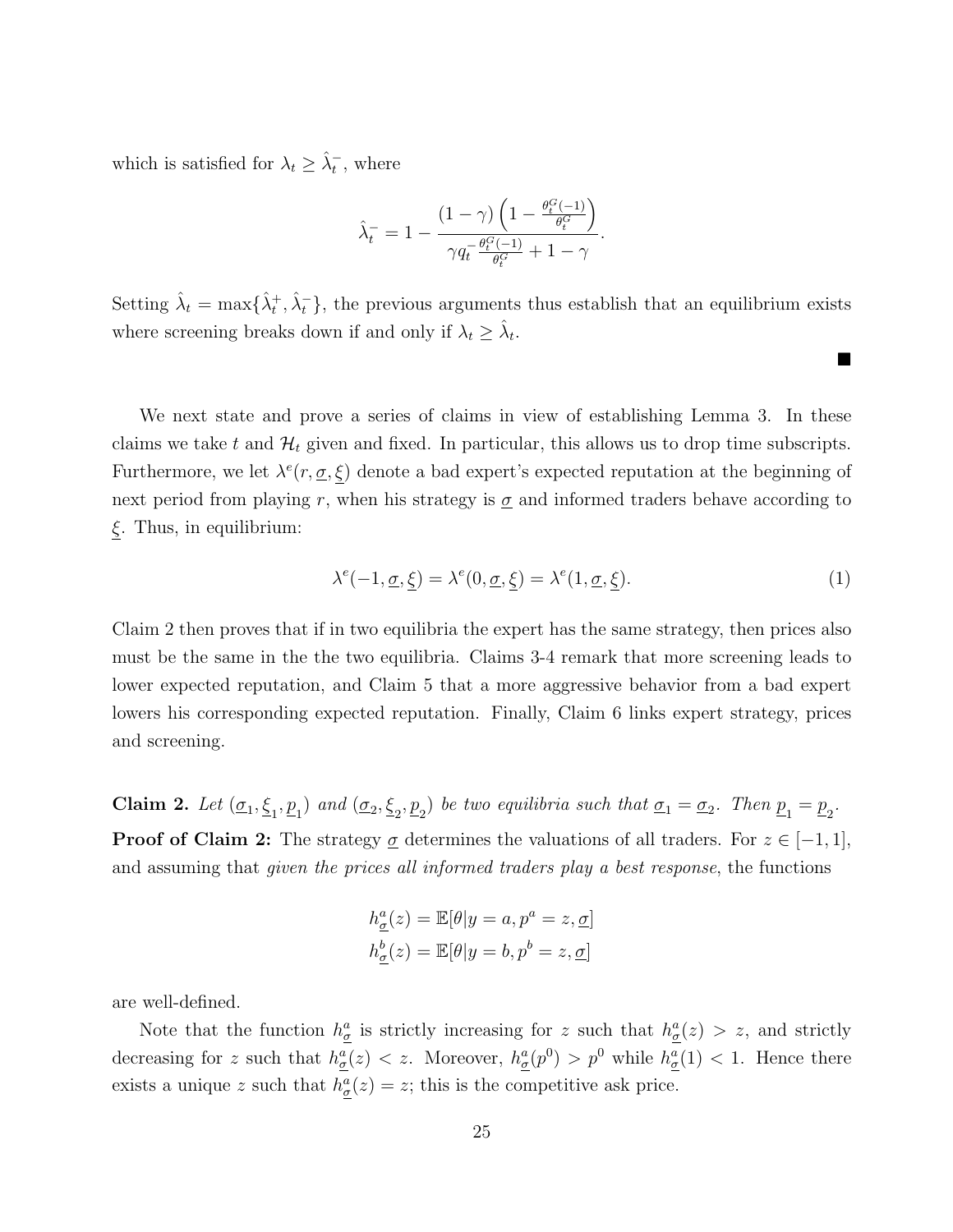Similarly, the function  $h^b_{\underline{\sigma}}$  is strictly decreasing for z such that  $h^b_{\underline{\sigma}}(z) < z$ , and strictly increasing for z such that  $h_{\underline{\sigma}}^b(z) > z$ . Moreover,  $h_{\underline{\sigma}}^b(p^0) < p^0$  while  $h_{\underline{\sigma}}^b(-1) > -1$ . Hence, there exists a unique z such that  $h_{\underline{\sigma}}^b(z) = z$ ; this is the competitive bid price.

Claim 3. Consider  $\sigma$  such that  $\sigma^r > 0$ ,  $\forall r$ .

- 1. If  $\underline{\xi}_1$  entails a break-down of screening on the positive side then  $\lambda^e(1, \underline{\sigma}, \underline{\xi}_1) \geq \lambda^e(1, \underline{\sigma}, \underline{\xi}_2)$ , with strict inequality unless  $\underline{\xi}_2$  entails a break-down of screening on the positive side too.
- 2. If  $\underline{\xi}_1$  entails a break-down of screening on the negative side then  $\lambda^e(-1, \underline{\sigma}, \underline{\xi}_1) \geq \lambda^e(-1, \underline{\sigma}, \underline{\xi}_2)$ , with strict inequality unless  $\underline{\xi}_2$  entails a break-down of screening on the negative side too.

**Proof of Claim 3:** Let, for  $\mathbb{P}(y|r, \xi, B) > 0$ :

$$
L(y|r, \underline{\xi}) = \frac{\mathbb{P}(y|r, \underline{\xi}, G)}{\mathbb{P}(y|r, \overline{\xi}, B)}.
$$

Note that

$$
\mathbb{E}[L(y|r,\underline{\xi})|r,\underline{\xi},B] = \sum_{y:\mathbb{P}(y|r,\underline{\xi},B)>0} \mathbb{P}(y|r,\underline{\xi},B) \frac{\mathbb{P}(y|r,\underline{\xi},G)}{\mathbb{P}(y|r,\underline{\xi},B)} = 1.
$$

Using Bayes' rule:

$$
\lambda^{e}(r, \underline{\sigma}, \underline{\xi}) = \mathbb{E}[M_{\sigma^{r}}(L(y|r, \underline{\xi}))|r, \underline{\xi}, B], \qquad (2)
$$

 $\blacksquare$ 

П

where  $M_{\sigma}(x) = \frac{\lambda q^r x}{\lambda q^r x + (1-\lambda)\sigma^r}$  is concave.

Observe next that if  $\underline{\xi}_1$  entails a break-down of screening on the positive side then  $L(y|r =$  $1, \underline{\xi}_1$  = 1 for all y. So either  $\underline{\xi}_2$  entails a break-down of screening on the positive side too or, conditional on the expert being bad, the distribution of  $L(y|r=1, \underline{\xi}_2)$  is a mean-preserving spread of the distribution of  $L(y|r=1, \underline{\xi}_1)$ . In the latter case we obtain, by (2) and concavity of  $M_{\sigma^+}$ :  $\lambda^e(1, \underline{\sigma}, \underline{\xi}_2) < \lambda^e(1, \underline{\sigma}, \underline{\xi}_1)$ .

The proof of Part 2 of the Claim is similar, and omitted.

**Claim 4.** Let  $r, r' \in \{-1, 1\}$ . If for  $y \neq \hat{y}$  we have  $\xi^y(r, 0) = \xi^{\hat{y}}(r, 1) = 1$  and moreover  $\sigma^r$  $\frac{\sigma^r}{q^r} > \frac{\sigma^{r'}}{q^{r'}}$  $\frac{\sigma^r}{q^{r'}}$ , then  $\lambda^e(r', \underline{\sigma}, \underline{\xi}) > \lambda^e(r, \underline{\sigma}, \underline{\xi})$ .

Proof of Claim 4: The proof is similar to that of Claim 3 and is therefore omitted.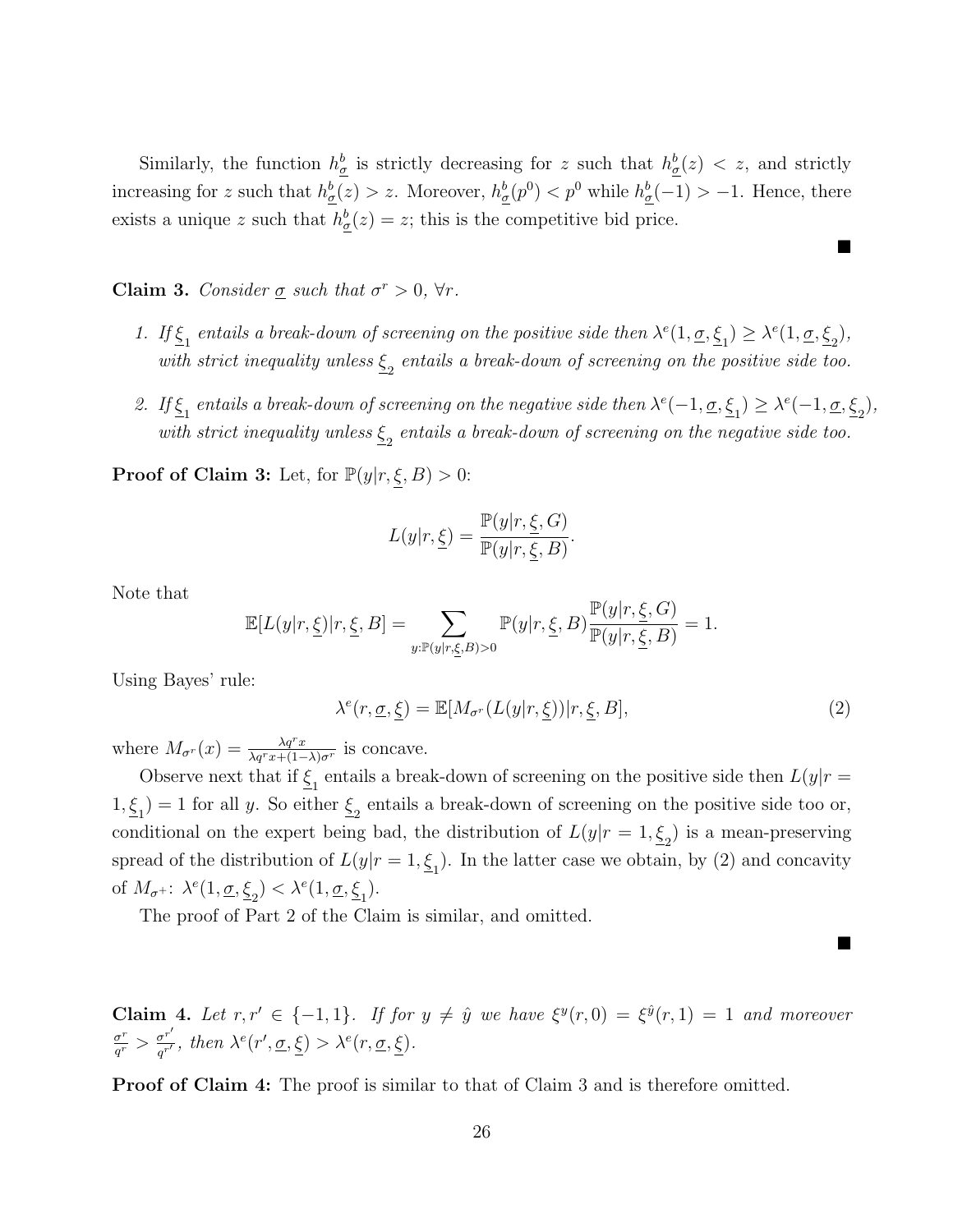**Claim 5.** If  $\underline{\xi}_1$  entails a break-down of screening then for any  $\underline{\xi}_2$ :

1. 
$$
\sigma_2^+ > \sigma_1^+ \Rightarrow \lambda^e(1, \underline{\sigma}_1, \underline{\xi}_1) > \lambda^e(1, \underline{\sigma}_2, \underline{\xi}_2).
$$
  
\n2.  $\sigma_2^- > \sigma_1^- \Rightarrow \lambda^e(-1, \underline{\sigma}_1, \underline{\xi}_1) > \lambda^e(-1, \underline{\sigma}_2, \underline{\xi}_2).$ 

**Proof of Claim 5:** Using the same notation as in the proof of Claim 3:

$$
\begin{aligned} \lambda^e(1,\underline{\sigma}_2,\underline{\xi}_2) &= \mathbb{E}[M_{\sigma_2^+}\big(L(y|r=1,\underline{\xi}_2)\big)|r=1,\underline{\xi}_2,B] \\ &< \mathbb{E}[M_{\sigma_1^+}\big(L(y|r=1,\underline{\xi}_2)\big)|r=1,\underline{\xi}_2,B] \\ &= \lambda^e(1,\underline{\sigma}_1,\underline{\xi}_2) \\ &\leq \lambda^e(1,\underline{\sigma}_1,\underline{\xi}_1). \end{aligned}
$$

■

 $\blacksquare$ 

The first inequality follows from the fact that  $M_{\sigma_2^+}(x) < M_{\sigma_1^+}(x)$  for all x. The last inequality is an application of Claim 3.

The proof of Part 2 of the Claim is similar, and omitted.

Let  $\Delta \sigma^r = \sigma_2^r - \sigma_1^r$ . Then

**Claim 6.** Consider asymmetric timing of information acquisition. Assume  $\theta^G(-1) > 0$ . Let  $(\underline{\sigma}_1, \underline{\xi}_1, \underline{p}_1)$  and  $(\underline{\sigma}_2, \underline{\xi}_2, \underline{p}_2)$  be two equilibria. If  $\Delta \sigma^- < 0$ ,  $\Delta \sigma^+ \ge 0$  and  $\Delta \sigma^0 > 0$ , then  $p_1^b \le p_2^b$ . Furthermore, if  $p_1^b = p_2^b$  then  $\xi_2^b(0,0) = \xi_2^b(1,0) = 1$ .

**Proof of Claim 6:** Denote the valuations in equilibrium  $(\underline{\sigma}_i, \underline{\xi}_i, \underline{p}_i)$  by  $v_i(\cdot)$ , for  $i = 1, 2$ . Either Equilibrium 2 preserves the ordering of traders' valuations from Equilibrium 1 or it does not. Call these Case 1 and Case 2, respectively.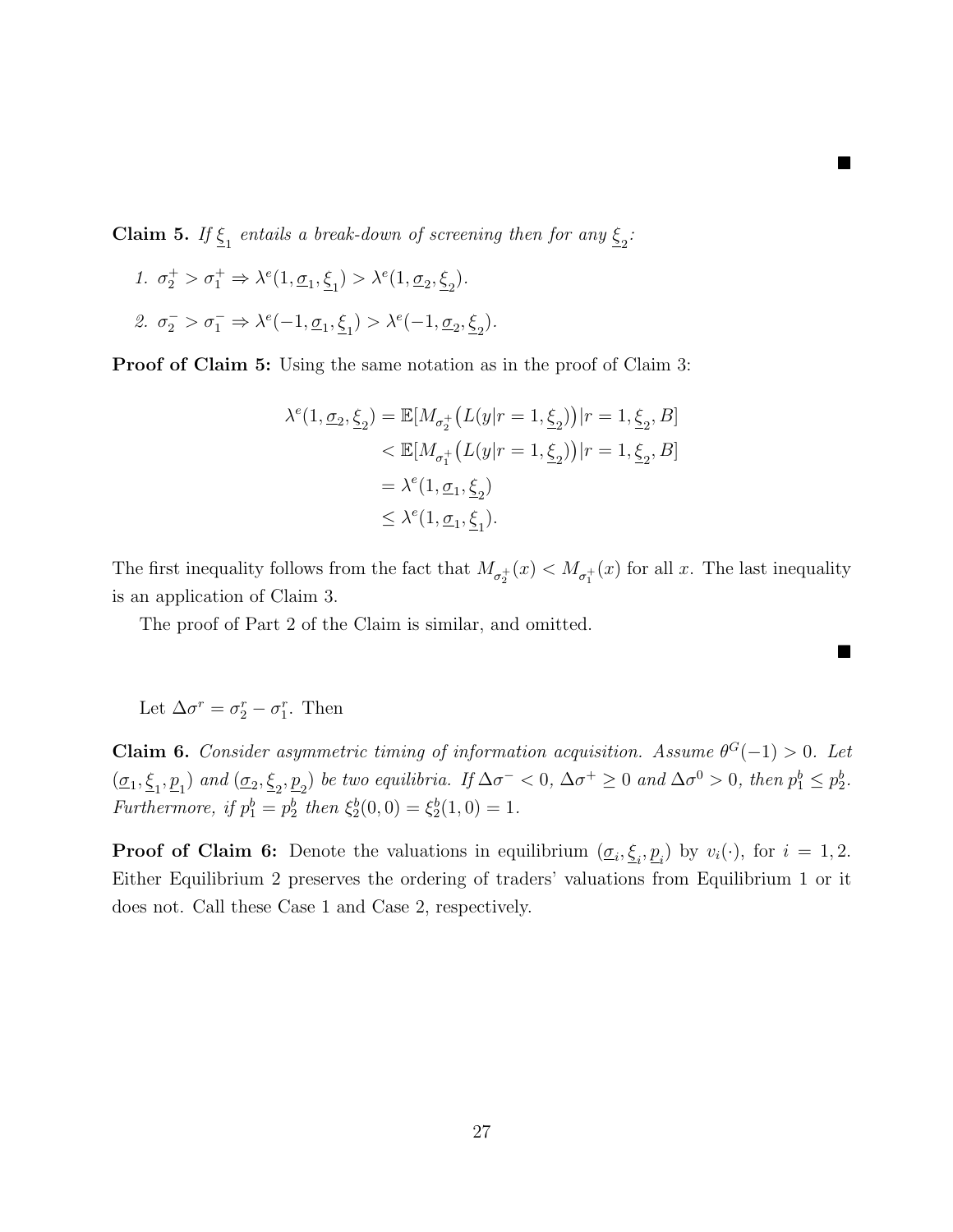Case 1: Using notation from the proof of Claim 2:

$$
p_1^b = h_{\underline{\sigma}_1}^b(p_1^b)
$$
  
\n
$$
= \frac{\gamma \lambda \sum_{(r,s)} \xi_1^b(r,s)q^r (1-\pi)^{1-s} \pi^s \theta^G(r) + (1-\gamma)\lambda \theta^G}{\gamma[\lambda \sum_{(r,s)} \xi_1^b(r,s)q^r (1-\pi)^{1-s} \pi^s + (1-\lambda)(\xi_1^b(-1,0)\sigma_1^- + \xi_1^b(0,0)\sigma_1^0 + \xi_1^b(1,0)\sigma_1^+)] + (1-\gamma)}
$$
  
\n
$$
= \min_{z \in [-1,1]} h_{\underline{\sigma}_1}^b(z)
$$
  
\n
$$
\leq \frac{\gamma \lambda \sum_{(r,s)} \xi_2^b(r,s)q^r (1-\pi)^{1-s} \pi^s \theta^G(r) + (1-\gamma)\lambda \theta^G}{\gamma[\lambda \sum_{(r,s)} \xi_2^b(r,s)q^r (1-\pi)^{1-s} \pi^s + (1-\lambda)(\xi_2^b(-1,0)\sigma_1^- + \xi_2^b(0,0)\sigma_1^0 + \xi_2^b(1,0)\sigma_1^+)] + (1-\gamma)}
$$
  
\n
$$
\leq \frac{\gamma \lambda \sum_{(r,s)} \xi_2^b(r,s)q^r (1-\pi)^{1-s} \pi^s \theta^G(r) + (1-\gamma)\lambda \theta^G}{\gamma[\lambda \sum_{(r,s)} \xi_2^b(r,s)q^r (1-\pi)^{1-s} \pi^s + (1-\lambda)(\xi_2^b(-1,0)\sigma_2^- + \xi_2^b(0,0)\sigma_2^0 + \xi_2^b(1,0)\sigma_2^+)] + (1-\gamma)}
$$
  
\n
$$
= h_{\underline{\sigma}_2}^b(p_2^b)
$$
  
\n
$$
= p_2^b.
$$

The first inequality is due to the fact that, since equilibrium 2 preserves the ordering of traders' valuations from equilibrium 1:

$$
\frac{\gamma \lambda \sum_{(r,s)} \xi_2^b(r,s) q^r (1-\pi)^{1-s} \pi^s \theta^G(r) + (1-\gamma) \lambda \theta^G}{\gamma [\lambda \sum_{(r,s)} \xi_2^b(r,s) q^r (1-\pi)^{1-s} \pi^s + (1-\lambda) (\xi_2^b(-1,0)\sigma_1^- + \xi_2^b(0,0)\sigma_1^0 + \xi_2^b(1,0)\sigma_1^+)] + (1-\gamma)} = h_{\underline{\sigma}_1}^b(z),
$$

for some  $z \in [-1, 1]$ .

The last inequality follows from  $\xi_2^b(-1,0) = 1$  (Claim 1), the observation that  $\sum_r \Delta \sigma^r = 0$ , and the sign assumptions on  $\Delta \sigma^r$ :

$$
\xi_2^b(-1,0)\Delta\sigma^- + \xi_2^b(0,0)\Delta\sigma^0 + \xi_2^b(1,0)\Delta\sigma^+ = \Delta\sigma^- + \xi_2^b(0,0)\Delta\sigma^0 + \xi_2^b(1,0)\Delta\sigma^+
$$
  
\n
$$
\leq \Delta\sigma^- + \xi_2^b(0,0)\Delta\sigma^0 + \Delta\sigma^+
$$
  
\n
$$
= (\xi_2^b(0,0) - 1)\Delta\sigma^0
$$
  
\n
$$
\leq 0.
$$

In particular, a necessary condition for  $p_1^b = p_2^b$  is that  $\xi_2^b(0,0) = \xi_2^b(1,0) = 1$ .

Case 2: Similar to Case 1, except that the first inequality in the sequence is now a strict inequality since in this case informed traders' behavior  $\underline{\xi}_2$  is "inefficient" given the valuations from equilibrium 1.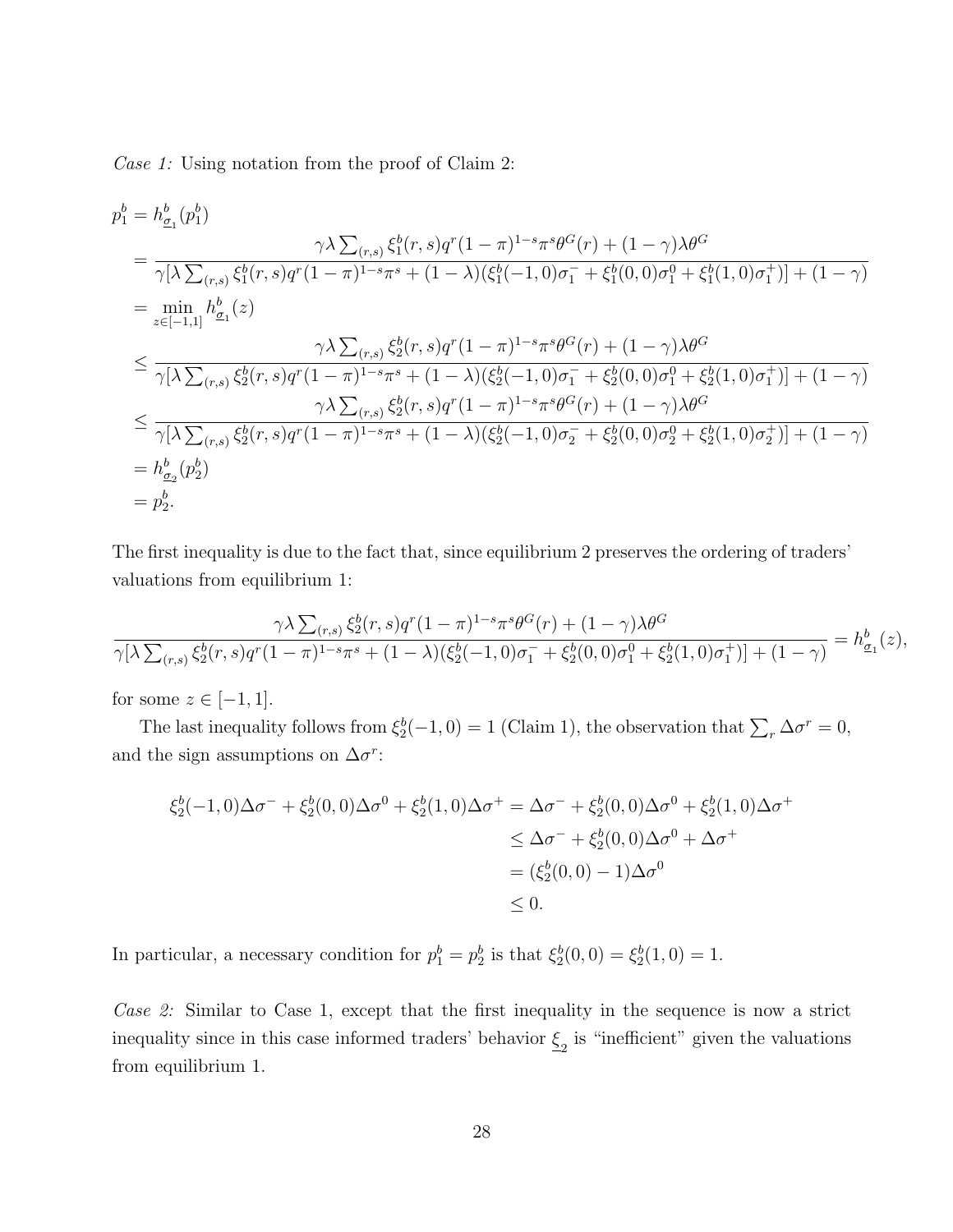**Proof of Lemma 3:** Fix t and  $\mathcal{H}_t$ . In particular, this allows us to drop time subscripts. As usual we work the proof for the case where  $\theta_t^G(-1) > 0$ . Other cases can be treated similarly.

 $\blacksquare$ 

Let  $(\underline{\sigma}_1, \underline{\xi}_1, \underline{p}_1)$  denote the equilibrium where screening breaks down  $(E1)$ , and  $(\underline{\sigma}_2, \underline{\xi}_2, \underline{p}_2)$ some arbitrary equilibrium (E2). We will show that  $(\underline{\sigma}_2, \underline{\xi}_2, \underline{p}_2) = (\underline{\sigma}_1, \underline{\xi}_1, \underline{p}_1)$ .

Step 1:  $\underline{\sigma}_2 = \underline{\sigma}_1$ . We consider 3 Cases.

Case 1:  $\sigma_2^+ > \sigma_1^+$ . Applying Claim 5 yields  $\lambda^e(1, \underline{\sigma}_2, \underline{\xi}_2) < \lambda^e(1, \underline{\sigma}_1, \underline{\xi}_1)$ . Hence (1) implies  $\lambda^e(r, \underline{\sigma}_2, \underline{\xi}_2) < \lambda^e(r, \underline{\sigma}_1, \underline{\xi}_1)$  for all r. Then  $\sigma_2^0 > \sigma_1^0$ , and thus  $\sigma_2^- < \sigma_1^-$ . Applying Claim 5 again, we must have  $\xi_2^b(-1,1) < 1$ , since otherwise  $\lambda^e(-1, \underline{\sigma}_2, \underline{\xi}_2) > \lambda^e(-1, \underline{\sigma}_1, \underline{\xi}_1)$ , a contradiction.<sup>29</sup>

Applying Claim 6 gives  $p_2^b \geq p_1^b$ . This together with  $\xi_2^b(-1,1) < \xi_1^b(-1,1) = 1$  yields  $v_2(-1,1) \ge p_2^b \ge p_1^b \ge v_1(-1,1)$ . Since  $v_2(-1,1) = v_1(-1,1)$ , we have  $p_2^b = p_1^b$ . Then from Claims 1 and 6:  $\xi_2^b(1,0) = \xi_2^a(1,1) = 1$ . Furthermore:  $\frac{\sigma_2^+}{q^+} > \frac{\sigma_1^+}{q^+} = 1 = \frac{\sigma_1^-}{q^-} > \frac{\sigma_2^-}{q^-}$ .<sup>30</sup> Applying Claim 4 then gives  $\lambda^e(1, \underline{\sigma}_2, \underline{\xi}_2) < \lambda^e(-1, \underline{\sigma}_2, \underline{\xi}_2)$ , again a contradiction with (1).

Case 2:  $\sigma_2^+ < \sigma_1^+$ . Thus:  $\lambda^e(1, \underline{\sigma}_2, \underline{\xi}_2) < \lambda^e(1, \underline{\sigma}_1, \underline{\xi}_1)$ . Otherwise, (1) and Claim 5 would yield  $\sigma_2^0 \leq \sigma_1^0$  and  $\sigma_2^- \leq \sigma_1^-$ , a contradiction. Applying Claim 5 again:  $\xi_2^a(1,0) < 1.31$  And by (1):  $\sigma_2^0 > \sigma_1^0$ .

It follows that  $v_2(1,0) \leq p_2^a$ , whereas  $v_1(1,0) \geq p_1^a$ . Since  $v(1,0)$  is decreasing in  $\sigma^+$ , then  $v_2(1,0) > v_1(1,0)$ , implying  $p_2^a > p_1^a$ . Recall that  $p_i^a$  is a convex combination of  $v_i(1,1)$ ,  $v_i(1,0)$ ,  $v_i(0,0)$ ,  $v_i(-1,1)$  and  $p^{0.32}$  Let  $\tilde{p}_i^a$  denote the fictitious ask price obtained from removing traders observing  $(r, s) = (1, 0)$ . Thus:  $\tilde{p}_2^a \ge p_2^a > p_1^a \ge \tilde{p}_1^a$ . Notice that  $\tilde{p}_i^a$  is decreasing in  $\sigma_i^0$  and does not depend on  $\underline{\sigma}_i$  in any other way. Thus  $\tilde{p}_2^a < \tilde{p}_1^a$ , a contradiction.

Case 3:  $\sigma_2^+ = \sigma_1^+$ . Rule out  $\sigma_2^- < \sigma_1^-$  as in Case 1. Now suppose  $\sigma_2^- > \sigma_1^-$ . Then  $\sigma_2^0 < \sigma_1^0$ , and hence  $\lambda^e(0, \underline{\sigma}_2, \underline{\xi}_2) > \lambda^e(0, \underline{\sigma}_1, \underline{\xi}_1)$ . But that is impossible because, applying Claim 5, we must have  $\lambda^e(1, \underline{\sigma}_2, \underline{\xi}_2) \leq \lambda^e(1, \underline{\sigma}_1, \underline{\xi}_1)$ , a contradiction with (1).

<sup>&</sup>lt;sup>29</sup>In particular, if  $\xi_2^b(-1,1) = 1$  then E2 would have a break-down of screening on the negative side. E2 would then play the role of the equilibrium with break-down of screening in Claim 5.

<sup>&</sup>lt;sup>30</sup>That  $\sigma_1^+/q^+ = 1 = \sigma_1^-/q^-$  follows from Proposition 3 below, as screening breaks down in E1.

<sup>&</sup>lt;sup>31</sup>If  $\xi_2^a(1,0) = 1$ , screening would break down on the positive side:  $\lambda^e(1,\underline{\sigma}_2,\underline{\xi}_2) > \lambda^e(1,\underline{\sigma}_1,\underline{\xi}_1)$ .

<sup>&</sup>lt;sup>32</sup>By Claim 1,  $v_i(-1,0) < p_i^a$  and hence does not enter the ask price.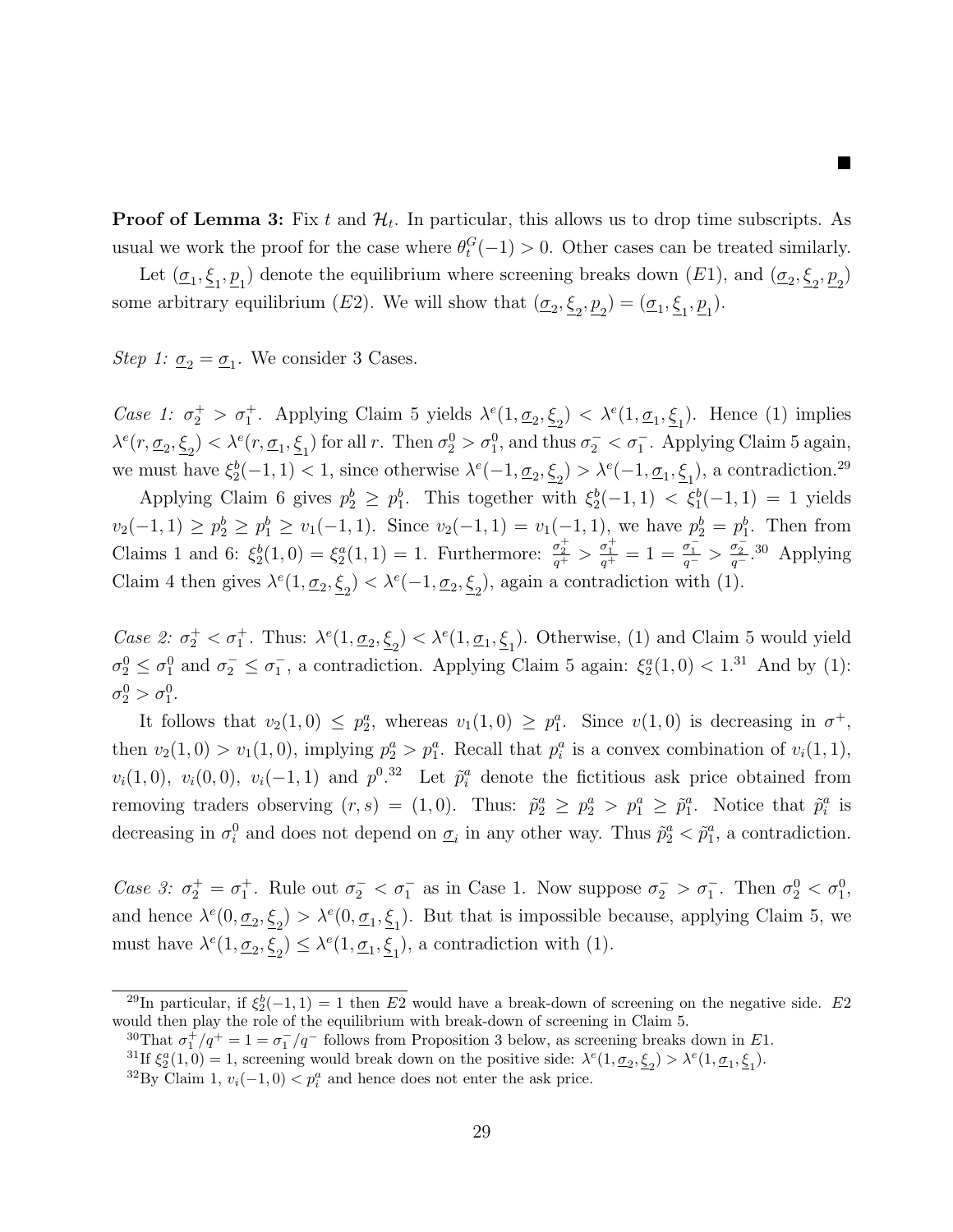Step 2:  $\underline{p}_2 = \underline{p}_1$ . Follows from Step 1 together with Claim 2.

Step 3:  $\underline{\xi}_2 = \underline{\xi}_1$ . From Step 1, we have  $\lambda^e(0, \underline{\sigma}_2, \underline{\xi}_2) = \lambda^e(0, \underline{\sigma}_1, \underline{\xi}_1)$ . Applying Claim 3 then immediately establishes that in E2 screening must break down on both sides. That  $\xi_2^n(0,0) = \xi_1^n(0,0) = 1$  follows from noting that  $p_i^b < p^0 = v_i(0,0) < p_i^a$ ,  $i \in \{1,2\}$ .

п

 $\blacksquare$ 

■

**Proof of Proposition 3:** First notice that if screening breaks down in period  $t$  and a bad expert mimics a good one, then  $\lambda_{t+1}^e(r_t) = \lambda_t$  for all  $r_t$ . Mimicking is thus a best response if screening breaks down in period  $t$ . In fact, by Claim 5, it is the unique best response. This establishes the first part of the Proposition.

Next, suppose that screening does *not* break down in period t and  $\sigma_t \geq q_t$ . Arguments similar to those developed in the proof of Claim 3 then establish that either  $\lambda_{t+1}^e(1) < \lambda_t$  or  $\lambda_{t+1}^{e}(-1) < \lambda_t$  (or both). Either way, we obtain a contradiction since  $\sigma_t \ge q_t \Rightarrow \sigma_t^0 \le q_t^0 \Rightarrow$  $\lambda_{t+1}^e(0) \geq \lambda_t.$ 

**Proof of Proposition 4:** If a complete informational cascade occurs in period t then  $p_t^b =$  $p_t^0 = p_t^a$ . By Claim 1 the bid-ask spread must be strictly positive unless (possibly)  $\lambda_t = 0$ . But this is ruled out, since in that case there would have to be  $t' < t$  such that  $\lambda_{t'} > 0$  and  $\lambda_{t'+1} = 0$ . Clearly no outcome  $(r_{t'}, y_{t'})$  would ever induce this in equilibrium.

**Proof of Theorem 1:** For Part 1, notice that a break-down of screening is a necessary condition for a reputational cascade to occur. But, by Proposition 1, screening is always efficient under symmetric timing of information acquisition.

We next prove Part 2 of the Theorem. By Proposition 3, a break-down of screening in period t implies  $\underline{\sigma}_t = \underline{q}_t$  and thus  $\mathbb{P}_t(r_t|\tau) = \mathbb{P}_t(r_t)$ , for all  $r_t$ . If the trader in period t is a liquidity trader, his action is unaffected by  $r_t$  and a fortiori also unaffected by the type  $\tau$ . If he is an informed trader then his action is unaffected by  $s_t$  – by definition of screening break-down – but may be affected by  $r_t$ . Yet, since  $\underline{\sigma}_t = \underline{q}_t$ , an informed trader's action must be unaffected by the type  $\tau$ . This shows that if screening breaks down in equilibrium in period t, then  $\mathbb{P}_t(r_t, y_t | \tau) = \mathbb{P}_t(r_t, y_t)$  for all  $r_t, y_t$ . Hence, if we can show that screening breaks down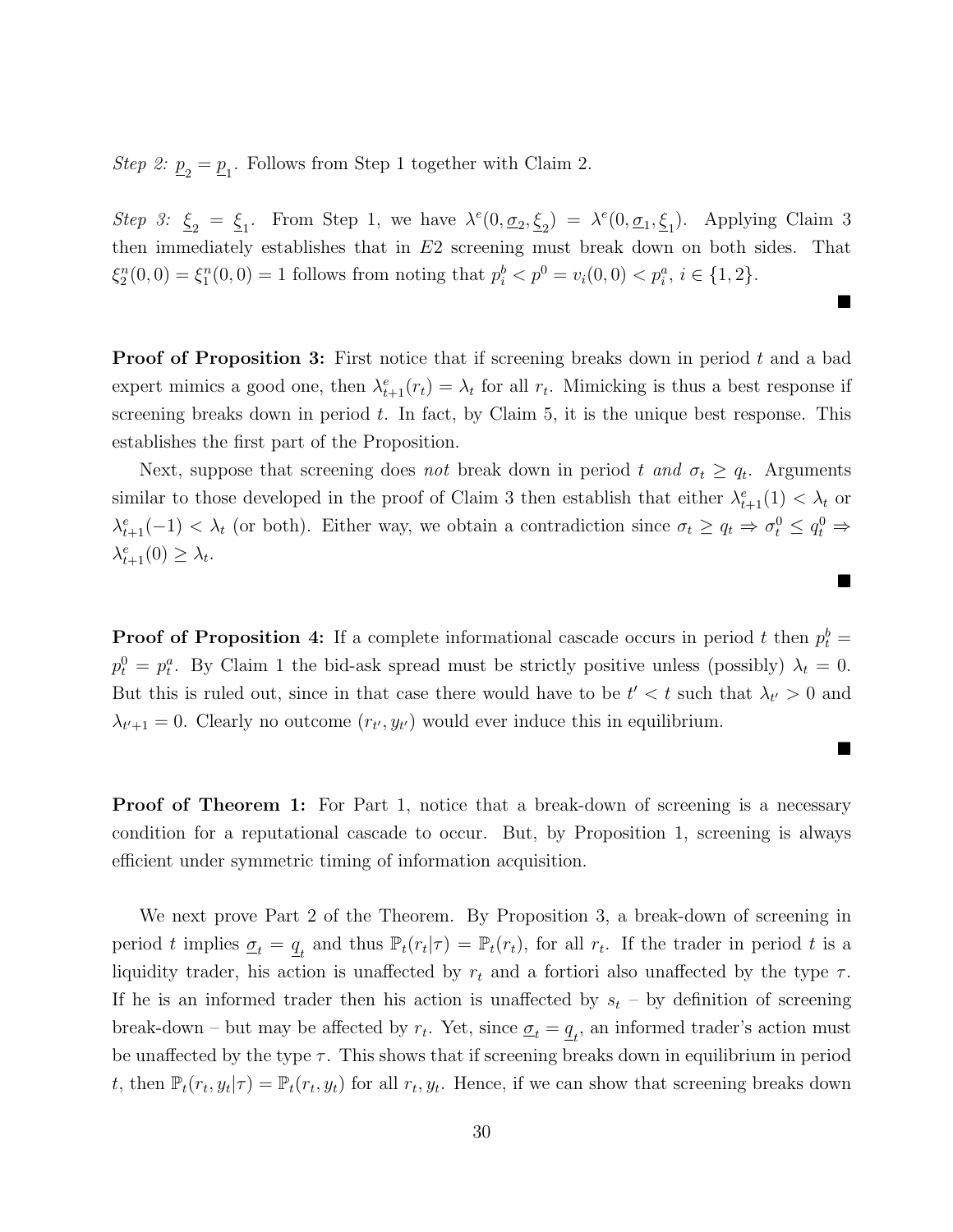for some time t and history  $\mathcal{H}_t$ , where the probability of  $\mathcal{H}_t$  occurring is non-zero, then we are done.

Using Proposition 2, observe that for any time t and history  $\mathcal{H}_t$  there exists a threshold  $\hat{\lambda}_t$  < 1 such that screening breaks down in equilibrium in period t if  $\lambda_t > \hat{\lambda}_t$ . So we only need to show that some history  $\mathcal{H}_t$  such that  $\lambda_t > \hat{\lambda}_t$  in fact occurs with positive probability.

Fix  $\lambda_t$ . Notice that choosing  $\theta_t^G$  sufficiently close to 1 guarantees the following sequence of inequalities:

$$
v_t(-1,0) < v_t(1,0) < p_t^0 < v_t(-1,1) < v_t(1,1).
$$

So choosing  $\theta_t^G$  sufficiently close to 1 guarantees efficient screening in equilibrium.<sup>33</sup> This in turn implies that we can find  $(r_t, y_t)$  such that  $\mathbb{P}_t(r_t, y_t | \tau) > 0$  for  $\tau = B, G$  and  $\lambda_{t+1}(r_t, y_t) \ge$  $g^1(\lambda_t)$ , where

$$
g^{n}(w) = \frac{w(\gamma \pi + (1 - \gamma))^{n}}{w(\gamma \pi + (1 - \gamma))^{n} + (1 - w)(1 - \gamma)^{n}}.
$$

Notice that  $g^{n}(w) \stackrel{n\to\infty}{\to} 1$ , for all  $w \in (0,1)$ . In particular, for any <u>w</u> and  $\overline{w}$ ,  $0 < \underline{w} < \overline{w} < 1$ , there exists  $n(w,\overline{w}) \in \mathbb{N}$  such that

$$
g^{n(\underline{w}, \overline{w})}(\underline{w}) > \overline{w}.
$$

We can now show that, starting from  $\lambda_0 > 0$ , in equilibrium an expert (whichever his type) can in finite time achieve any desired level of reputation  $\tilde{\lambda} \in (0, 1)$  with strictly positive probability. First, accumulate positive reports inducing  $\theta^G$  sufficiently close to 1 that, for all  $\lambda < \tilde{\lambda}$ , efficient screening is guaranteed in equilibrium. Note that this can be done whichever the type of the expert, given Claim 7, and moreover can be done all the while maintaining at least reputation  $\lambda_0 > 0$ . If at that point reputation is above  $\tilde{\lambda}$  then we are done. Otherwise, increasing reputation during at most  $n(\lambda_0, \tilde{\lambda})$  consecutive periods induces a reputation at least equal to  $g^{n(\lambda_0,\tilde{\lambda})} > \tilde{\lambda}$ .

Finally, let  $\hat{\lambda}_0$  denote the threshold required for screening to break down given  $\mathcal{R}_t = \emptyset$ . If  $\lambda_0 \geq \hat{\lambda}_0$  then a reputational cascade occurs at  $t = 0$  and the statement of the Theorem is trivial. Consider next  $\lambda_0 > \hat{\lambda}_0$ . By the previous step we know that  $\hat{\lambda}_0$  can be achieved in finite time T. Let  $\mathcal{R}_{T-1}$  denote the sequence of reports accumulated at that point, and  $\mathcal{R}_{2T-1}$  and arbitrary sequence of reports such that  $\theta_{2T-1}^G = 0.34$  Again applying Claim 7 then, starting from time T,  $\mathcal{R}_{2T-1}$  is generated with positive probability, independently of the expert's type.

<sup>&</sup>lt;sup>33</sup>Recall that in this case  $p_t^b < p_t^0 < p_t^a$ .

<sup>&</sup>lt;sup>34</sup>One such sequence is given by  $r_t = r_{t-T}$ , for  $t \in \{T, T + 1, ..., 2T - 1\}$ .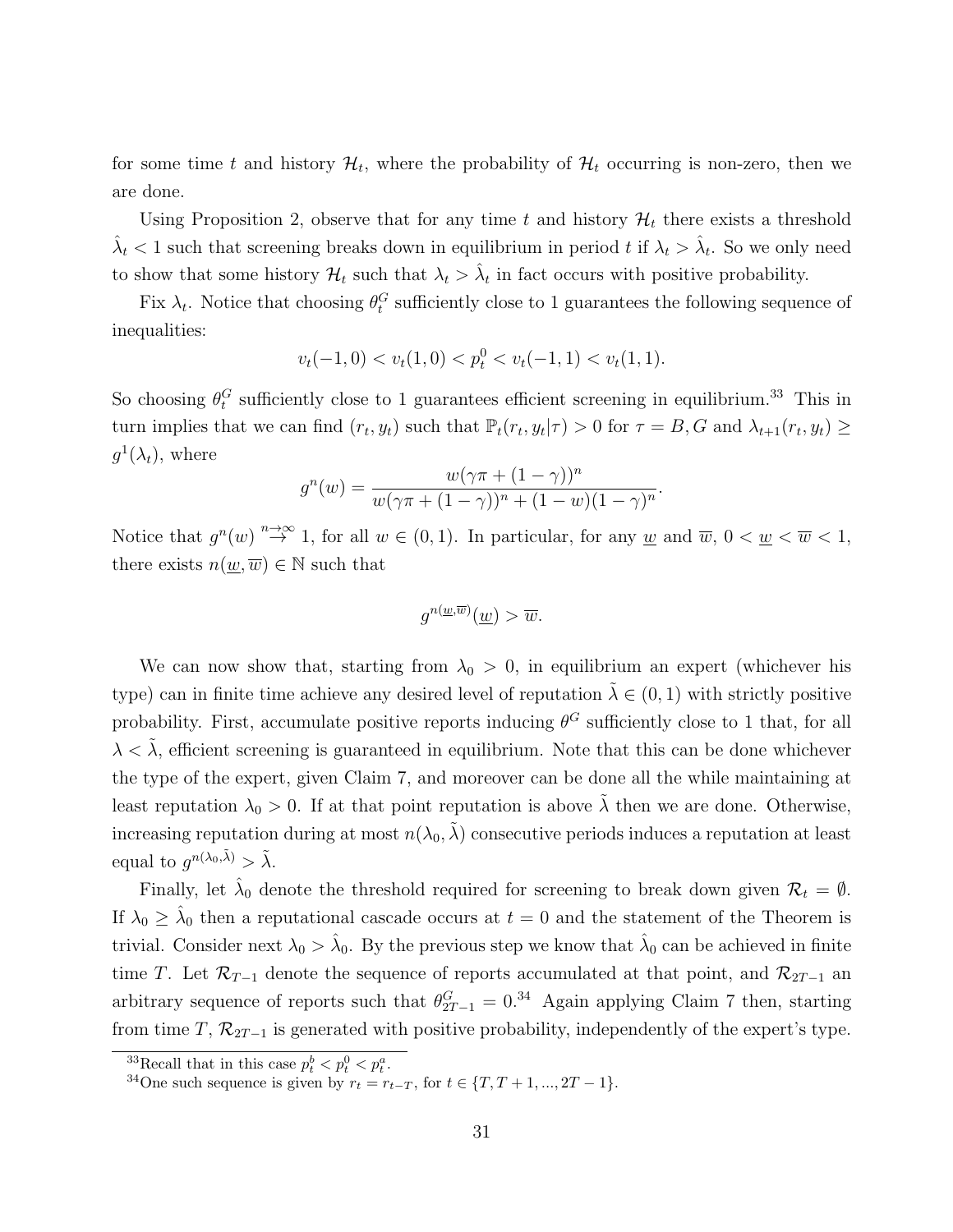Moreover – once again – this can be done while maintaining at least reputation  $\lambda_T$ , in which case:  $\lambda_{2T-1} > \hat{\lambda}_0$ . The proof is now concluded by noting that the threshold prevailing at that point is  $\hat{\lambda}_{2T-1} = \hat{\lambda}_0 < \lambda_{2T-1}$ . A reputational cascade thus ensues.

 $\blacksquare$ 

 $\blacksquare$ 

Before proving Theorem 2, we prove a series of claims. Claim 7 establishes a lower bound on a bad expert's propensity to publish reports. Claim 8 deduces that an infinite number of reports is published almost surely. Claim 9 lower-bounds the probability that a significant jump in reputation occurs, whenever reputation has not converged to either zero or one. Claim 10 shows that reputation eventually will converge to either zero or one, almost surely. Finally, Claim 11 concludes that reputation converges to the 'correct' value. With these results in hand, we then prove the theorem.

**Claim 7.** There exists  $\delta > 0$  such that in any equilibrium and for any history  $\mathcal{H}_t$  and r then  $\sigma_t^r > \delta$ .

**Proof of Claim 7:** Notice that due to liquidity traders we can find  $\ell > 0$  such that for any  $r_t$ ,  $y_t$  and  $\underline{\xi}_t$  then (using notation from Claim 3):

$$
\ell^{-1} < L_t(y_t | r_t, \underline{\xi}_t) < \ell.
$$

Note also that for any history  $\mathcal{H}_t$  and any report  $r_t$  then  $q_t^{r_t} \in \left[\frac{1-\phi}{2}\right]$  $\frac{-\phi}{2}, \frac{1}{2}$  $\frac{1}{2}$ . Thus for any  $\mathcal{H}_t$ ,  $r_t$ ,  $y_t$  and  $\underline{\xi}_t$ :

$$
\frac{\mathbb{P}_t(y_t,r_t|\underline{\sigma}_t,\underline{\xi}_t,G)}{\mathbb{P}_t(y_t,r_t|\underline{\sigma}_t,\underline{\xi}_t,B)}=\frac{q_t^{r_t}\mathbb{P}_t(y_t|r_t,\underline{\xi}_t,G)}{\sigma_t^{r_t}\mathbb{P}_t(y_t|r_t,\underline{\xi}_t,B)}>\frac{(1-\phi)\ell^{-1}}{2\sigma_t^{r_t}}.
$$

Hence:

$$
\sigma^{r_t}_t<\frac{1-\phi}{2}\ell^{-1}\Rightarrow\frac{\mathbb{P}_t(y_t,r_t|\underline{\sigma}_t,\underline{\xi}_t,G)}{\mathbb{P}_t(y_t,r_t|\underline{\sigma}_t,\underline{\xi}_t,B)}>1.
$$

The claim now follows by setting  $\delta = \frac{1-\phi}{2}$  $\frac{-\phi}{2}$  $\ell^{-1}$ , since if a bad expert were ever to issue report  $r_t$  with less than probability  $\delta$ , then he could, by publishing  $r_t$ , increase his reputation with certainty. But we know by Proposition 3 that this is impossible in equilibrium.

**Claim 8.** In any equilibrium, an infinite number of reports is published a.s..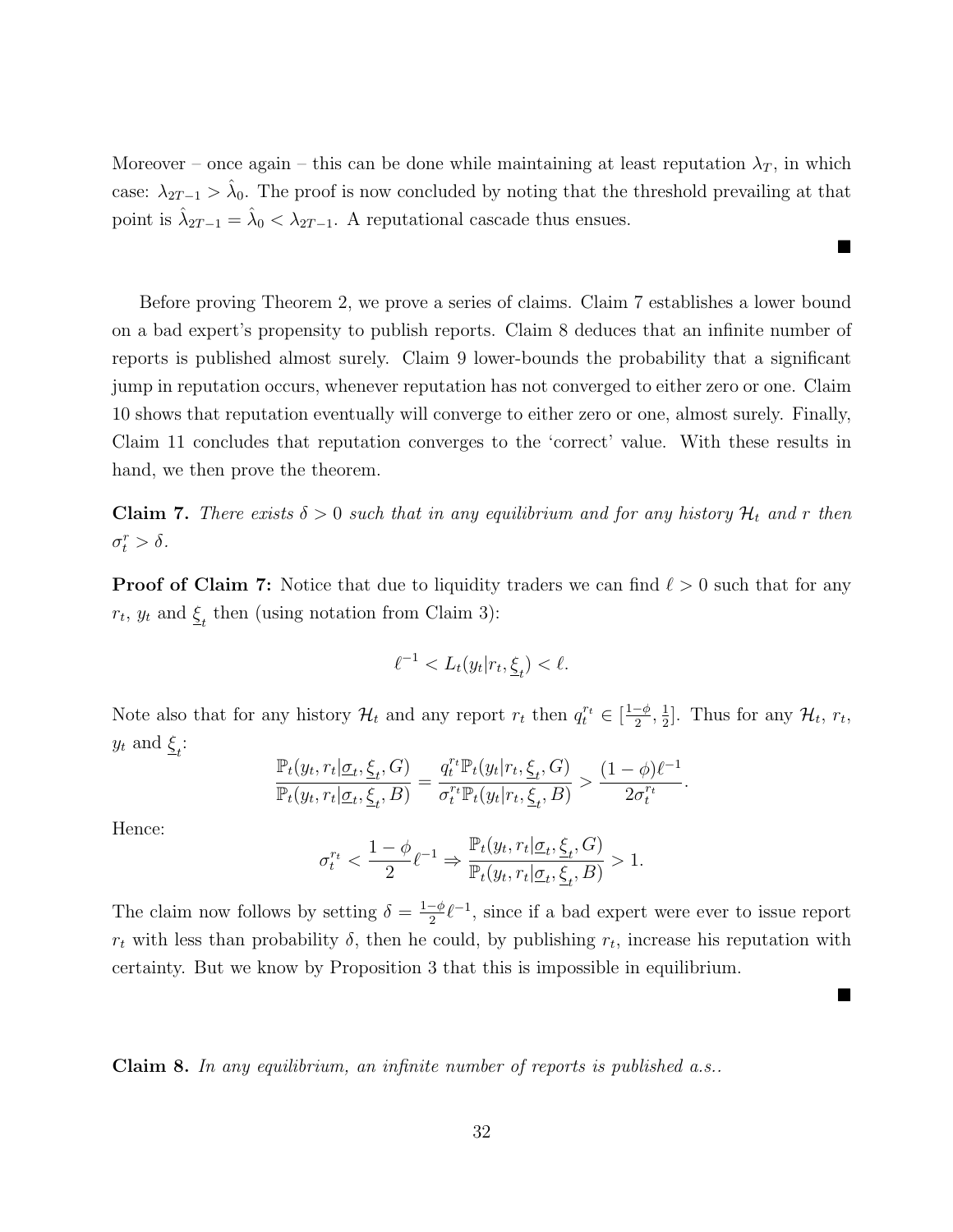Proof of Claim 8: Follows from Claim 7 and applying the first Borel-Cantelli Lemma.

**Claim 9.** For all  $\tilde{\lambda} \in (0,1)$ , there exists  $\varepsilon_{\tilde{\lambda}} > 0$  and  $\delta_{\tilde{\lambda}} > 0$  with the following property: if  $|\lambda_t - \tilde{\lambda}| < \delta_{\tilde{\lambda}}$  and  $(\underline{\sigma}_t, \underline{\xi}_t, \underline{p}_t)$  denotes an equilibrium in period t where screening is efficient, then

 $\blacksquare$ 

;

$$
\mathbb{P}_t(|\lambda_{t+1} - \lambda_t| > \varepsilon_{\tilde{\lambda}}) \geq \frac{1}{2}.
$$

**Proof of Claim 9:** Let  $\tilde{\lambda} \in (0, 1)$  and define the functions  $G_{\tilde{\lambda}}^1$  and  $G_{\tilde{\lambda}}^2$  by

$$
G_{\tilde{\lambda}}^1(u,v;x) := \frac{\tilde{\lambda}u}{\tilde{\lambda}u + (1-\tilde{\lambda})} - \left[ \frac{1-\mu}{3} \cdot \frac{\tilde{\lambda}v(\gamma\pi + (1-\gamma))}{\tilde{\lambda}v(\gamma\pi + (1-\gamma)) + (1-\tilde{\lambda})(1-\gamma)} + \left( \frac{1-\mu}{3} + \mu x \right) \cdot \frac{\tilde{\lambda}v(\gamma(1-\pi)x + (1-\gamma))}{\tilde{\lambda}v(\gamma(1-\pi)x + (1-\gamma)) + (1-\tilde{\lambda})(1-\gamma) + \gamma x)} + \left( \frac{1-\mu}{3} + \mu(1-x) \right) \cdot \frac{\tilde{\lambda}v(\gamma(1-\pi)(1-\pi) + (1-\gamma))}{\tilde{\lambda}v(\gamma(1-\pi)(1-x) + (1-\gamma)) + (1-\tilde{\lambda})(1-\gamma) + \gamma(1-x))} \right]
$$

$$
G_{\tilde{\lambda}}^{2}(u,v;x) := \frac{\tilde{\lambda}u}{\tilde{\lambda}u + (1-\tilde{\lambda})} - \left[\frac{1-\mu}{3} \cdot \frac{\tilde{\lambda}v(\gamma\pi x + (1-\gamma))}{\tilde{\lambda}v(\gamma\pi x + (1-\gamma)) + (1-\tilde{\lambda})(1-\gamma)} + \frac{1-\mu}{3} \cdot \frac{\tilde{\lambda}v(\gamma\pi(1-x) + (1-\gamma))}{\tilde{\lambda}v(\gamma\pi(1-x) + (1-\gamma)) + (1-\tilde{\lambda})(1-\gamma)} + \left(\frac{1-\mu}{3} + \mu\right) \cdot \frac{\tilde{\lambda}v(\gamma(1-\pi) + (1-\gamma))}{\tilde{\lambda}v(\gamma(1-\pi) + (1-\gamma)) + (1-\tilde{\lambda})}\right].
$$

For  $i = 1, 2, G^i_{\tilde{\lambda}}(u, v; x)$  is continuous, increasing in u, decreasing in v, and using arguments similar to those of Claim 3:  $G^i_{\tilde{\lambda}}(1,1;x) > 0$ , for all  $x \in [0,1]$ . Let  $B((u,v),\eta)$  be the  $\eta$ ball around the point  $(u, v)$ . In particular, we can thus find a radius  $\eta_{\tilde{\lambda}}$  such that  $(u, v) \in$  $B((1, 1), \eta_{\tilde{\lambda}}) \Rightarrow G^i_{\tilde{\lambda}}(u, v; x) > 0, i = 1, 2.$ 

Next, notice that if  $\lambda_t = \tilde{\lambda}$  and  $(\underline{\sigma}_t, \underline{\xi}_t, \underline{p}_t)$  denotes an equilibrium in period t where screening is efficient then equilibrium conditions imply that we can find  $x^+, x^- \in [0,1]$  with  $G_{\tilde{\lambda}}^1(\frac{q_t^0}{\sigma_t^0}, \frac{q_t^+}{\sigma_t^+})$  $(\frac{q_t^+}{\sigma_t^+}; x^+) = 0$  and  $G_{\tilde{\lambda}}^2(\frac{q_t^0}{\sigma_t^0}, \frac{q_t^-}{\sigma_t^-})$  $\frac{q_t}{\sigma_t^{-}}$ ;  $x^{-}$ ) = 0, or vice versa.<sup>35</sup> Thus, by the previous step:  $\left(\frac{q_t^0}{\sigma_t^0},\frac{q_t^+}{\sigma_t^+}\right)$  $\left(\frac{q_t^+}{\sigma_t^+}\right) \notin B\big((1,1),\eta_{\tilde{\lambda}}\big)$  and  $\left(\frac{q_t^0}{\sigma_t^0},\frac{q_t^-}{\sigma_t^-}\right)$  $\frac{q_t}{\sigma_t^{-}}$ )  $\notin B((1,1), \eta_{\tilde{\lambda}}).$ 

<sup>&</sup>lt;sup>35</sup>We place ourselves here in the case  $\theta_t^G(-1) > 0$ . By Claim 1, traders observing  $(r_t, s_t) = (1, 1)$  buy with probability 1 and traders observing  $(r_t, s_t) = (-1, 0)$  sell with probability 1. This implies that when screening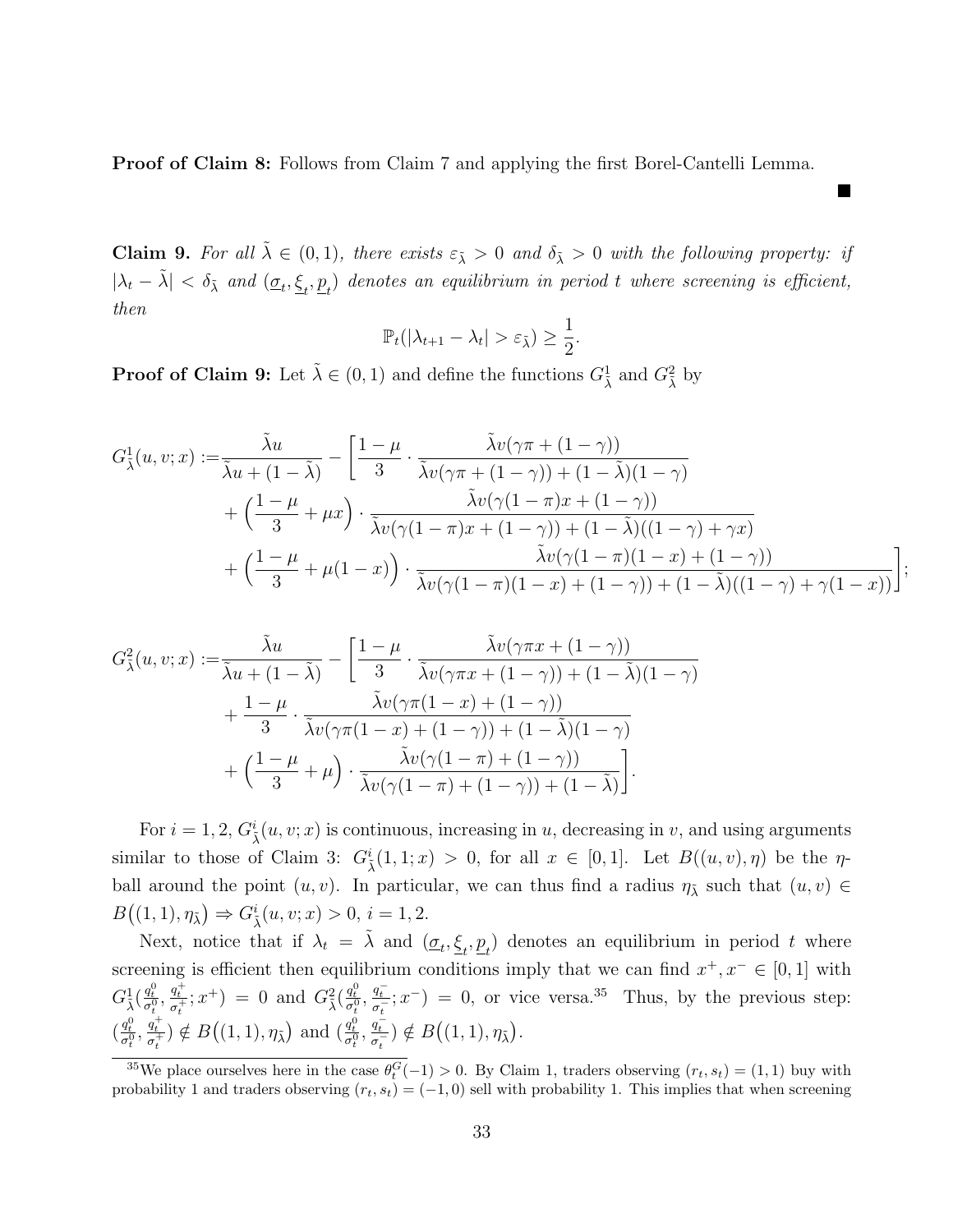By proposition 3, either (a) one of  $\frac{q_t^+}{z^+}$  $\frac{q_t^+}{\sigma_t^+}$  and  $\frac{q_t^-}{\sigma_t^-}$  $\frac{q_t}{\sigma_t^{-}}$  is lesser or equal than 1 or (b) both are strictly greater than 1:

*Case (a):* Suppose that  $\frac{q_t^+}{z^+}$  $\frac{q_t^+}{\sigma_t^+} \leq 1$  (the case  $\frac{q_t^-}{\sigma_t^-}$  $\frac{q_t}{\sigma_t^{-}} \leq 1$  is similar). Then, for all  $x \in [0,1]$ :  $G^1_{\tilde\lambda}(\frac{q^0_t}{\sigma^0_t},\frac{q^+_t}{\sigma^+_t}$  $\left(\frac{q_t^+}{\sigma_t^+};x\right) \geq G_{\tilde{\lambda}}^1(\frac{q_t^0}{\sigma_t^0},1;x)$ . In particular:  $\frac{q_t^0}{\sigma_t^0} > 1 - \eta_{\tilde{\lambda}} \Rightarrow G_{\tilde{\lambda}}^1(\frac{q_t^0}{\sigma_t^0},\frac{q_t^+}{\sigma_t^+})$  $\left( \frac{q_t^+}{\sigma_t^+} ; x^+ \right) \ge G_{\tilde{\lambda}}^1(\frac{q_t^0}{\sigma_t^0}, 1; x^+) > 0.$ But this contradicts the equilibrium condition. Hence  $\frac{q_t^0}{\sigma_t^0} \leq 1 - \eta_{\tilde{\lambda}}$ . Case (b): We have in this case  $|\sigma_t^0 - q_t^0| = |\sigma_t^+ - q_t^+| + |\sigma_t^- - q_t^-|$ . Since moreover  $q_t^r \in \left[\frac{1-\phi_t}{2}\right]$  $\frac{-\phi}{2}, \frac{1}{2}$  $\frac{1}{2}$ ,

for all r, we can find  $\eta'_{\tilde{\lambda}} > 0$  such that  $\left(\frac{q_t^0}{\sigma_t^0}, \frac{q_t^+}{\sigma_t^+}\right)$  $\frac{q_t^+}{\sigma_t^+}$ )  $\notin B((1,1), \eta_{\tilde{\lambda}}) \Rightarrow |\frac{q_t^0}{\sigma_t^0} - 1| \geq \eta'_{\tilde{\lambda}}.$ 

Now define  $\eta''_{\tilde{\lambda}} := \min\{\eta_{\tilde{\lambda}}, \eta'_{\tilde{\lambda}}\}\.$  We then have, following publication of report  $r_t = 0$ :

$$
|\lambda_{t+1} - \lambda_t| = \left| \frac{\tilde{\lambda} \frac{q_t^0}{\sigma_t^0}}{\tilde{\lambda} \frac{q_t^0}{\sigma_t^0} + (1 - \tilde{\lambda})} - \tilde{\lambda} \right|
$$
  

$$
\geq \left| \frac{\tilde{\lambda}(1 - \eta_{\tilde{\lambda}}'')}{\tilde{\lambda}(1 - \eta_{\tilde{\lambda}}'') + (1 - \tilde{\lambda})} - \tilde{\lambda} \right|
$$
  

$$
:= 2\varepsilon_{\tilde{\lambda}}.
$$

The claim now follows by continuity of  $G_{\lambda}(u, v; x)$  in all of its variables, including  $\lambda$ .

The sequences  $(\lambda_t)$  and  $(\theta_t^G)$  are bounded martingales with respect to the filtration  $(\mathcal{H}_t)$ . The Martingale Convergence Theorem thus applies. We let in what follows the random variable  $\lambda$  denote the (a.s.) limit of the sequence  $(\lambda_t)$  and  $\theta^G$  the (a.s.) limit of  $(\theta_t^G)$ .

 $\blacksquare$ 

**Claim 10.** Let  $\lambda = \lim_{t \to \infty} \lambda_t$ . Then  $\lambda \in \{0, 1\}$  a.s..

**Proof of Claim 10:** We prove the claim for asymmetric timing of information acquisition (the proof for the symmetric case is almost identical, and therefore omitted).

Let W denote the event  $\lambda \notin \{0,1\}$ . Note that by Claim 8 then  $\theta_t^G$  must converge to either 1 or to −1 almost surely. Furthermore, if  $\lambda \in (0,1)$  and  $\theta_t^G$  tends to 1 we obtain, for t large enough:

 $v_t(-1,0) < v_t(1,0) < p_t^0 < v_t(-1,1) < v_t(1,1).$ 

is efficient traders observing  $(r_t, s_t) = (1, 0)$  randomize between two actions at most (sell and abstain), as do traders observing  $(r_t, s_t) = (-1, 1)$  (buy and abstain). The scalar  $x^+$  parameterizes the strategy of traders observing  $(r_t, s_t) = (1, 0)$ . The scalar  $x^-$  parameterizes the strategy of traders observing  $(r_t, s_t) = (-1, 1)$ .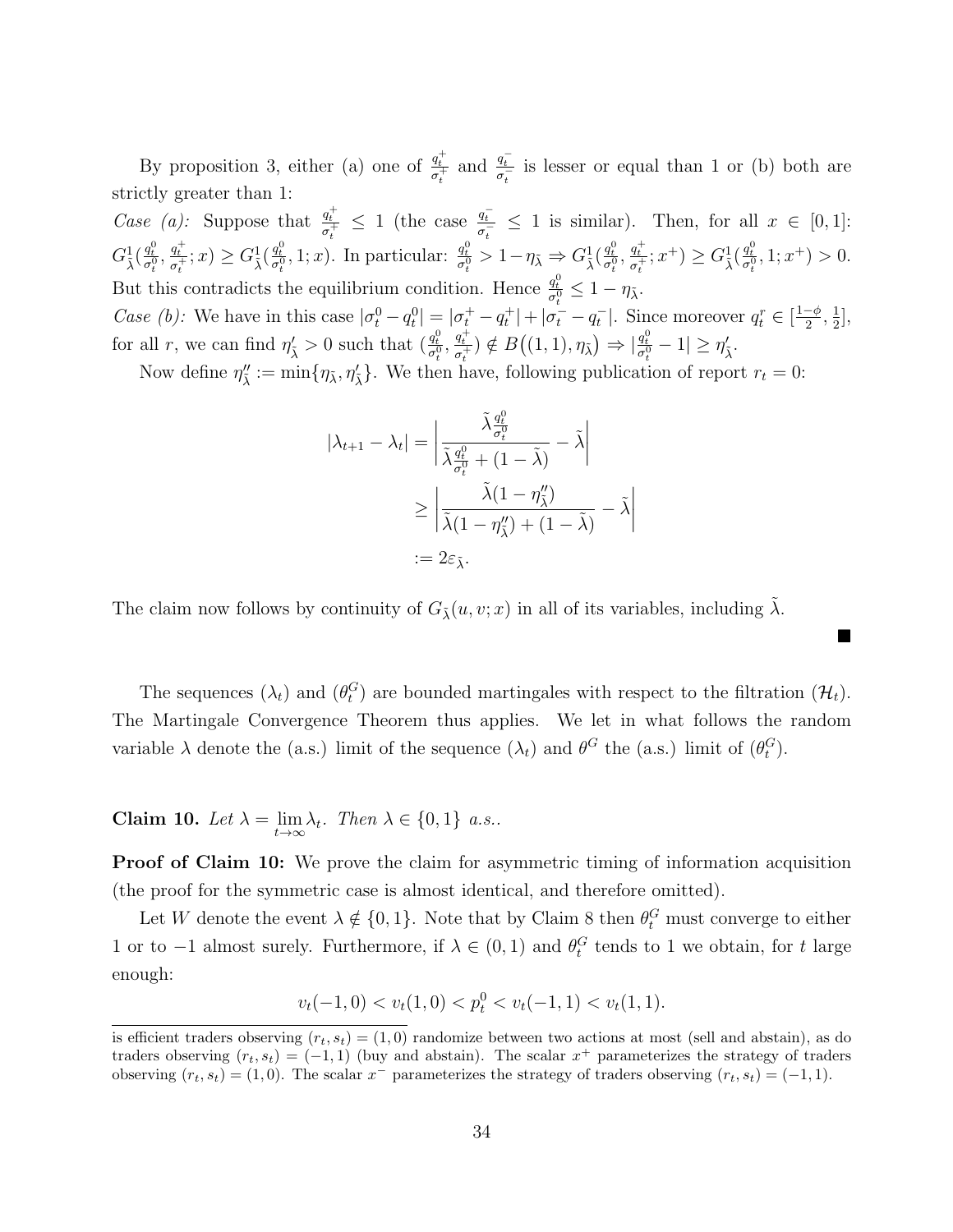If  $\lambda \in (0, 1)$  and  $\theta_t^G$  tends to  $-1$  we obtain similarly, for t large enough:

$$
v_t(-1,1) < v_t(1,1) < p_t^0 < v_t(-1,0) < v_t(1,0).
$$

Either way, this implies that screening eventually becomes efficient almost surely.

Now let  $W(\tilde{\lambda}, \delta_{\tilde{\lambda}}/2)$  denote the event  $|\lambda - \tilde{\lambda}| < \delta_{\tilde{\lambda}}/2$ , where  $\tilde{\lambda} \in (0, 1)$  and  $\delta_{\tilde{\lambda}}$  as defined in Claim 9. Clearly  $W(\tilde{\lambda}, \delta_{\tilde{\lambda}}/2) \subset W$ . By the previous step, for any  $\omega \in W(\tilde{\lambda}, \delta_{\tilde{\lambda}}/2)$  we can (almost surely) define a smallest time  $T(\omega)$  such that for all  $s \geq T(\omega)$ : (a) screening is efficient and (b)  $|\lambda_s - \lambda| < \delta_{\tilde{\lambda}}/2$ . Let  $V_k = {\omega : T(\omega) = k}$ . Then  $W(\tilde{\lambda}, \delta_{\tilde{\lambda}}/2) = \bigcup V_k$ . Furthermore, applying Claim 9:

$$
\mathbb{P}(|\lambda_{s+1} - \lambda_s| > \varepsilon_{\tilde{\lambda}} | V_k) \ge \frac{1}{2} , \quad s \ge k.
$$

But  $(\lambda_t)$  converges almost surely. Hence,  $\mathbb{P}(V_k) = 0$ , for all k, and ultimately  $\mathbb{P}(W(\tilde{\lambda}, \delta_{\tilde{\lambda}}/2)) =$ 0.

Let  $B(\tilde{\lambda}, \delta_{\tilde{\lambda}}/2)$  denote the open ball with center  $\tilde{\lambda}$  and radius  $\delta_{\tilde{\lambda}}/2$ . For any n, the interval  $[1/n, 1 - 1/n]$  has an open cover consisting of open balls  $B(\tilde{\lambda}, \delta_{\tilde{\lambda}}/2)$ ,  $\tilde{\lambda} \in [1/n, 1 - 1/n]$ . By compactness, we can extract a finite sub-cover  $\left(B(\tilde{\lambda}_s, \delta_{\tilde{\lambda}_s}/2)\right)_{s=1}^S$ . Then

$$
\mathbb{P}(\lambda \in [1/n, 1 - 1/n]) \le \mathbb{P}\left(\lambda \in \bigcup B(\tilde{\lambda}_s, \delta_{\tilde{\lambda}_s}/2)\right) \le \sum \mathbb{P}\left(\lambda \in B(\tilde{\lambda}_s, \delta_{\tilde{\lambda}_s}/2)\right) = 0.
$$

 $\blacksquare$ 

This being true for all n, we finally obtain  $\mathbb{P}(\lambda \in \{0,1\}) = 1$ .

**Claim 11.** The market learns the expert type almost surely. Let  $\lambda = \lim_{t \to \infty} \lambda_t$ : if  $\tau = G$  then  $\lambda = 1$  a.s.; if  $\tau = B$  then  $\lambda = 0$  a.s.

**Proof of Claim 11:** Consider first  $\tau = B$ . In any equilibrium:

$$
\mathbb{E}_{t}\left[\frac{\lambda_{t+1}}{1-\lambda_{t+1}}\Big|B\right] = \sum_{r_{t+1},y_{t+1}}\mathbb{P}_{t}(r_{t+1},y_{t+1}|B)\cdot\frac{\lambda_{t}\mathbb{P}_{t}(r_{t+1},y_{t+1}|G)}{(1-\lambda_{t})\mathbb{P}_{t}(r_{t+1},y_{t+1}|B)} \n= \frac{\lambda_{t}}{1-\lambda_{t}}\sum_{r_{t+1},y_{t+1}}\mathbb{P}_{t}(r_{t+1},y_{t+1}|G) \n= \frac{\lambda_{t}}{1-\lambda_{t}}.
$$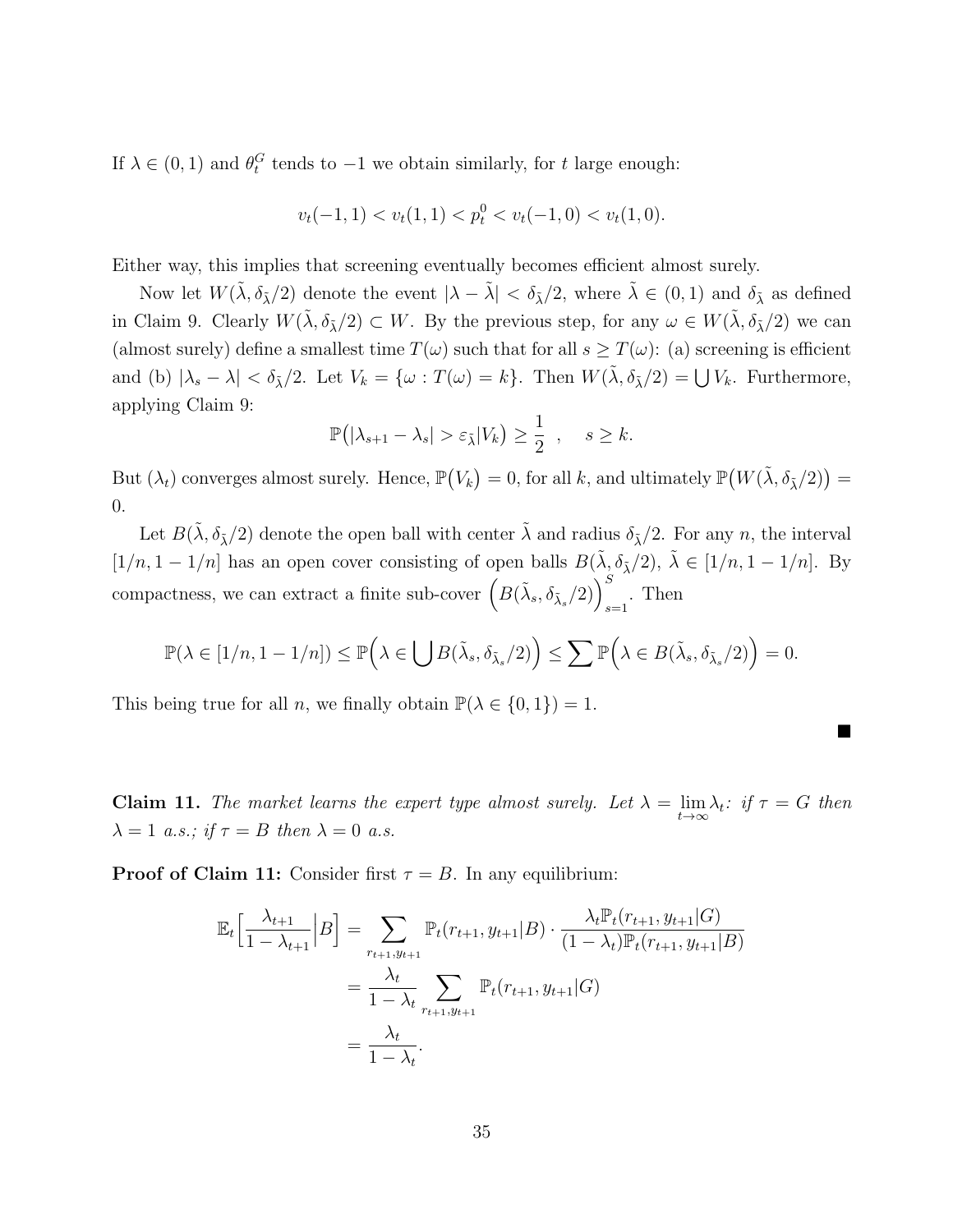Hence  $\mathbb{E}\left[\frac{\lambda_t}{1-\lambda_t}\right]$  $1-\lambda_t$  $\overline{\phantom{a}}$  $B\Big] = \frac{\lambda_0}{1-\lambda_0}$  $\frac{\lambda_0}{1-\lambda_0}$ , for all t. Fatou's Lemma then gives  $\mathbb{E}\left[\frac{\lambda_0}{1-\lambda_0}\right]$  $1-\lambda$  $\begin{array}{c} \begin{array}{c} \begin{array}{c} \end{array}\\ \begin{array}{c} \end{array} \end{array} \end{array}$  $B\Big|\leq \frac{\lambda_0}{1-\lambda}$  $\frac{\lambda_0}{1-\lambda_0}$ . Hence  $\mathbb{P}(\lambda = 1|B) = 0.$ Similar derivations give  $\mathbb{E}\left[\frac{\lambda_t}{1-\lambda_t}\right]$  $1-\lambda_t$  $\begin{array}{c} \hline \end{array}$  $G = \frac{1-\lambda_0}{\lambda_0}$  $\frac{-\lambda_0}{\lambda_0}$ , for all t, and so  $\mathbb{E}\left[\frac{1-\lambda_0}{\lambda}\right]$ λ  $\begin{array}{c} \begin{array}{c} \begin{array}{c} \end{array}\\ \begin{array}{c} \end{array} \end{array} \end{array}$  $|G| \leq \frac{1-\lambda_0}{\lambda_0}$  $\frac{-\lambda_0}{\lambda_0}$ . Hence  $\mathbb{P}(\lambda=0|G)=0.$ 

Claim 11 now follows immediately, by application of Claim 10.

**Proof of Theorem 2:** If the expert is a good expert then the Law of Large Numbers yields  $\lim_{t\to\infty} \theta_t^G = \theta$  a.s.. Both parts of the Theorem now follow from Claim 11.

■

 $\blacksquare$ 

## References

- Anat R Admati and Paul Pfleiderer. A Monopolistic Market for Information. Journal of Economic Theory, 39(2):400–438, 1986.
- Franklin Allen and Douglas Gale. Stock-price Manipulation. Review of Financial Studies, 5 (3):503–529, 1992.
- Christopher Avery and Peter Zemsky. Multidimensional Uncertainty and Herd Behavior in Financial Markets. American Economic Review, 88(4):724–748, 1998.
- Abhijit V Banerjee. A Simple Model of Herd Behavior. Quarterly Journal of Economics, 107 (3):797–817, 1992.
- Roland Benabou and Guy Laroque. Using Privileged Information to Manipulate Markets: Insiders, Gurus, and Credibility. Quarterly Journal of Economics, 107(3):921–958, 1992.
- Sushil Bikhchandani, David Hirshleifer, and Ivo Welch. A Theory of Fads, Fashion, Custom, and Cultural Change as Informational Cascades. Journal of Political Economy, 100(5): 992–1026, 1992.
- Amil Dasgupta and Andrea Prat. Information Aggregation in Financial Markets with Career Concerns. Journal of Economic Theory, 143(1):83–113, 2008.
- Jeffrey C Ely and Juuso Välimäki. Bad reputation. *Quarterly Journal of Economics*, 118(3): 785–814, 2003.